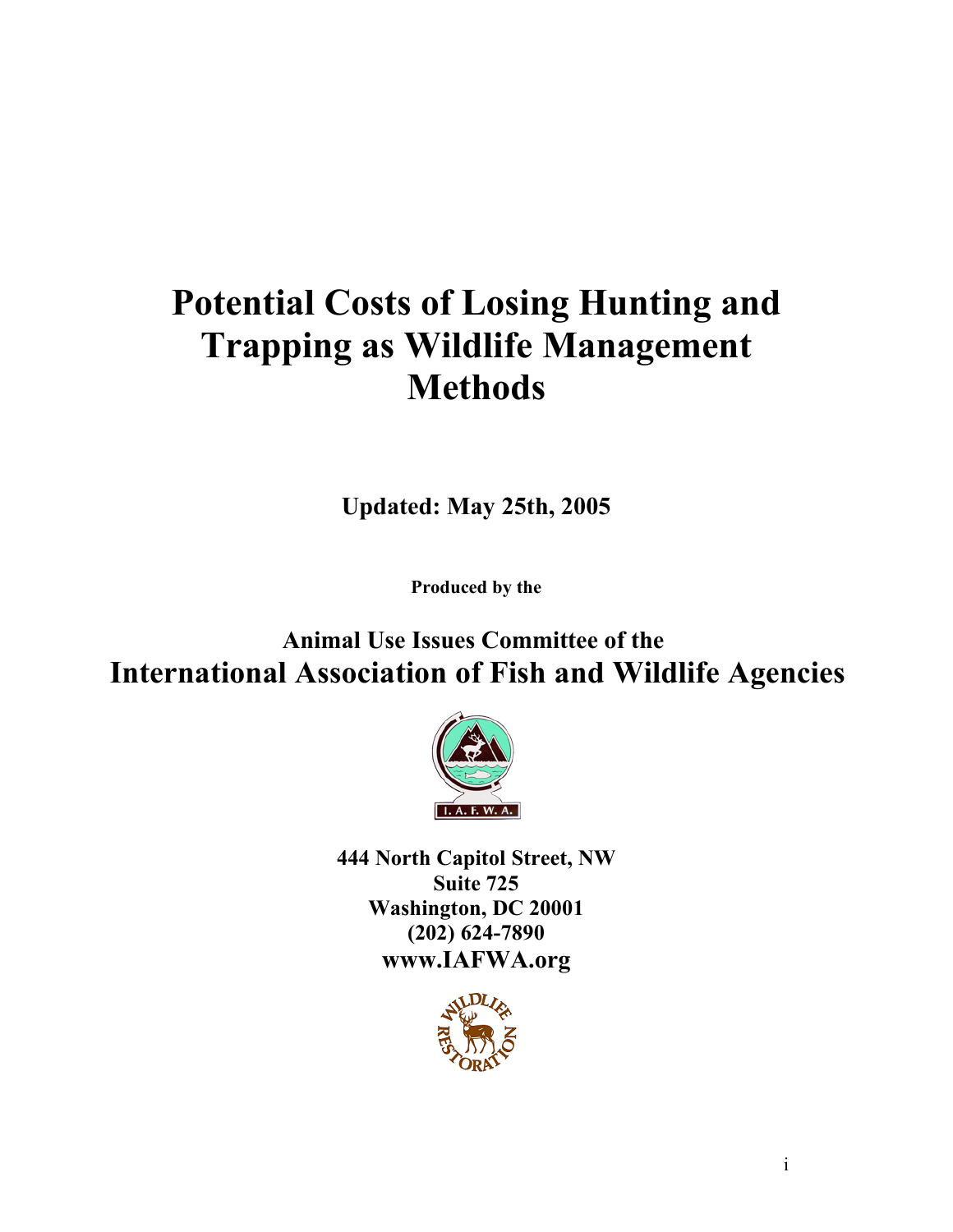# **Acknowledgements**

This report was developed for the Animal Use Issues Committee of the International Association of Fish and Wildlife Agencies (IAFWA). Funding was provided by the Wildlife Restoration Program through Multistate Conservation Grant DC M-35-O awarded to the International Association of Fish and Wildlife Agencies by the U.S. Fish and Wildlife Service. This report was authored by Rob Southwick, Ashley Woolley and Donna Leonard of Southwick Associates, Inc., Fernandina Beach, FL., and Sharon Rushton of Killingworth, CT. The project was conceived and championed by Bob Carmichael, Manitoba Department of Natural Resources, and guided in part by Bruce Taubert, Arizona Game and Fish Department; Gordon Robertson, American Sportfishing Association; Don MacLauchlan and Jen Mock, IAFWA; and Mike S. O'Brien, Nova Scotia Department of Natural Resources. A special thank you goes to Rob Cahill, Fur Institute of Canada, for ensuring Canadian data and issues were a part of this report. Data was provided by many state, provincial, federal and private agencies and sources, with special mention to Martin Mendoza of the USDA's Animal and Plant Health Inspection Service (APHIS). Stephanie Kenyon and Carol Wynne, Point to Point Communications, Leesburg, Va., provided invaluable editorial and strategic guidance. Reviews and expertise were provided by Alan Clark, Utah Division of Wildlife Resources; Buddy Baker, South Carolina Department of Natural Resources; Gordon Batchellor, New York Department of Environmental Conservation; and John Erb of the Minnesota Department of Natural Resources. Thanks goes to the many other state wildlife agency professionals and representatives of wildlife organizations, too numerous to list here, who took time to return surveys regarding wildlife trends and materials explaining the need for hunting and trapping as wildlife management tools. Despite the many suggestions and edits provided by reviewers and wildlife experts, the authors remain responsible for the contents herein.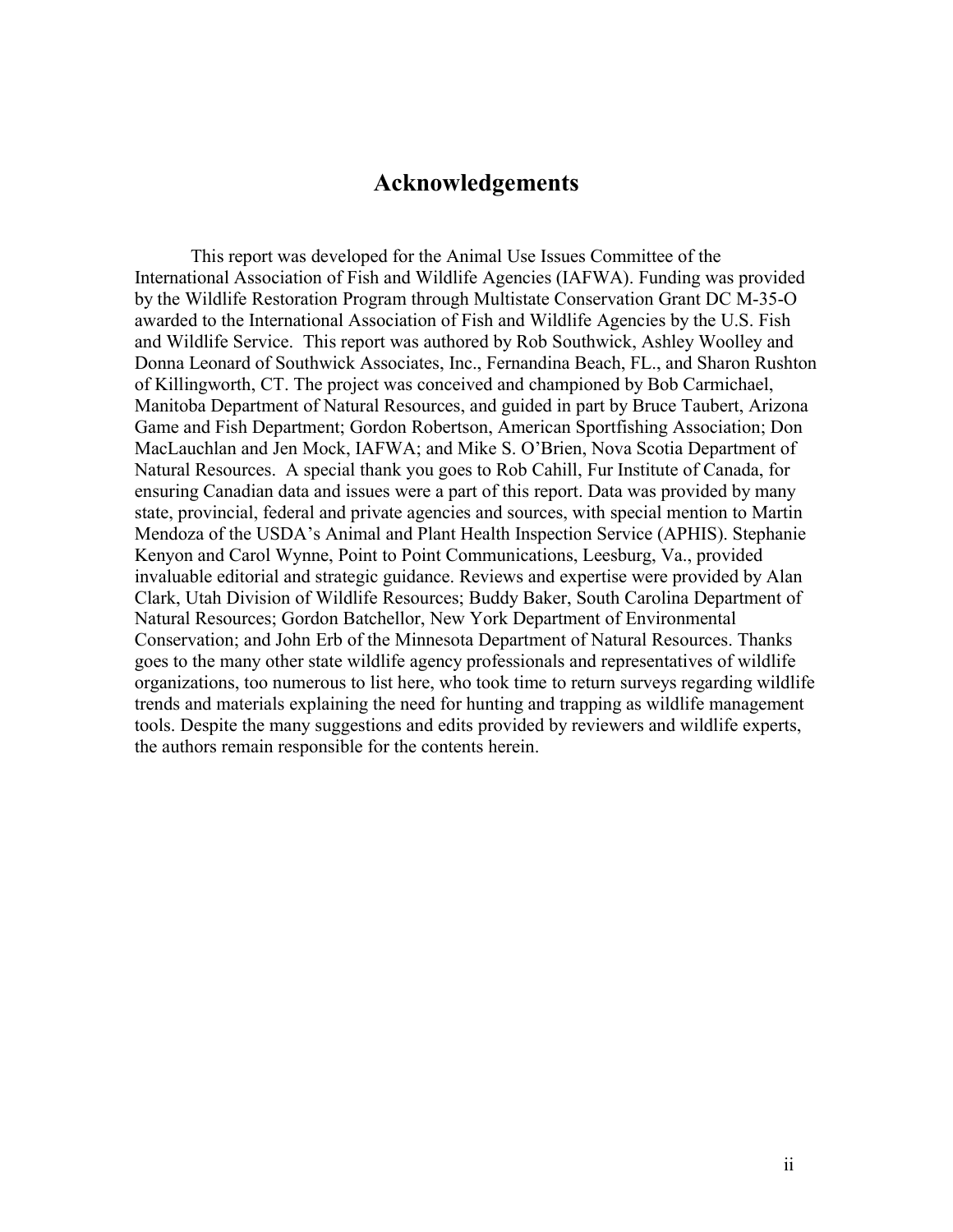# **Table of Contents**

|                                                                                                                                                                                                                                                                               | Page                          |                |
|-------------------------------------------------------------------------------------------------------------------------------------------------------------------------------------------------------------------------------------------------------------------------------|-------------------------------|----------------|
| Acknowledgements                                                                                                                                                                                                                                                              | $\ddot{\rm ii}$               |                |
| <b>Background and Purpose</b>                                                                                                                                                                                                                                                 | $\mathbf{1}$                  |                |
| The Importance Of Public Hunting And Trapping As Wildlife<br><b>Management Methods</b>                                                                                                                                                                                        |                               | $\overline{2}$ |
| The Potential Costs If Hunting And Trapping Were Lost As Wildlife<br><b>Management Tools</b><br>Human Health, Transportation and Safety<br>Government Control of Wildlife Populations<br><i>Agriculture</i><br>Dwellings & Infrastructure<br>Overall Wildlife-Related Damages | 5<br>6<br>7<br>13<br>15<br>16 |                |
| Case Study #1: Hunting Helps Maintain Deer as a Valued Public Resource                                                                                                                                                                                                        |                               | 18             |
| Case Study 2: Eliminating Trapping Escalates Beaver Complaints and<br><b>Costs To The Public</b>                                                                                                                                                                              | 25                            |                |
| Case Study 3: Expanding Bear Populations Bring New Wildlife<br><b>Management Challenges</b>                                                                                                                                                                                   | 29                            |                |
| Alternatives To Hunting And Trapping And Their Limitations                                                                                                                                                                                                                    | 34                            |                |
| State and Province-Specific Examples Regarding Hunting, Trapping<br>and Their Importance as Wildlife Management Tools                                                                                                                                                         | 37                            |                |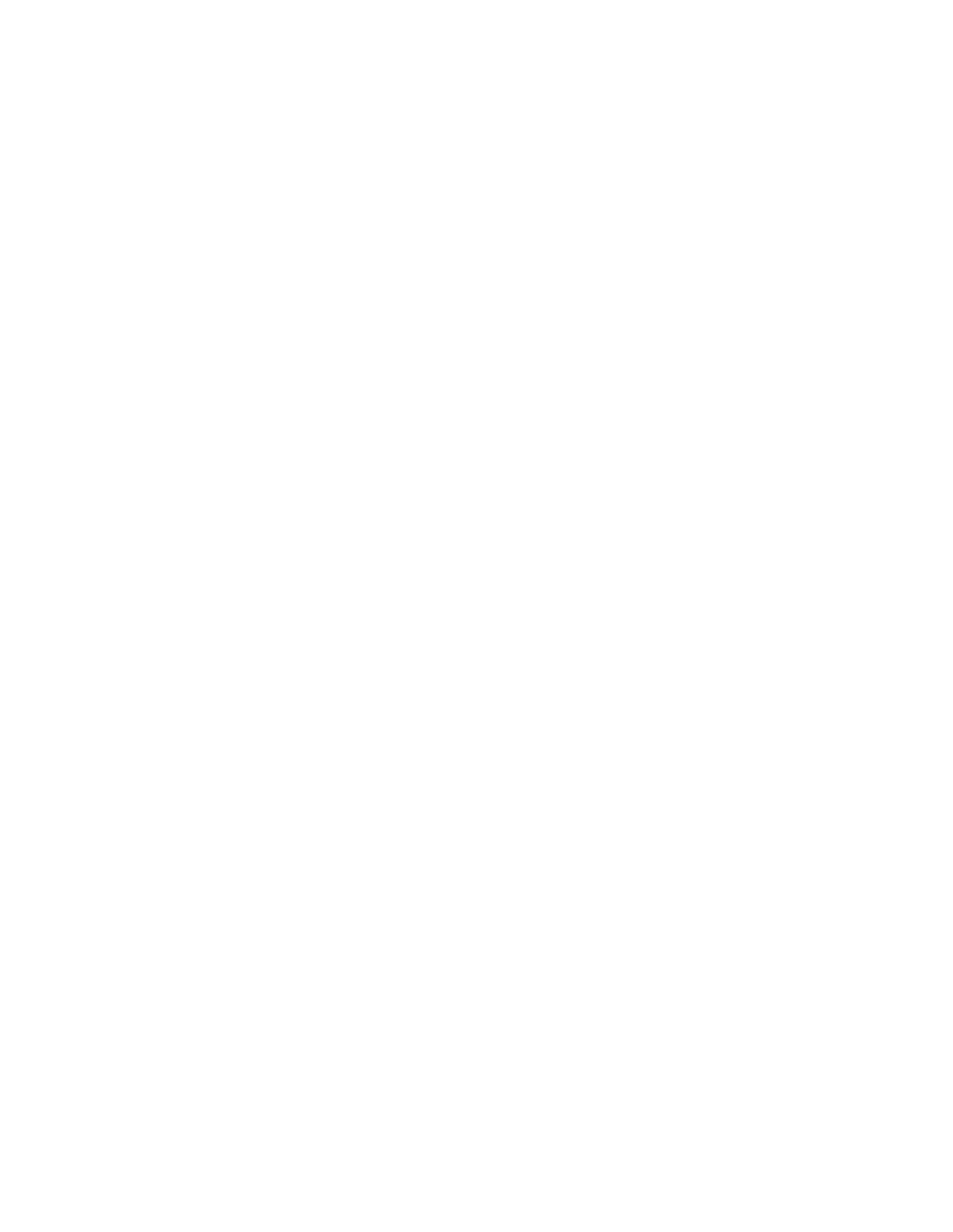# **Background and Purpose**

This document was prepared in response to the many inquiries regularly received by state and provincial wildlife agencies regarding hunting and trapping. Wildlife professionals with resource management agencies want the public to understand that, besides being a legitimate and closely regulated activity, hunting and trapping are also important wildlife management tools that help them maintain healthy ecosystems and wildlife populations. Professionally managed hunting and trapping are key tools helping them achieve an acceptable balance between wildlife populations and human tolerance for the problems sometimes caused by wildlife. As long as people value wildlife and accept existing levels of associated problems, wildlife will remain a true national treasure in Canada and the United States.

To help reporters and the public understand the need for regulated public hunting and trapping, this report presents trends on nuisance wildlife and associated damages with explanations on how hunting and trapping can help maintain healthy and acceptable wildlife populations. Examples are provided as estimates on the potential damages if public hunting and trapping were lost. The social and economic damages which might be incurred from the loss of hunting and trapping, by aboriginal peoples or other persons directly or indirectly involved in hunting, trapping or guiding for all or part of their livelihood, while potentially very significant, are not addressed in this report.

*Everything in this document is public information. All contents can be adapted in part or in whole without permission.*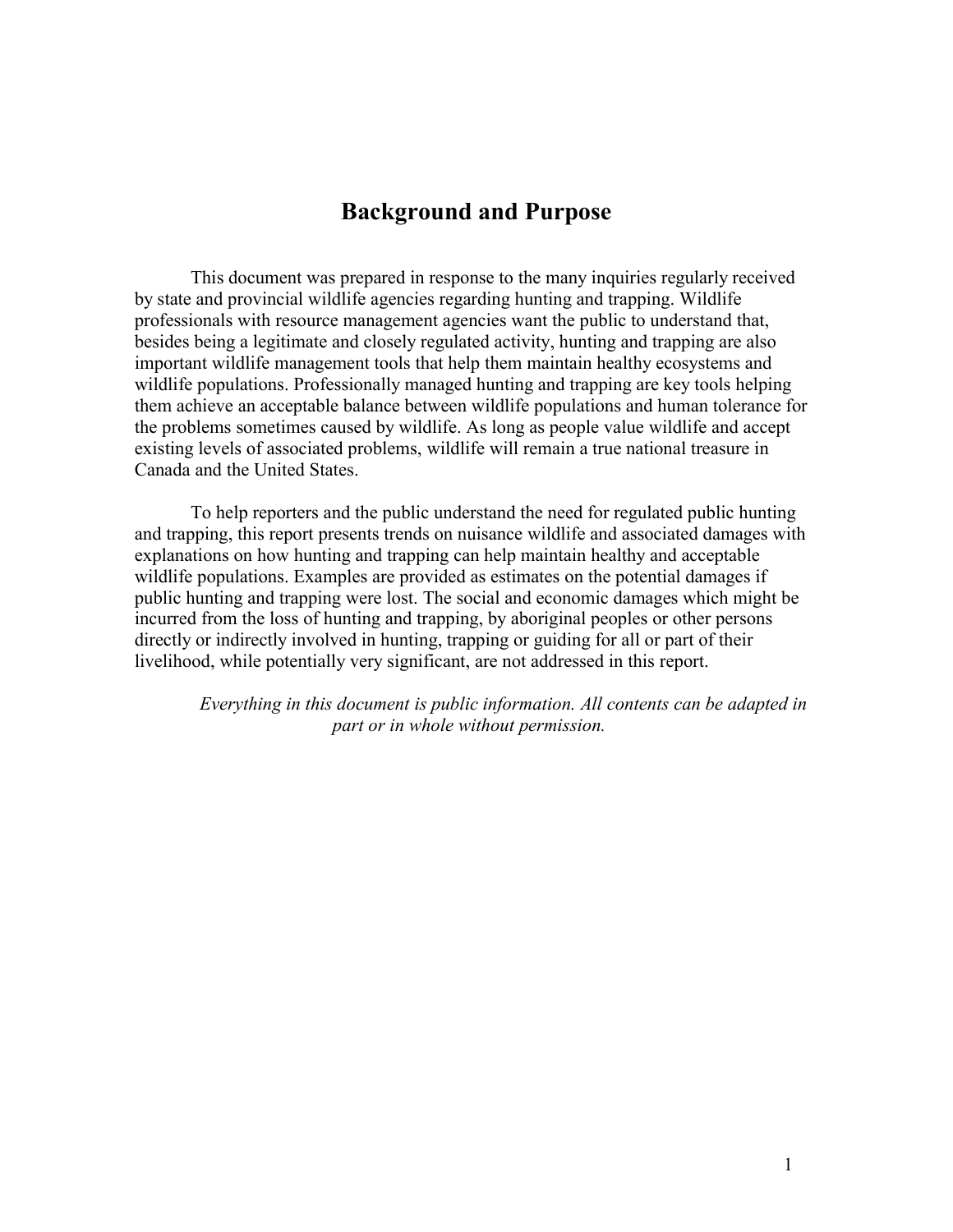# **The Importance of Public Hunting and Trapping as Wildlife Management Methods**

Communities across North America are learning that wildlife management is a complex science. Even those who have questioned hunting and trapping in the past are now encouraging hunters and trappers to help control growing populations of certain wildlife species. They have found that by eliminating proven wildlife management practices through ballot boxes and "bumper sticker" management, unforeseen negative consequences can follow.

Unfortunately, many well-meaning people are still trying to pass laws limiting wildlife managers' ability to use hunting and trapping as a means to manage wildlife. But who pays the price? Wildlife, native habitats, farmers, homeowners, families, communities, insurance companies/premiums are all affected when these management tools are lost.

Communities have learned hunters and trappers will come for free and even help pay for wildlife management. The local economy also receives a boost. According to U.S. Fish and Wildlife Service data, hunters and trappers contributed \$847 million in 2002 to state wildlife management agencies via hunting and trapping licenses and excise taxes<sup>1</sup>. Hunters and trappers help local economies across the U.S. by spending an estimated \$5.2 billion in 2001 just for hotels, restaurants and other travel-related items.<sup>2</sup> If hunters and trappers don't come, the cost to control populations via other avenues will come from local taxes, which for some communities has cost hundreds of thousands of dollars annually. If they don't control populations at all, many communities face untold dollars in damages.

The following are just a few of the examples of wildlife/human conflicts *(All data presented are for the U.S. unless otherwise noted):*

- Deer-automobile accidents result in over \$1 billion in damage annually.<sup>3</sup>
- Wildlife damage to households amount to \$633 million (includes money spent by households to prevent wildlife damage).<sup>4</sup>
- Beavers, woodchucks and other species cause millions of dollars in damage each year to roads, bridges, dams, water drainage systems and electrical utilities in both the U.S. and Canada. 5
- Crops and livestock losses from wildlife in the U.S. totaled \$944 million in 2001.<sup>6</sup>

<sup>1</sup> \$659 million in license revenues (U.S. Fish and Wildlife Service), plus \$188 million in excise taxes (U.S. Fish and Wildlife Service).

<sup>&</sup>lt;sup>2</sup> International Association of Fish and Wildlife Agencies, Southwick Associates, Inc.

<sup>&</sup>lt;sup>3</sup> General Accounting Office. Information on Activities to Manage Wildlife Damage. 2001.

<sup>4</sup> Resolving Human-Wildlife Conflicts: The Science of Wildlife Damage Management. Michael Conover, Ph.D, CRC Press, August 2001, 440pp

<sup>&</sup>lt;sup>5</sup> General Accounting Office. Information on Activities to Manage Wildlife Damage. 2001.

<sup>6</sup> U.S. Department of Agriculture, National Agricultural Statistics Service. U.S. Wildlife Damage. 2002.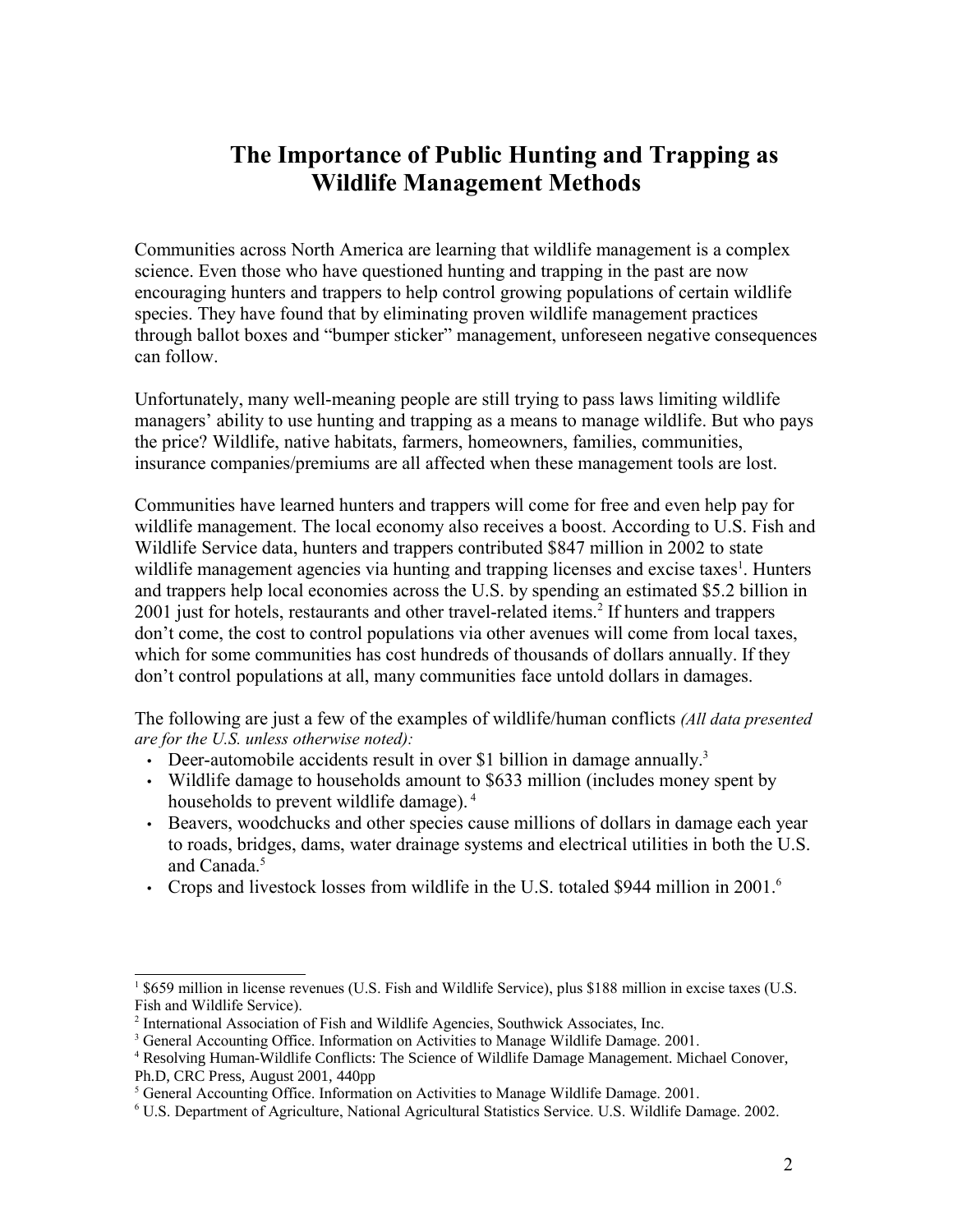• Wildlife cause close to \$750 million in damage to the timber industry. However, the timber industry projected that with *no* animal damage management, the loss to the timber industry would be approximately \$8.3 billion.<sup>7</sup>

A goal of wildlife management professionals is to manage wildlife as a valuable natural resource. Wildlife provides immeasurable ecological, recreational and social benefits. However, when wildlife populations exceed human tolerance limits, people tend to label wildlife as pests. This is not good news for wildlife. Many wildlife species, such as deer, bear, beaver, wolf and cougar reached their lowest levels in history when they were viewed as pests and/or could be taken legally without regard to season or limit.

What has worked well to re-establish populations and keep wildlife populations at a healthy level is the North American conservation model. This model uses regulated hunting and trapping seasons and bag limits, which allows wildlife managers to adjust the days or bag limits according to wildlife needs, the health of the habitat and the conflict between wildlife and humans. Game-animal status protects wildlife from indiscriminate killing, which stabilizes the population. Public hunting provides food for the tables of thousands, not only the families and friends of hunters, but also those in need through programs like Hunters for the Hungry. Hunting and trapping are sustainable uses of wildlife resources and they do not in any way threaten the continued existence of any wildlife population.<sup>8</sup>

When wildlife populations reach their cultural and natural carrying capacity, hunting becomes even more important. However, wildlife managers don't see hunting and trapping as their only tools to reduce human/wildlife conflicts. There are other tools, too.

One of the first tools managers use is to help people learn about wildlife and how to live with wildlife in harmony. But harmony only goes so far. When the density of a particular species of wildlife such as deer, elk, moose, bear or beaver exceeds their carrying capacity —the environment's ability to sustain them or the public's tolerance to welcome them trouble begins.

A survey of state fish and wildlife agencies in 2004 indicated that, over the last five years, nuisance wildlife complaints across the country have increased over 20 percent for deer, beaver and bear, yet populations of these same species have increased just over 11 percent. Similar results were found in Canada, with bear complaints estimated by provincial wildlife managers growing three times faster than the bear population.

Part of the reason is that wildlife habitat, such as natural areas, forest and farmlands, and riparian zones, is increasingly lost to development. Excess populations of wildlife have nowhere else to live but in our backyards, thus setting the stage for conflicts.

This emphasizes the point that wildlife populations need some control measures. Wellfunded protest groups would have people believe that there are other methods to control

<sup>7</sup> Dale L. Nolte and Mike Dykzeul. Wildlife Impacts on Forest Resources. National Wildlife Research Center. Fort Collins, CO. 2002.

<sup>8</sup> International Association of Fish and Wildlife Agencies.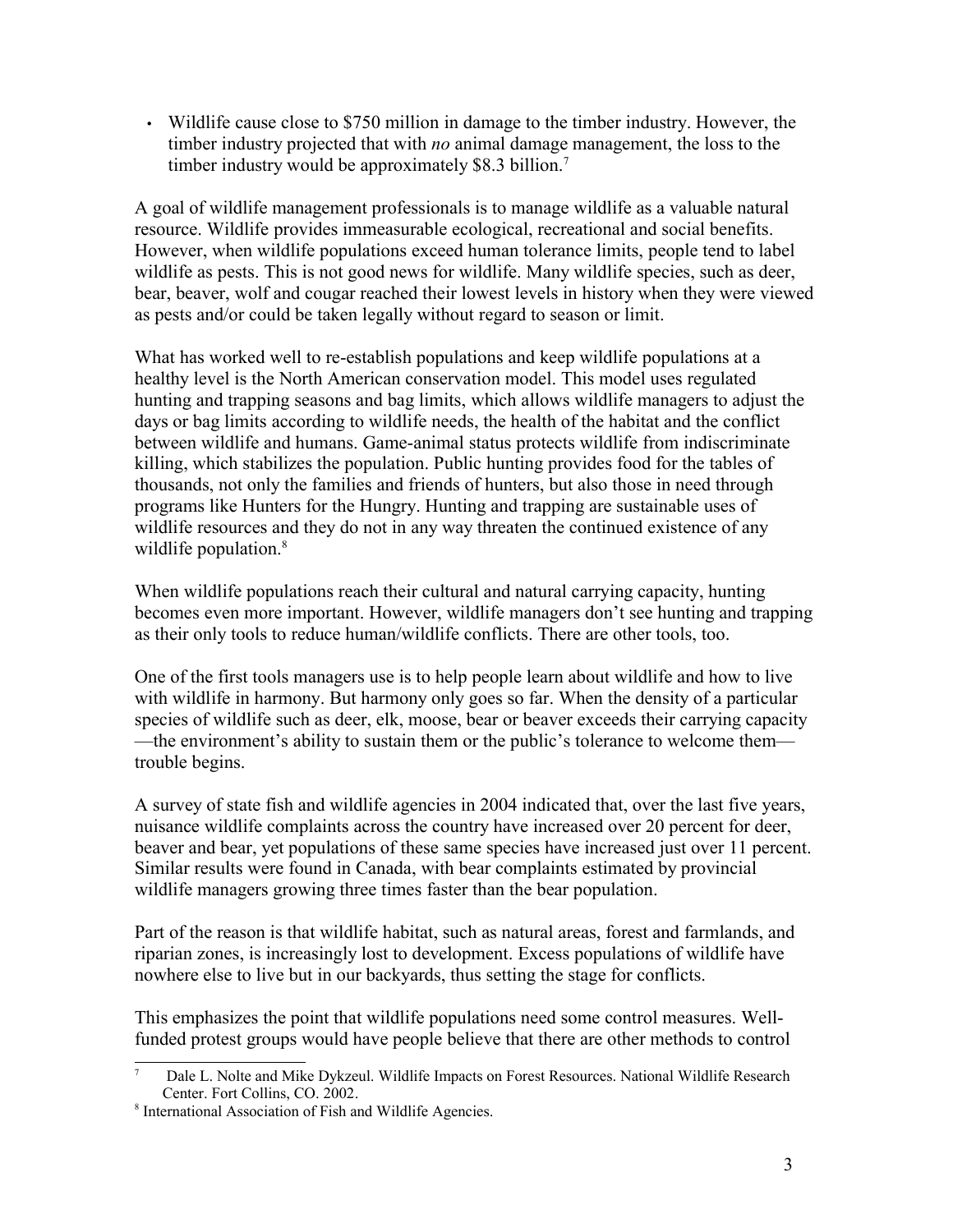growing populations of wildlife besides hunting and trapping. These efforts confuse the public into thinking that hunting and trapping don't belong in the 21<sup>st</sup> century. However, numerous studies have shown that not only are other methods such as "birth control" and live trapping very costly, they are *not* effective in most situations. (See "Alternatives to hunting and trapping and their limitations.")

All wildlife management tools must be available to wildlife professionals for them to maintain a balance between wildlife, people, vegetation and people's different interests. All state, provincial and federal agencies across North America responsible for the well being of wildlife agree that, when you eliminate hunting and trapping as management tools, no amount of money can effectively make up the difference.

Hunters and trappers are true conservationists and have actively worked with wildlife managers to help restore several species that were almost extinct a century ago. In the U.S., for the past hundred years, hunters and trappers not only help to manage the resource, they pay approximately \$847 million annually for the privilege to do so. These revenues are used to fund wildlife management programs throughout the country.

Wildlife managers say that budgets could not be increased enough to make up for the loss of hunting and trapping as management tools. Local taxes would have to be raised significantly to pay for professionals to make up for the loss of millions of licensed hunters who currently pay a fee to provide the same service. Such tax and budget increases are not likely, and the cost of increased wildlife damage would likely fall to property owners and consumers.

This report helps to describe the importance of hunting and trapping to the public and to the current and future well-being of North America's wildlife. Within this report, deer, bear and beaver case studies are presented along with examples of various wildlife management issues at the state/provincial level. This report also provides a comparison of costs and effectiveness of alternative methods of population control, and speculates on the potential impacts to the public and wildlife if hunting and trapping were lost as wildlife management tools.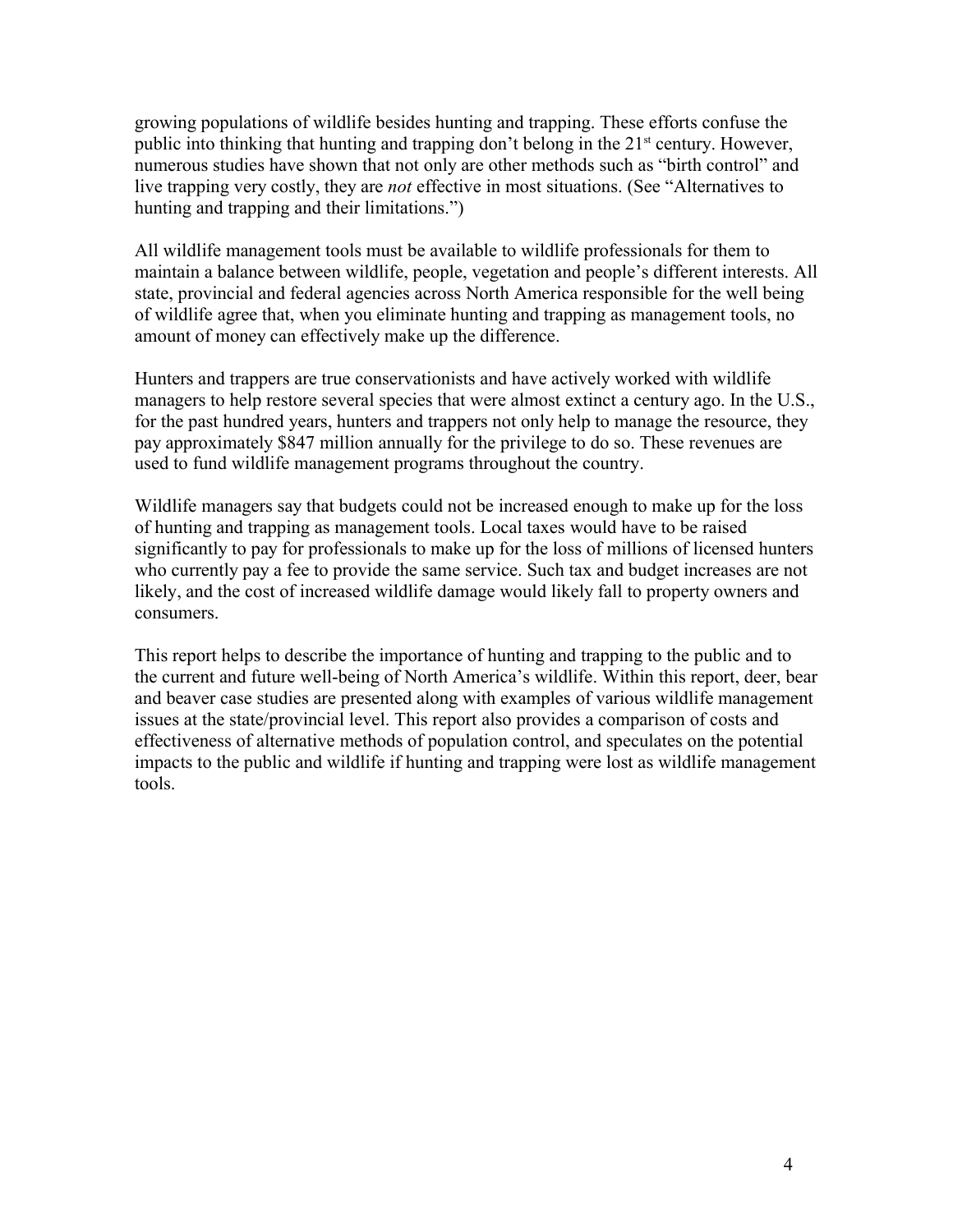# **The Potential Costs If Hunting And Trapping Were Lost As Wildlife Management Tools**

If hunting and trapping were lost, what would be the potential economic, human and property consequences? This question is impossible to accurately answer. No one knows for certain how large certain wildlife populations could grow if their largest natural predator—people—were removed from the equation. However, we do have information that helps provide insights into this difficult question.

Note that the damage projections provided in this section are only estimates. Without spending millions of dollars on scientific research, which is money vitally needed for more pressing conservation issues, exact answers regarding damage levels and health impacts resulting from a loss of hunting and trapping are not possible. Therefore, we have combined data from reliable sources and experts to help develop a picture of the damage that could occur if hunting and trapping were no longer allowed as legitimate public activities and used as wildlife management tools.

Several general sources provided data for this report. The first was a survey of state and provincial wildlife agencies undertaken in 2004 and 2005 by the International Association of Fish and Wildlife Agencies inquiring about current levels of nuisance wildlife problems and potential trends if hunting and trapping were lost. The second was the USDA Wildlife Services program, the U.S. federal agency charged with curbing damage by wildlife. Various data were provided, with the most coming from a 2001 GAO report to Congress regarding Wildlife Service's activities, programs and benefits. A third source was a compilation of academic reports and news articles gleaned from media across North America.

All dollar figures presented in this document are in U.S dollars unless stated otherwise.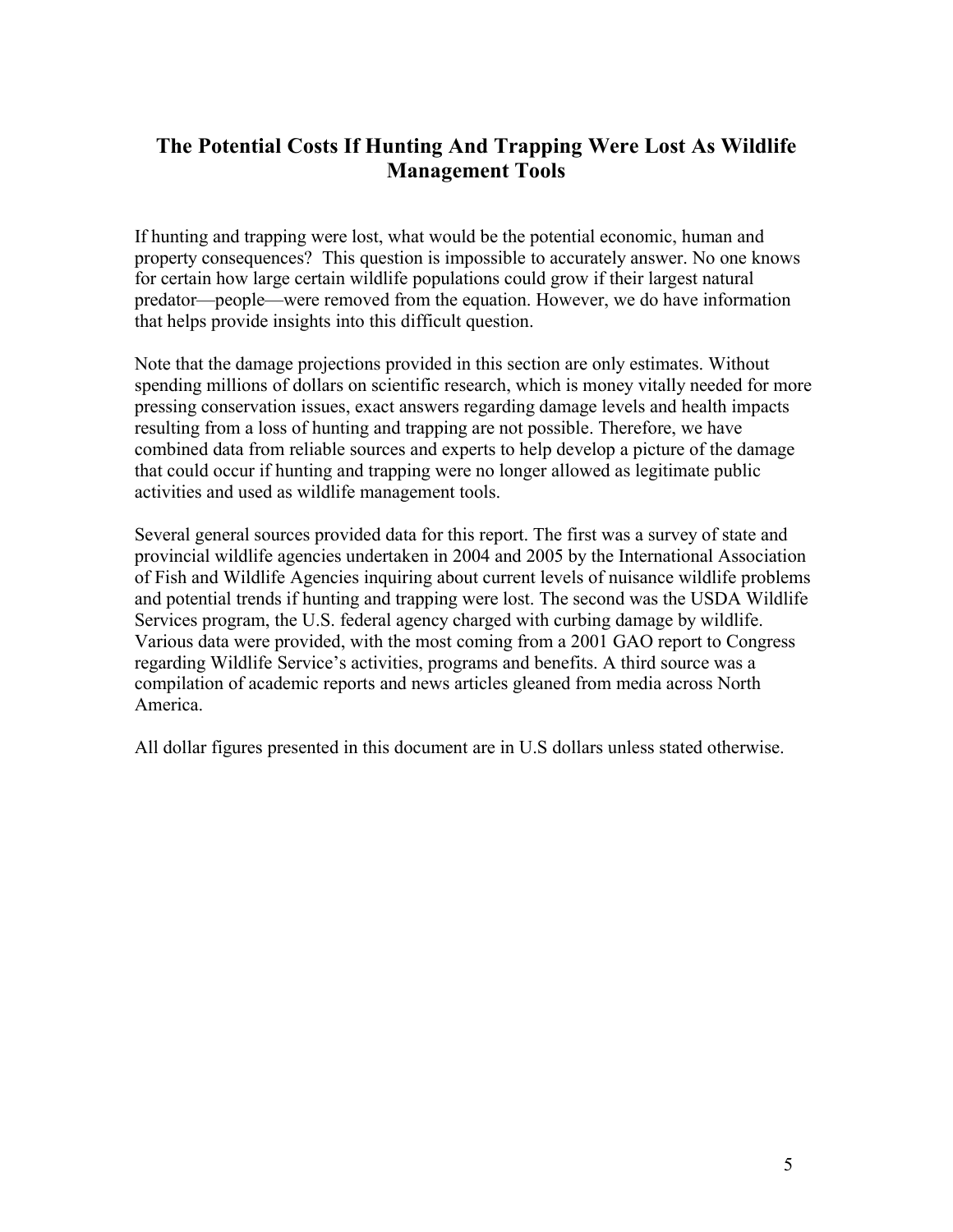#### *Human Health, Transportation and Safety:*

### **Potential Damages Should Hunting and Trapping Be Lost as a Wildlife Management Tool**

- \* An additional 50,000 injuries per year from wildlife-auto collisions
- \* \$3.8 billion in auto repair costs after such collisions
- \* \$1.45 billion in health care and disease control costs just for rabies alone
- \* \$128 million in additional aircraft damage, and potentially many more lives lost in airplane-wildlife collisions.
- \* In 2003, insurance payouts in Manitoba for wildlife-auto collisions equaled \$20 for every provincial resident.

#### **Vehicle collisions**

In the U.S., 4 percent of the nation's 6.1 million auto accidents reported to the police—or 247,000 incidents—involved direct collisions with animals, as reported during a 12-month period in 2001 and 2002 by the Center for Disease Control and the National Highway Traffic Safety Administration. Of these accidents, 26,647 people required treatment for injuries in a hospital emergency room. Deer were involved in 86.9 percent of these injury cases. In addition, an estimated 200 lives were lost in accidents where the driver either collided with an animal or tried to avoid a collision.

The problem is just as significant in Canada. For example, in Manitoba, with a population of 1.1 million people, 10,475 wildlife collisions were reported to Manitoba Public Insurance in 2003. As a result, a record \$20.1 million in insurance claims was paid out in 2003, or \$20 for every Manitoba resident. 2003 marked the fourth consecutive year payouts for wildlife-auto collisions had risen.

If hunting were lost as a wildlife management tool, state wildlife agencies estimate that deer-related damages could increase 218 percent. Such an increase could result in an additional 50,000 injuries per year, and a proportional increase in highway fatalities.

Dr. Michael Conover of Utah State University estimated that each year in the U.S. there are approximately 729,000 deer-auto collisions, including those not reported to police, based on data provided by state authorities. He estimates only half of all collisions are recorded and that the average accident required a \$1,644 repair bill. Based on the estimated 729,000 deer-auto collisions annually, U.S. drivers are paying \$1.2 billion annually for repairs.<sup>9</sup> This estimate is matched by similar estimates reported by the Government Accounting

<sup>9</sup> Resolving Human-Wildlife Conflicts: The Science of Wildlife Damage Management. Michael Conover, Ph.D, CRC Press, August 2001, 440pp.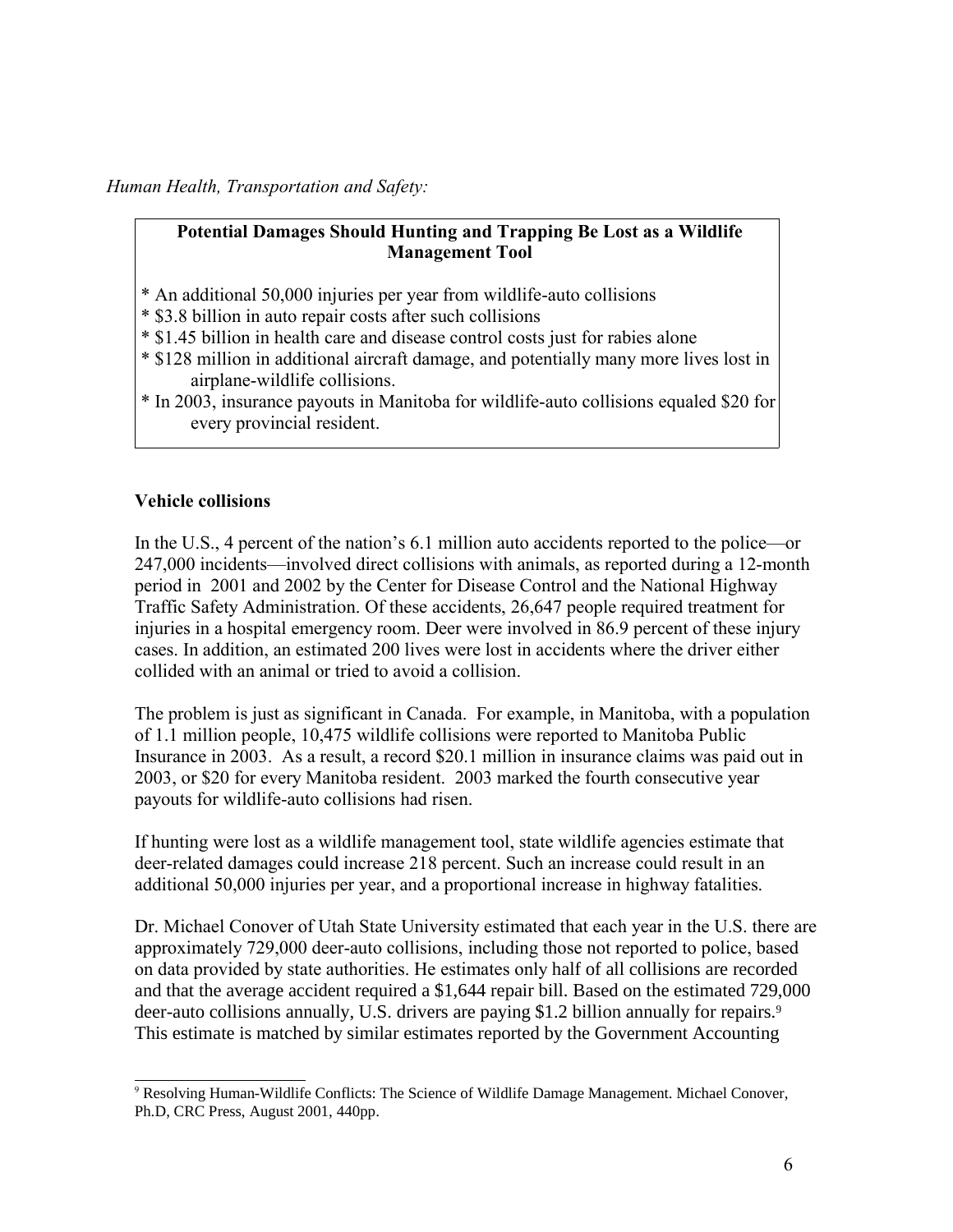Office in their audit of the USDA Wildlife Services program by reporting each year there are more than one million deer-auto collisions resulting in over \$1 billion in damages.

Based on the IAFWA survey, if hunting were lost as a deer management tool, estimates of increases in deer damage levels average 218 percent. Therefore, costs associated with car accidents could increase to \$3.8 billion, an amount equal to \$13.32 for every person in the U.S.

According to the U.S. General Accounting Office, cases of rabies among fox, coyote and raccoon are increasing, with associated costs estimated over \$450 million annually for healthcare, education, vaccinations and animal control. Trapping is often the only way to manage populations of these wary, primarily nocturnal animals. State wildlife agencies estimate that in the absence of hunting and trapping, wildlife damages would increase 221 percent. This translates into a potential increase of \$995 million in health care and control costs—or \$1.445 billion annually. This amount, which is associated with just one of the many diseases affecting people, is more than the amount given by the U.S. Department of Health and Human Services to local communities in 2003 for terrorism preparedness.

The GAO also reports nearly \$400 million in aircraft damages are reported each year from collisions with wildlife. It was estimated that only about 20 percent of all collisions are reported. Many of these collisions are with geese and other species, when deer cross runways, and other similar events. Even if only a quarter of all species involved in such collisions are managed in part by hunting or trapping, if hunting or trapping were lost as management tools, total reported aircraft damages could increase by an additional \$128 million, or to \$528 million in total. It is impossible to speculate on the additional number of injuries and fatalities that could result.

*Government Control of Wildlife Populations:*

### **Potential Damages Should Hunting and Trapping Be Lost as a Wildlife Management Tool**

- \* \$934.2 million to \$9.3 billion of taxpayer's money annually to control whitetail deer
- \* \$132 million to \$265 million of taxpayer's money annually to control furbearers, and
- \* \$16 million to \$32 million of U.S. taxpayer's money annually to control just beaver (\$8 million (\$ CAN) to \$15 million (\$ CAN) in Canada).
- \* \$17 million (CAN \$) to \$34 million (\$ CAN) in new private or public sector expenditures to remove problem furbearers in Canada.

Predators help keep a balance between wildlife and their habitat and food supply. In the absence of predators, overpopulated wildlife typically suffer from slowly debilitating diseases, starvation, and often move into human communities potentially causing myriad problems. Without hunting and trapping, the public would demand government step in and control problematic wildlife populations. This has already happened in places such as New Jersey (see the deer case study section). Even in much less densely populated jurisdictions like Nova Scotia, localized concentrations of residential development, in otherwise quite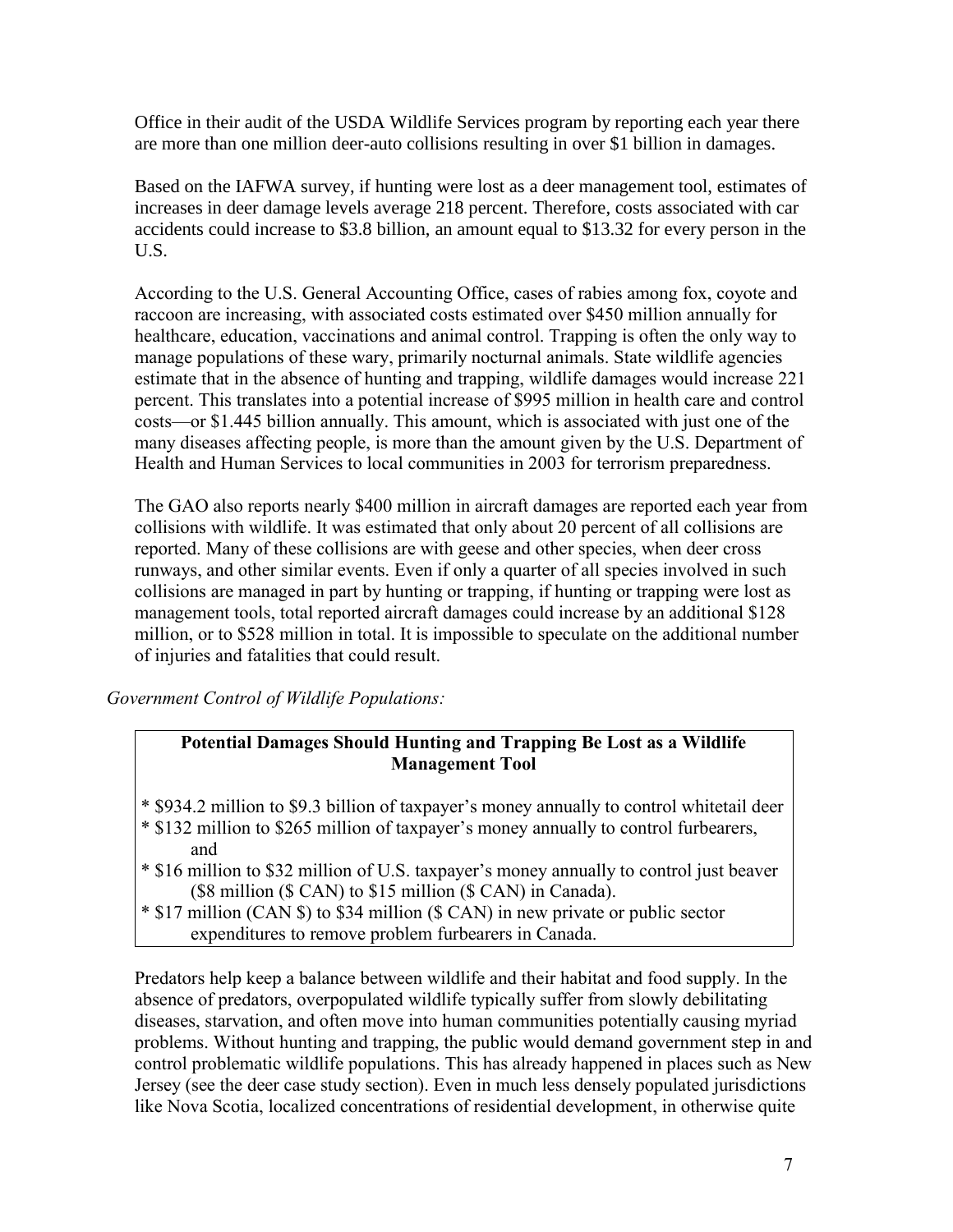rural areas, has resulted in reduction of opportunity/access for hunting and trapping and consequently local increases in wildlife populations and incidence of human /wildlife conflict and call for government action. In many cases, state and provincial wildlife agencies are not able to step in to help because their budgets are severely limited. People are left no choice but to hire private wildlife control companies to reduce the problem, or pay for the costs associated with repairing animal damage.

#### **Deer**

The species causing the most problems is the whitetail deer. Ideally suited to landscapes altered by people through agriculture, suburban landscapes that provide winter forage, and more, deer populations grow despite current levels of hunting activity. However, if not for hunting, deer populations would be much larger. In 2001, according to the U.S. Fish and Wildlife Service, deer were hunted by 10.3 million Americans, more people than the population of Michigan. Deer hunters spent over 133 million days in the field in 2001, taking 6.23 million deer out of a population of 34 million, according to the U.S.'s Quality Deer Management Association. An estimate of the number of deer harvested annually in Canada was not available. Hunters can be viewed as defacto deer control specialists, not only unpaid for their services, but who pay for the privilege of hunting. Hunters spend approximately \$453 million<sup>10</sup> each year in the U.S. on licenses—money that becomes the primary source of revenue for state wildlife agencies and conservation efforts.

Deer populations are not increasing in all areas of the country. Many areas of the western U.S. have seen population decreases, though mule deer continue to move into many western urban and suburban neighborhoods. However, if hunters were not in the field, state wildlife agencies estimate damage related to increased deer herds would grow 218 percent. Canadian authorities project an average growth rate of 80 percent if hunting was lost. Recognizing deer complaints in the U.S. over the past five years have increased 50 percent faster than deer populations, a small change in local deer populations, if the population is already near or exceeds capacity, can translate into large increases in negative impacts.

To control deer populations in areas where hunting is not possible, the cost to government ranges from \$300 for each deer for lethal methods, such as shooting, and up to nearly \$3,000 to relocate a deer. In the 1980s, an overpopulation of deer led to a relocation effort from Angel Island in the San Francisco Bay area. Deer were captured and relocated at a cost of \$431 per deer. Most deer died due to stress of relocation, bringing the final cost to \$2,876 for each deer that survived one year.<sup>11</sup> Relocation methods are costly, result in high mortality, and can only be used in limited situations. There are few areas to release deer where survival rates will be adequate. Many relocated deer often endure a slow death due to the stress of being captured and moved to unfamiliar locations or areas already at maximum capacity.

<sup>&</sup>lt;sup>10</sup> U.S. Fish and Wildlife Service states received \$659 million in hunting license revenues in 2002 from 15 million hunters. The nation's 10.3 million deer hunters represent 68.7 percent of all hunters, which translates to \$453 million in license revenues.

<sup>&</sup>lt;sup>11</sup> Heart and Blood, R. Nelson, 1997 - describes the multi-year efforts to control the population of deer on Angel Island, San Francisco Bay, CA.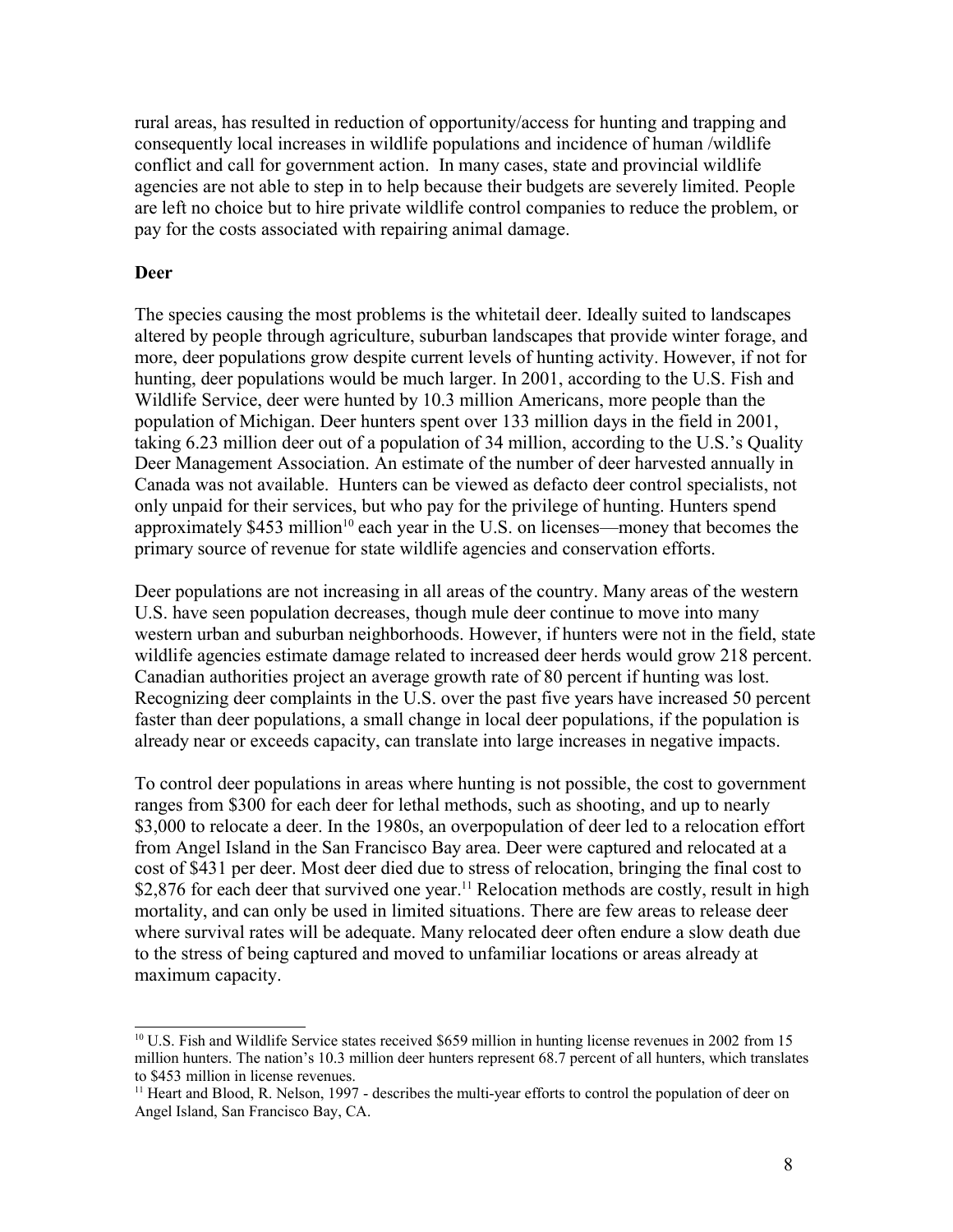No one knows how many deer currently taken by hunters would have to be removed by government if hunting was no longer permitted, but 50 percent of the current hunter harvest is regarded as a reasonable, conservative estimate by the IAFWA.<sup>12</sup> Therefore, U.S. wildlife agencies may be asked to handle 3,114,000 deer annually, at a cost of \$934.2 million to \$9.3 billion of taxpayer's money annually.<sup>13</sup> This amount represents the typical annual federal taxes for 106,400 to 1.06 million U.S. households.<sup>14</sup> Additional money will still be needed in both countries to control habitat damage from deer not moved or culled. In addition to the dollars needed to manage just deer, further funds would be needed to manage other similar species now managed largely by hunting, including moose and elk.

#### **Furbearers**

Most furbearer species are not pursued by hunters. Furbearers, including beaver, raccoon, skunk, and many other species, are typically nocturnal and do not lend themselves to traditional hunting techniques. Trapping is the only practical means to capture furbearer species.

Beaver can be regarded as the most damaging of furbearers. The recent survey of state and provincial wildlife agencies estimates beaver populations have increased 6.8 percent over the past five years in the U.S. and 4.5 percent in Canada. In the table below, New England has experienced the fastest growth in beaver populations, most likely a result of lower fur prices in recent years, which has made trapping less profitable, and increased restrictions on trapping in some states.<sup>15</sup> The West has experienced the second greatest growth rate, also likely due to similar reasons.

<sup>&</sup>lt;sup>12</sup> The IAFWA's Animal Use Issues (AUI) Committee, when queried at their 2004 annual meeting, reported 75-80 percent to be an acceptable number. The rate would vary significantly from location to location. The overall range could be 20-150 percent. The AUI Committee recommended using 50 percent to help ensure any errors remain on the conservative side.

<sup>&</sup>lt;sup>13</sup> To remain conservative, this figure does not include the expected 145 percent increase in the deer herd expected if hunting was stopped, which would raise the estimated cost for government removal programs to \$2 billion to \$20 billion.

<sup>&</sup>lt;sup>14</sup> The average U.S. household had an income of \$42,228 in 2001. Federal tax rates for this income level was \$3,390 plus 27.5% of all taxable dollars over earned over \$22,600, standard deductions included. Therefore, the average tax paid per household was \$8,780.

<sup>&</sup>lt;sup>15</sup> Over the past five years, prices have declined, but with an increasing trend seen in the last two years. According to the Fur Information Council of America, these increases are in part attributed to an increase for fur and fur fashion plus recent colder than average winters.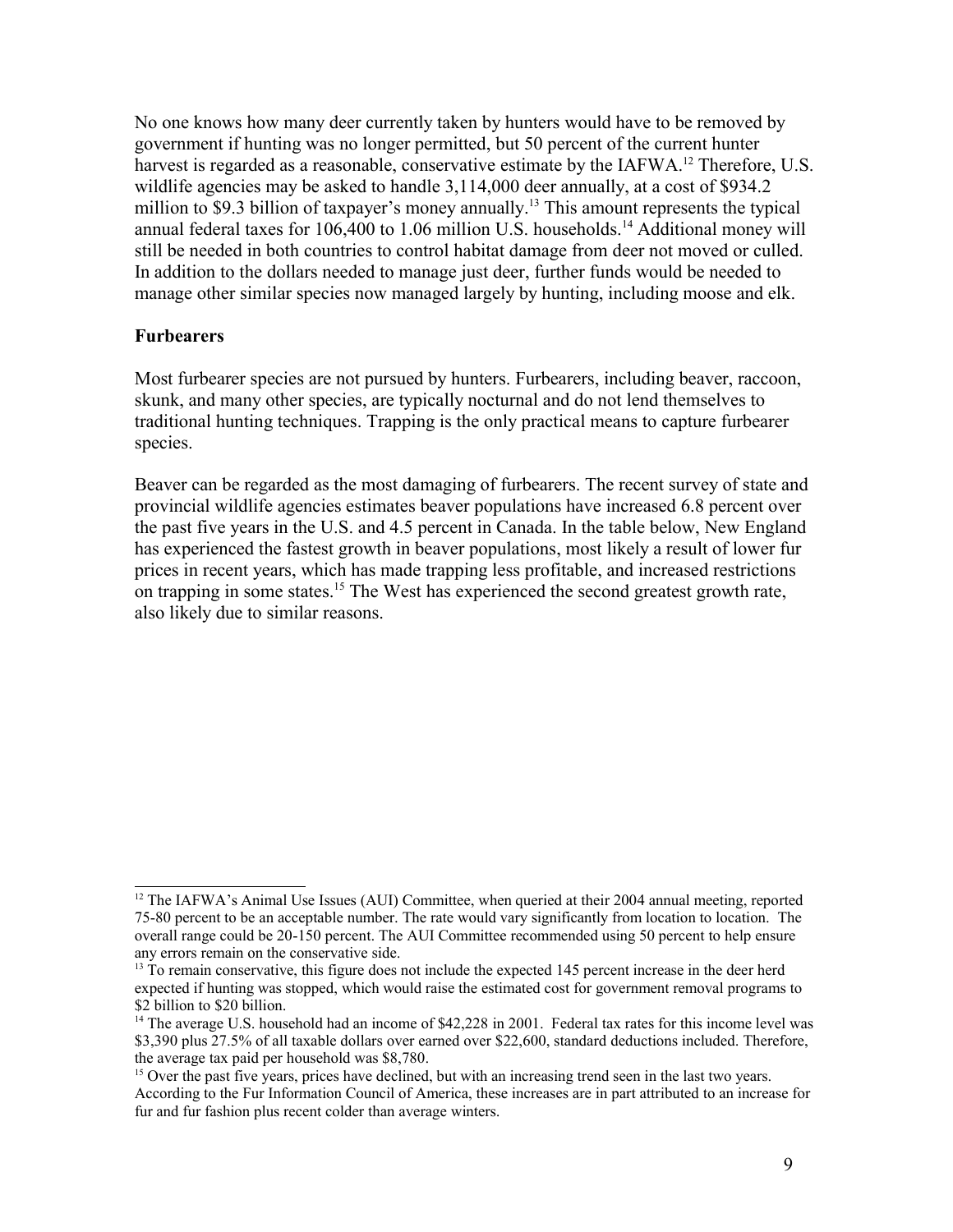

*\* From the 2004/05 survey of state and provincial wildlife agencies*

The level of trapping activity is influenced by prices, weather and regulations. Fur prices, as with any traded commodity, fluctuate with world demand. When prices are high, more people are willing to take to the woods and trap. Cold winters and deep snow reduce trapping activity. Regulations can be liberalized to encourage additional trapping to reduce populations, or in some jurisdictions, has been restricted based on public perception of trapping.

Regardless of the reasons why people can and cannot trap, trappers provide a valuable public service by helping wildlife agencies maintain a balance between wildlife populations and public acceptance. All trapping is highly regulated by state and provincial wildlife agencies to ensure sustainable harvests and healthy wildlife populations. In 1998, the latest year in which data were collected, U.S. trappers culled 429,000 beaver from an ever-growing population. On average, U.S. trappers earned \$15.97 for each beaver pelt sold, which represents payments by the private sector to help manage wildlife for the common good. Just like the deer example provided previously, if trapping was lost as a wildlife management tool, states would face demands to remove problem animals and control beaver populations. As of 2004, the typical cost to remove a problem beaver was \$75 to \$150, based on estimates from Massachusetts (see the State Summaries). No one knows how many beaver will have to be annually removed by wildlife agencies if public trapping were no longer permitted, but 50 percent of current harvest levels is regarded as a reasonable, conservative estimate by the IAFWA.<sup>16</sup> Therefore, state and local governments may be required to handle 214,500 beaver each year, at a cost of \$16.1 million to \$32.2 million in taxpayer dollars annually, to maintain beaver populations and damages at publicly-acceptable levels.<sup>17</sup>

<sup>&</sup>lt;sup>16</sup> The IAFWA's Animal Use Issues Committee, when queried at their 2004 annual meeting, reported the actual rate would vary significantly depending on location. The committee recommended using 50 percent to help ensure any error is on the conservative side.

<sup>&</sup>lt;sup>17</sup> To remain conservative, this figure does not include the expected increase in beaver populations should trapping cease. Beaver numbers easily could double, based on state estimates that beaver damages could increase over 100 percent in the absence of trapping. With a greater population of beaver, greater levels of government removal programs would be needed, potentially costing \$32 million to \$64 million annually.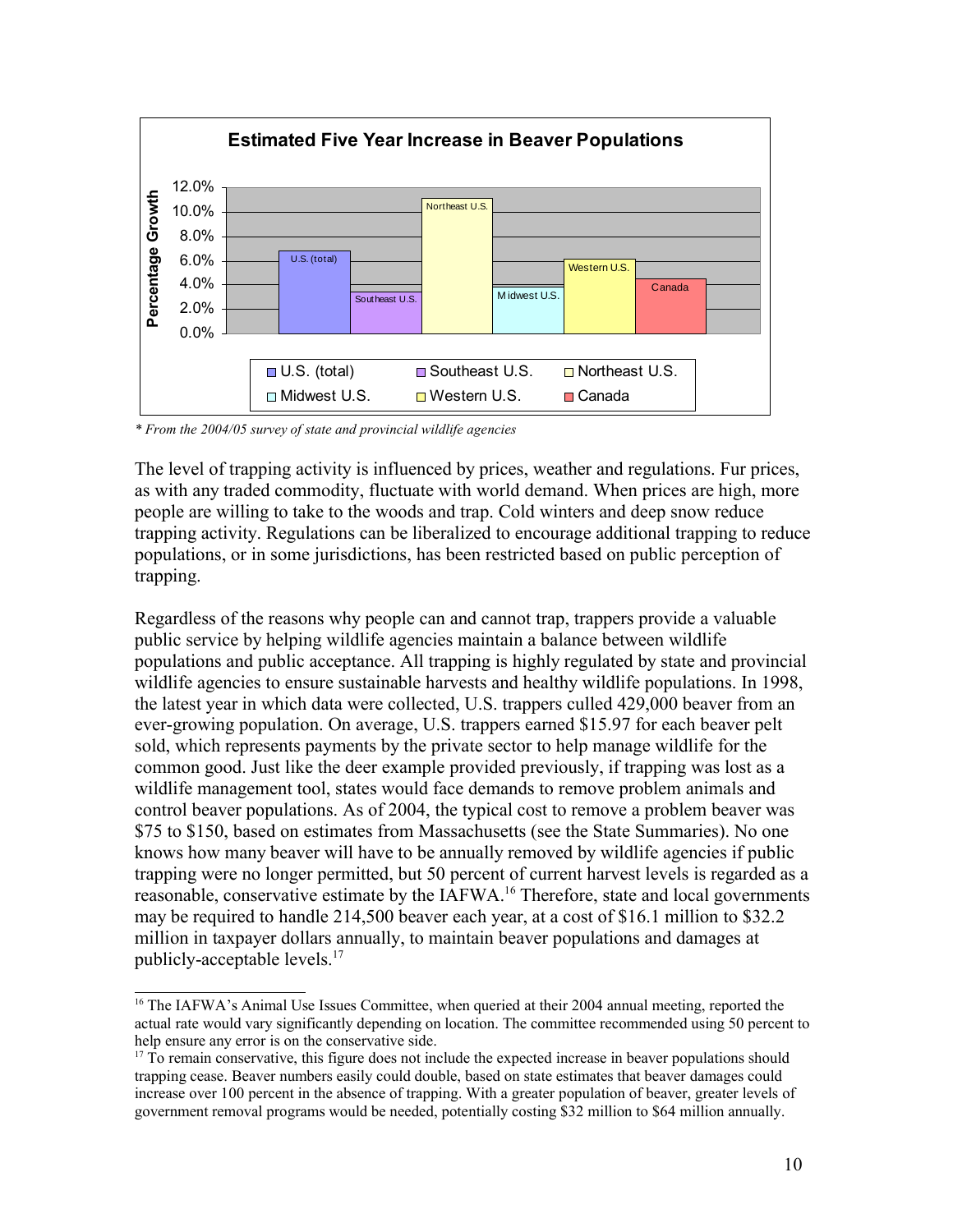In Canada, Statistics Canada reports at least 164,500 beaver were harvested during the 2002-2003 season at a total value of \$3,718,902 (\$ CAN), or \$22.61 (\$ CAN) per pelt.<sup>18</sup> If trapping was lost, and 50 percent of these beaver needed removing as estimated by the IAFWA, and assuming the cost per beaver removed is \$75 to \$150 (\$ US) each, then private businesses, homeowners and other expected to suffer the damages from increased beaver populations would pay an additional \$7.68 million (\$ CAN) to \$15.47 million (\$ CAN) annually. $^{19}$ 

Given the current condition of most government agency budgets, increases in funding to handle the extra costs and workload resulting from a loss of trapping are not possible. Government programs are not likely to fill the void left by a loss of trapping. Much of the additional work would fall to private-sector wildlife control companies. The bottom line would be the same—people will experience greater levels of wildlife damage and have to personally bear the burden of higher costs. The costs would be in the form of cash paid for services rendered by homeowners, businesses and farms to control or remove problem animals, and to repair greater levels of damage.

Beaver are just one of many furbearer species that can cause damages. The table below lists 1998 harvest figures for the top species harvested in the U.S. The total harvest and value figure includes all 24 species tracked by the IAFWA. The typical trapper earned \$8.50 per pelt in the late 1990s, and all trappers collectively received \$60 million annually for their services. In the recent survey of state wildlife agencies, states reported that in the absence of hunting or trapping, increased wildlife populations would result in 221 percent greater damage. If public trapping as it occurs today were no longer permitted, governments would be called upon to control or remove nuisance wildlife. This is already occurring in some areas (see the Beaver section of this report). Depending on the species, the IAFWA estimates 25-100 percent of current harvest levels for many trapped species may have to be taken by some form of government program if public trapping were lost, just to maintain current damage levels and prevent additional increases. To remain conservative, it is assumed that local, state and federal governments would be required to remove a number of furbearers equal to 25 percent of current harvest levels. Based on the 1998 harvest (the latest year in which data are available), this would equal  $1.765$  million animals per year.<sup>20</sup> Based on the Massachusetts estimate of \$75 to \$150 per beaver removed, government agencies may have to spend \$132 million to \$265 million in taxpayer funds annually to provide basically the same services currently provided by private sector trapping.

#### **Top 10 U.S. Harvested Furbearers, 1998**

|         | Total Number Harvested | Value        | Per Pelt |
|---------|------------------------|--------------|----------|
| Raccoon | 2,896,089              | \$31,040,197 | \$10.72  |

<sup>18</sup> Harvest data for Saskatchewan were unavailable and therefore not included in this estimate.

<sup>&</sup>lt;sup>19</sup> This estimate is based on May 2005 currency conversion rates (\$1 US =  $$1.254$  CAN).

<sup>&</sup>lt;sup>20</sup> To remain conservative, this estimate does not include the expected increase in many furbearer populations that would result once trapping ceased. Government removal programs would be needed to minimize damages and to control the spread of diseases affecting both wildlife and human populations.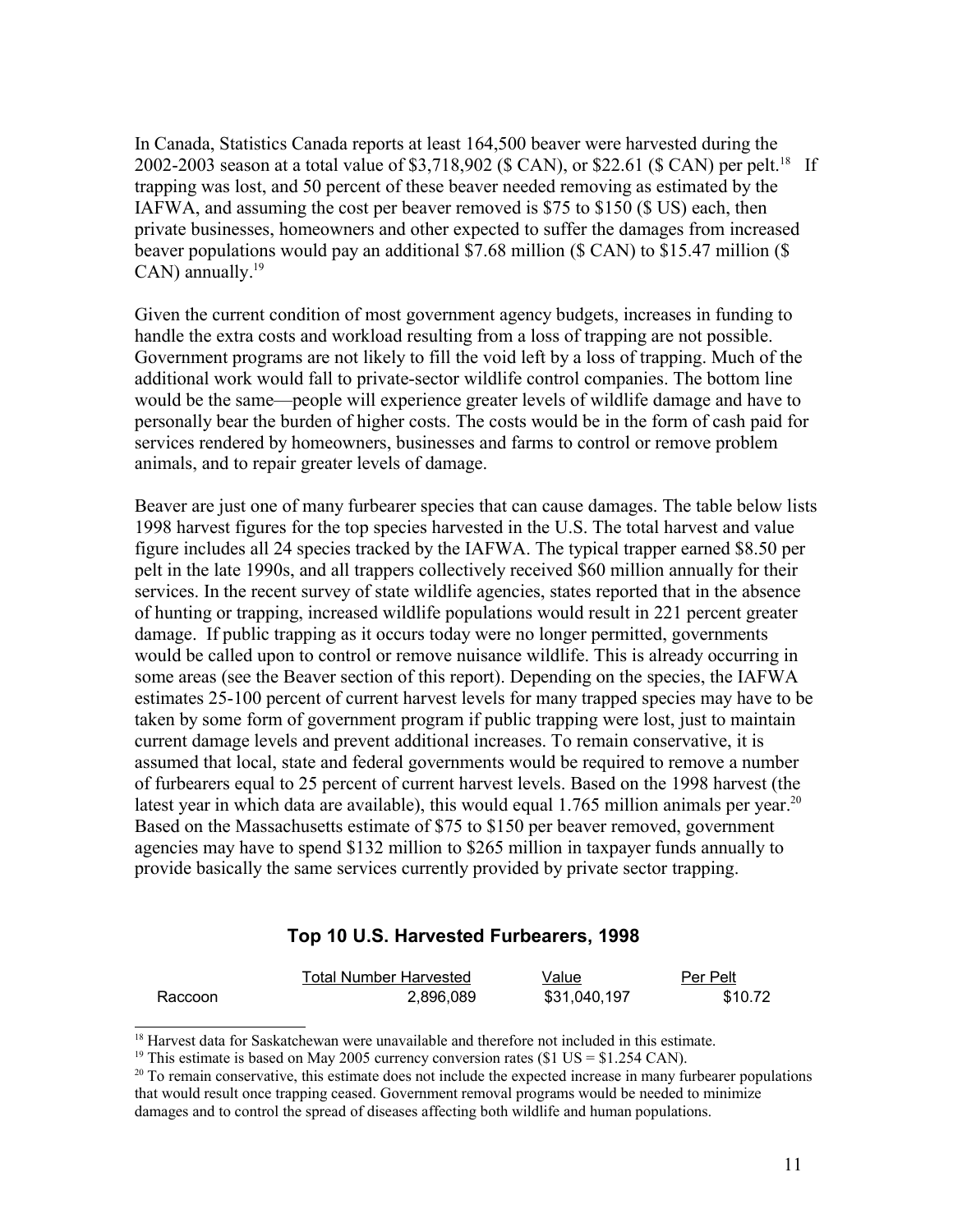| Muskrat             | 2,183,201 | \$6,405,140    | \$2.93  |
|---------------------|-----------|----------------|---------|
| Beaver              | 429,249   | \$6,856,354    | \$15.97 |
| Nutria              | 398,037   | \$2,060,088    | \$5.18  |
| Opossum             | 321,651   | \$391,897      | \$1.22  |
| Mink                | 190,221   | \$2,131,668    | \$11.21 |
| Red Fox             | 164,487   | \$2,118,307    | \$12.88 |
| Coyote              | 159,043   | \$1,523,478    | \$9.58  |
| <b>Skunk</b>        | 101,911   | \$241,468      | \$2.37  |
| Gray Fox            | 76,666    | \$4,051,230    | \$52.84 |
| <b>ALL SPECIES:</b> | 7,061,607 | \$60,031,835   | \$8.50  |
|                     |           | $1$ TIT $11.0$ |         |

*Source: International Association of Fish and Wildlife Agencies*

Estimates are possible for Canada. From the survey of provincial wildlife agencies, it is estimated that damages from problem wildlife would increase 58.3 percent if trapping was no longer available. <sup>21</sup> The IAFWA estimates 25-100 percent of current harvest levels for many trapped species may have to be taken by some form of government program if public trapping were lost, just to maintain current damage levels and prevent additional increases. Assuming the 25 percent estimate is correct for Canada, combined with fur harvest data reported by Statistics Canada, an additional 223,677 problem animals would need removal annually if trapping was lost.<sup>22</sup> At \$75 to \$150 (\$ US) cost per animal, the cost to remove problem furbearers could increase from current levels by another \$16.76 million to \$33.55 million (CAN \$) annually.<sup>23</sup> Provincial wildlife managers reported that this additional cost would likely fall on private households and businesses as expansion of government budgets for such activities is very unlikely.

## **Canadian Wild Fur Production, All Species; 2002-2003 (Ranked by total \$ CAN value)**

|                         | Total Number     |                |                   |
|-------------------------|------------------|----------------|-------------------|
|                         | <b>Harvested</b> | Value (\$ CAN) | Per Pelt (\$ CAN) |
| Ontario                 | 243,246          | \$5,829,596    | \$23.97           |
| Quebec                  | 185,014          | \$4,829,607    | \$26.10           |
| Manitoba                | 86,839           | \$2,998,184    | \$34.53           |
| Alberta                 | 106,872          | \$2,522,176    | \$23.60           |
| Saskatchewan            | 85,530           | \$1,907,720    | \$22.30           |
| <b>British Columbia</b> | 39,589           | \$1,278,067    | \$32.28           |
| Newfoundland/Lab.       | 20,599           | \$963,716      | \$46.78           |
| <b>New Brunswick</b>    | 44,333           | \$903,626      | \$20.38           |
| Northwest Terr.         | 31,848           | \$751,349      | \$23.59           |
| (Continued)             |                  |                |                   |
| Nova Scotia             | 26,663           | \$672,552      | \$25.22           |
| Nunavut                 | 10,957           | \$648,954      | \$59.23           |
| Yukon                   | 8,263            | \$208,582      | \$25.24           |
| Prince Edward Is.       | 4,953            | \$96,856       | \$19.56           |

<sup>21</sup> Most areas of northern Canada are vast, sparsely populated wildernesses. Wildlife populations are expected to increase if trapping ceased. However, damages to human property would be lower than in the U.S. as much larger percentages of Canadian wildlife seldom comes into contact with humans.

<sup>22</sup> Harvest data for Saskatchewan were unavailable and therefore not included in this estimate.

<sup>&</sup>lt;sup>23</sup> This estimate is based on May 2005 currency conversion rates (\$1 US = \$1.254 CAN).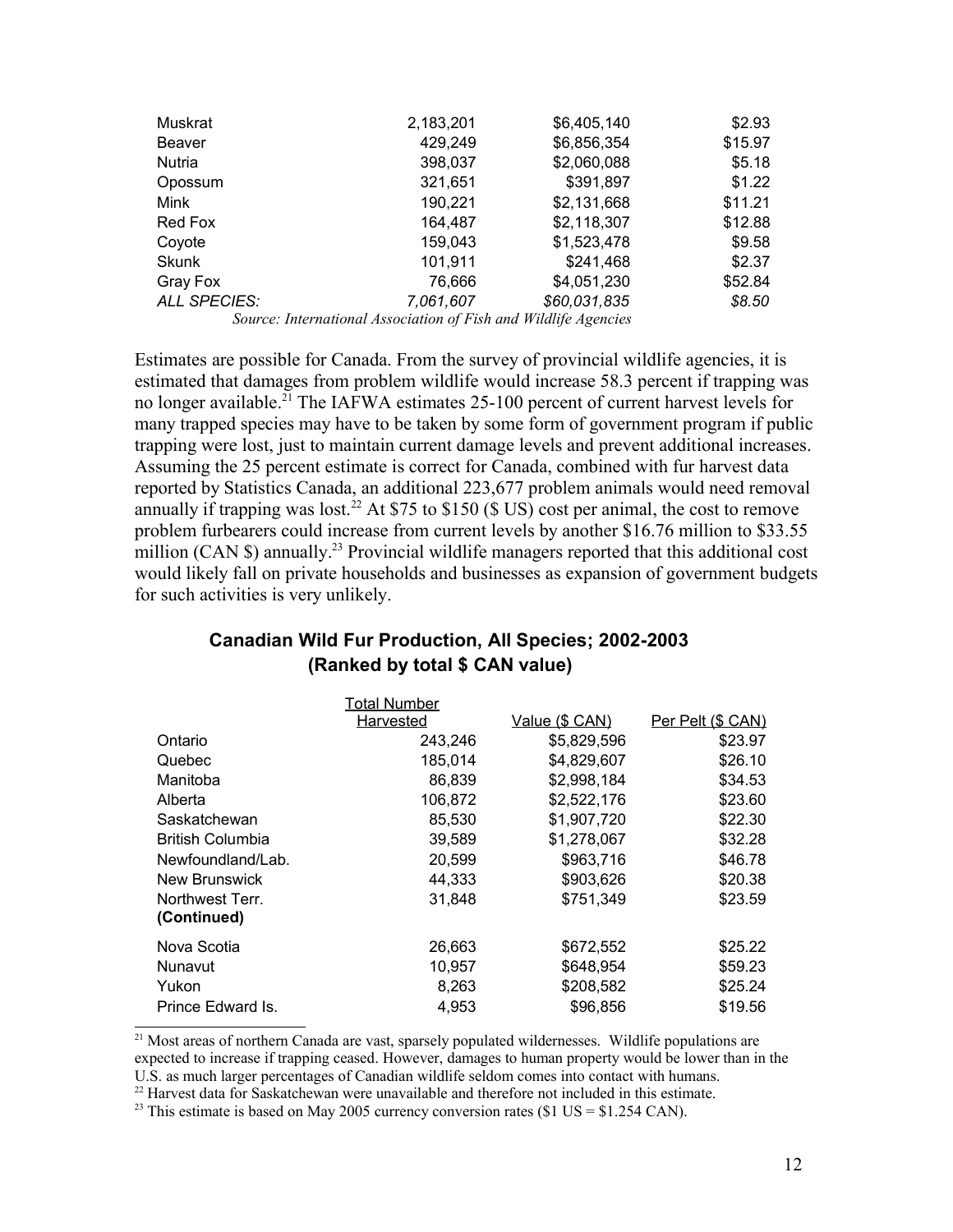| ALL SPECIES:                                                     | 894.706 | \$23,610,985 | \$26.39 |
|------------------------------------------------------------------|---------|--------------|---------|
| Data source: Statistics Canada, Fur Statistics 2004, Vol 2, no.1 |         |              |         |

Ironically, any government-operated furbearer control program will most likely require the use of traps, but only under direct government supervision and permits. In addition, government trapping often results in the waste of the pelt due to its inability to prepare and sell pelts to offset the cost of removal. Government substitutes are much more costly than the regulated market-based approach now used. In some cases, government trapping programs are necessary and required to provide assistance in areas where traditional trapping activity is not enough. The USDA Wildlife Services program is a good example of government needing to step in to help prevent a publicly-owned resource (wildlife) from placing too large a burden on individuals and their businesses. A recent audit by the Government Accountability Office reports that the benefits of USDA's Wildlife Services wildlife control efforts outweighed costs by 3:1 to 27:1.

#### *Agriculture:*

#### **Potential Damages Should Hunting and Trapping Be Lost as a Wildlife Management Tool**

- \* \$3.027 billion in annual damages to U.S. crops and livestock, and \$35.7 million annually in Canada.
- \* A potential increase of \$10.62 in the average U.S. consumer's annual food bill.
- \* A loss of nearly \$1 billion annually in farm and rural landowner income from lost hunting leases and fees.

Problems faced by agriculture are far removed from the thinking of many people in our nation's suburban and urban regions. However, negative impacts to farmers directly affect food prices paid by everyone. Wildlife, left uncontrolled, can affect agriculture coast-tocoast.

Based on a survey of 12,000 agriculture producers, the USDA's National Agriculture Statistics Service estimated the following damages to U.S. agriculture from wildlife in 2001:

| Field crops                 | $=$ | \$619 million |
|-----------------------------|-----|---------------|
| Livestock & poultry         | $=$ | \$178 million |
| Vegetables, fruits and nuts | $=$ | \$146 million |
| TOTAL                       | $=$ | \$944 million |

These losses include destruction or damage to crops in the field and death or injury to livestock. Primary species involved were deer (58% of reported damage to field crops, and 33% of damage to vegetables, fruit and nuts). Over half of all farmers and ranchers experienced some type of wildlife–related damage each year—for example, the value of corn lost exceeds \$90 million, 147,000 cattle lost valued at \$51.6 million, and 273,000 sheep lost valued at \$16.5 million.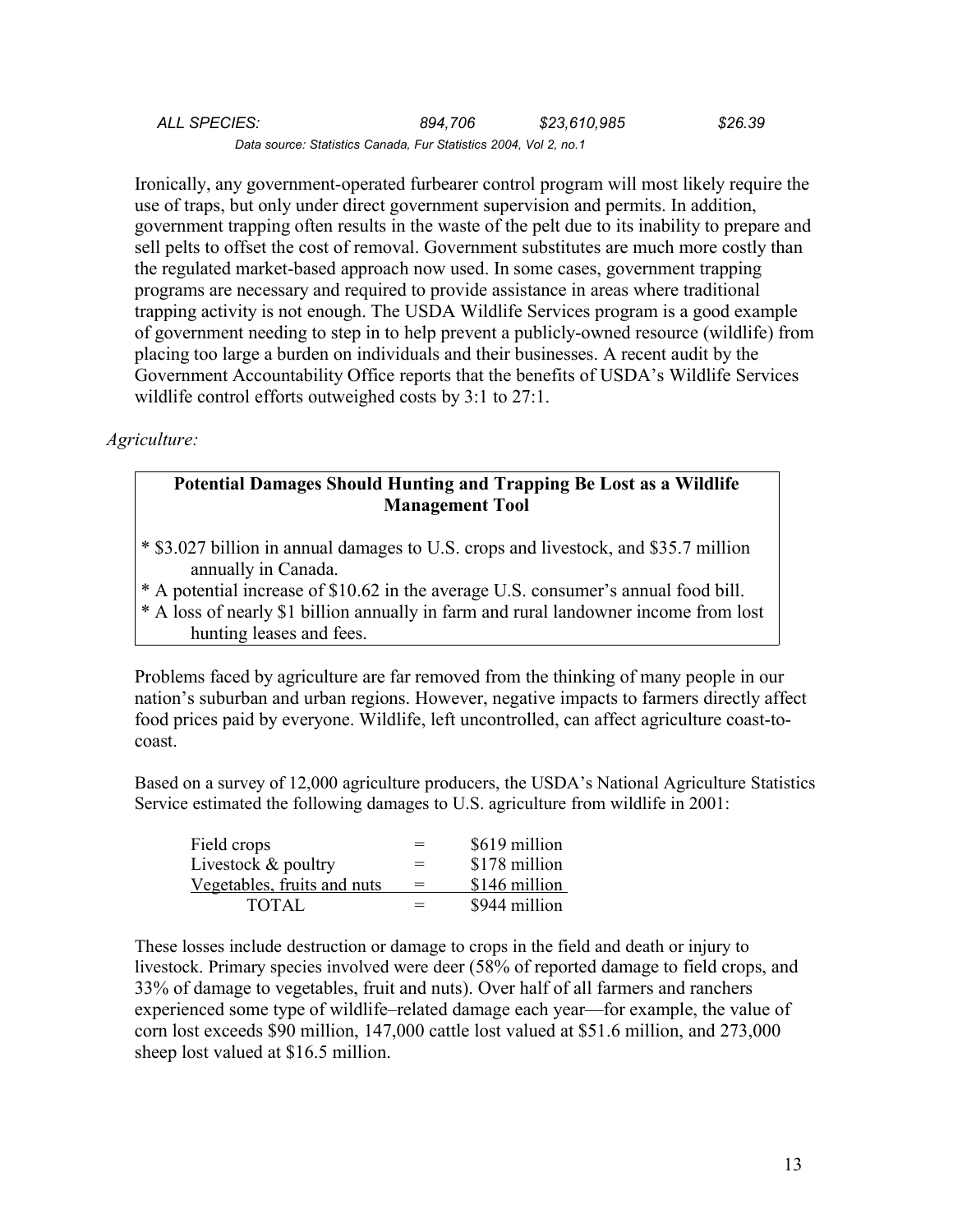State wildlife agencies expect wildlife damages would increase on average by 221 percent nationally should hunting and trapping be lost as wildlife management tools. This level of damage would not suddenly appear in the year after any hunting and trapping moratorium, but would be the expected maximum level of damages after several years of increases. Based on a 221 percent increase, total agricultural damages after a loss of hunting and trapping could reach:

| Field crops                 | $=$ | \$1.987 billion |
|-----------------------------|-----|-----------------|
| Livestock & poultry         | $=$ | \$571 million   |
| Vegetables, fruits and nuts | $=$ | \$469 million   |
| TOTAL                       | $=$ | \$3.027 billion |

If the agricultural damages projected above were realized, the costs would be passed along to consumers. In the U.S., annual food costs could increase \$10.62 per citizen (assuming all production were shipped to U.S. consumers), which would increase production costs enough to put many marginal producers out of businesses. Either way, as with any increase in production, the consumer will always foot the final bill.

Estimates are available regarding crop damage in Canada from wildlife. A 1998 report released by the Canadian Federation of Agriculture and Wildlife Habitat Canada<sup>24</sup> reported wildlife damages to agriculture by region:

| Province:               | <b>Estimate Annual Damage:</b> |  |  |
|-------------------------|--------------------------------|--|--|
| Newfoundland            | 25,000                         |  |  |
| Prince Edward Island    | 60,000<br>\$                   |  |  |
| Nova Scotia             | \$<br>554,000                  |  |  |
| New Brunswick           | 185,000<br>\$                  |  |  |
| Quebec                  | \$1,356,000                    |  |  |
| Ontario                 | \$5,155,000                    |  |  |
| Manitoba                | \$1,352,000                    |  |  |
| Saskatchewan            | \$7,798,000                    |  |  |
| Alberta                 | \$1,908,000                    |  |  |
| <b>British Columbia</b> | \$4,205,000                    |  |  |
| <b>CANADA</b>           | \$22,598,000                   |  |  |

Provincial wildlife agencies expect wildlife damages would ultimately increase, on average, by 58 percent nationally should hunting and trapping be lost as wildlife management methods. Based on a 58 percent increase, annual agricultural damages after a loss of hunting and trapping could reach \$35,705,000.

In addition, hunting and trapping provide farmers and rural landowners with an additional source of much-needed income. According to the U.S. Fish and Wildlife Service, \$995.4

<sup>&</sup>lt;sup>24</sup> Proposal for a National Agricultural Stewardship Program: A Wildlife Damage Prevention and Compensation Program for Farmers. Prepared by the Canadian Federation of Agriculture and Wildlife Habitat Canada. April, 1998.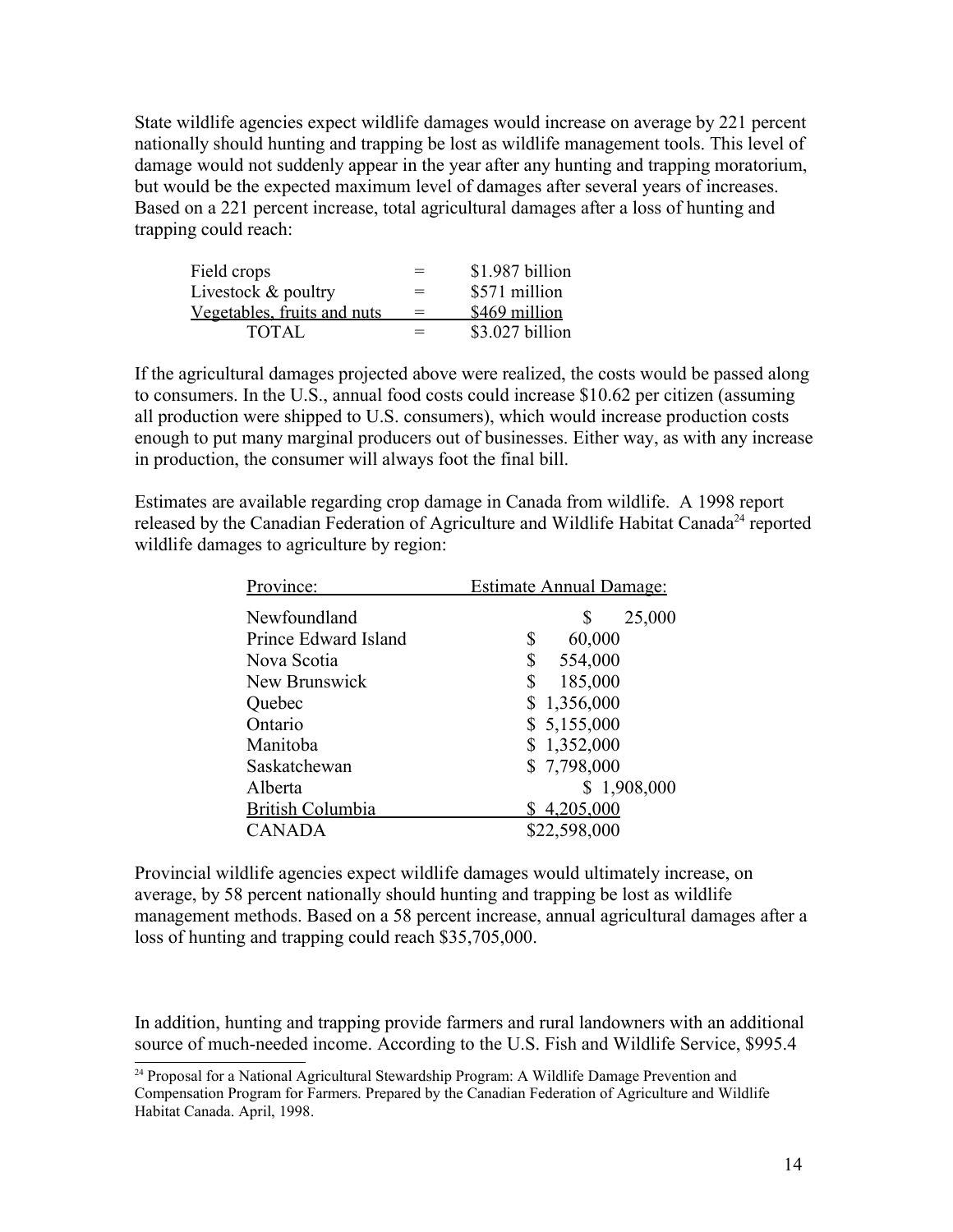million were paid to landowners by hunters in 2001 to access private land, an amount equivalent to Montana's top source of agricultural income, cattle and calves. In the absence of hunting and trapping, landowners would loose this income, and for many, the ability to maintain their farms and land. The loss of hunting and trapping would also result in increased financial damages to many agricultural operations, diminish the value landowners hold for wildlife, and reduce their tolerance for wildlife and its associated damages.<sup>25</sup>

### *Dwellings & Infrastructure*

#### **Potential Damages Should Hunting and Trapping Be Lost as a Wildlife Management Tool**

#### \* \$972 million in damages to homes annually

According to Utah State University (Conover), metropolitan households nationally incurred \$4.4 billion dollars in wildlife-related damages annually in the mid-1990s. Almost half of the homes in his random household survey (42 percent) incurred wildlife damage in some form or another costing \$38 in often-unsuccessful attempts to ameliorate the problems.<sup>26</sup> Recognizing damages to households are often caused by species that cannot be hunted due to either their non-game status (woodpeckers, etc.) or their inaccessible location in suburban and urban neighborhoods, some of the culprit species in many areas can be trapped or hunted (squirrel, opossum, raccoon, skunk, etc.). The IAFWA regards 10 percent to be a reasonable estimate of the percentage of wildlife damage incidents affecting houses caused by species subject to trapping or hunting. State wildlife agencies on average estimated damages would increase 221 percent, if trapping the form of wildlife control for most home-damaging species - and hunting were lost as a means to control nuisance and overpopulated wildlife. Altogether, this translates into an additional \$972 million in damages to homes annually, an amount equivalent to the total damages suffered in the U.S. during the 2002 hurricane season. While no data was available for Canada, one might reasonably expect proportionately similar and significant levels of increased annual damage to homes in Canadian jurisdictions.

*Overall Wildlife-Related Damages*

### **Potential Damages Should Hunting and Trapping Be Lost as a Wildlife Management Tool**

<sup>&</sup>lt;sup>25</sup> Economic Importance of Hunting In America. Southwick Associates, Inc. IAFWA. 2002. Montana livestock data obtained from the USDA Economic Research Service, 2001.

<sup>&</sup>lt;sup>26</sup> Resolving Human-Wildlife Conflicts: The Science of Wildlife Damage Management. Michael Conover, Ph.D, CRC Press, August 2001, 440pp.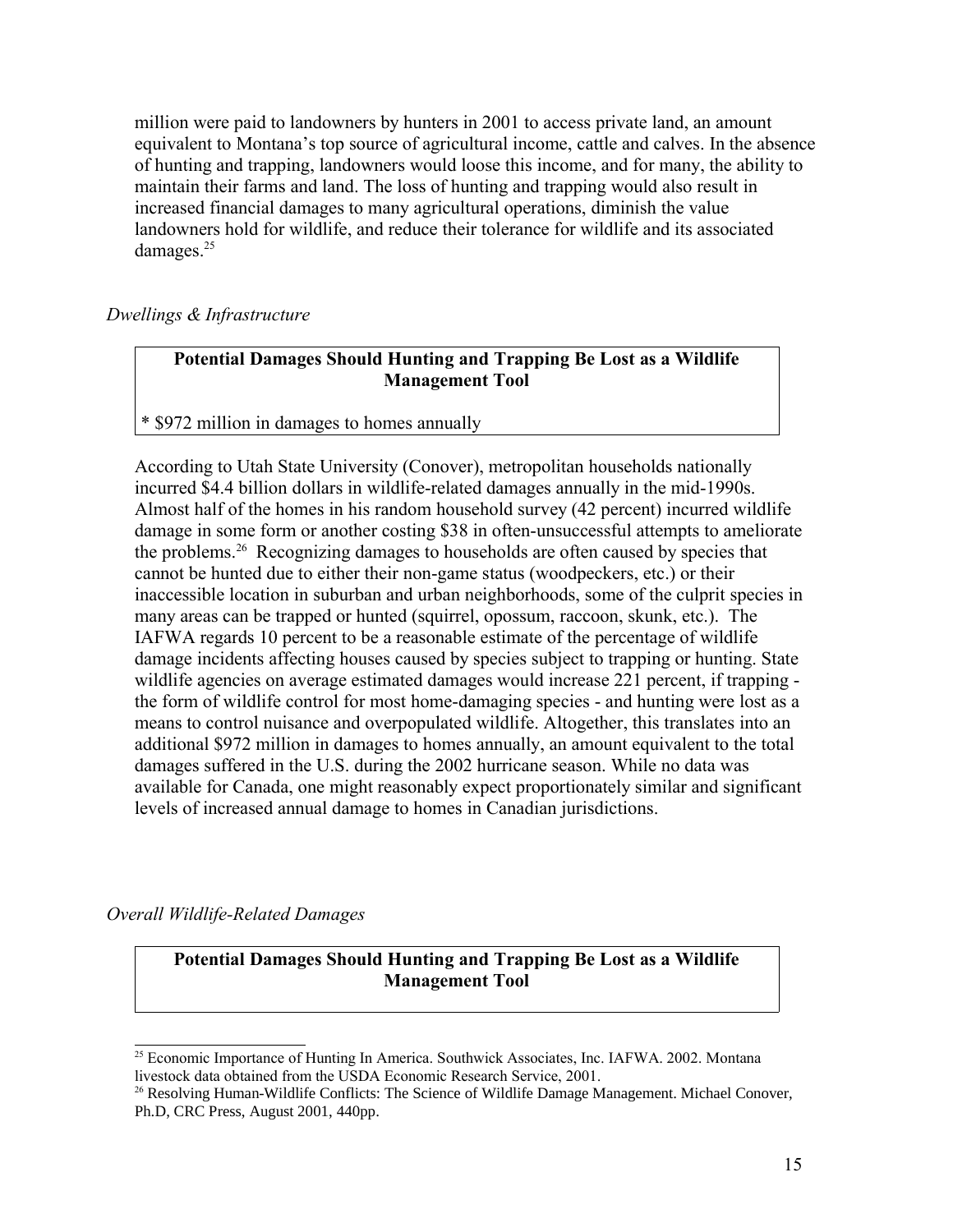- \* \$70.5 billion from all forms of health, structural, agricultural and other forms of wildlife-related damages annually
- \* This amount equals \$247 for every U.S. citizen, and represents an economic loss with these dollars going to expenditures for items we already had, instead of to new economic growth.
- \* Significant decreases in public tolerance for wildlife, reducing public concern and stewardship for wildlife and natural habitat.

What is the cost of wildlife damage nationally? Developing an overall estimate is extremely difficult. For Canada, too little data exists to develop an educated estimate. Many instances of wildlife damage are never reported. Quantifying the costs of many known damages is difficult, too. Local governments do not have the resources to record damages to highways and infrastructure from burrowing animals or beaver, or to report the cost of maintaining parks in the face of overpopulated wildlife and discarding road kill. Wildlife experts have contemplated the cost of problem and nuisance wildlife. Dr. Michael Conover, a wildlife expert at Utah State University specializing in human-wildlife interactions, has estimated total damages at \$22 billion annually, excluding costs related to human illness and injuries.<sup>27</sup> Hunting and trapping are the primary tools used by professional wildlife managers to control animal populations. In the recent IAFWA survey of state and provincial (can we say this?) wildlife agencies, 80.6 percent of the responding agencies reported no amount of increase in their budgets could replace the ability to regulate wildlife populations if hunting and trapping were lost as wildlife management tools. Wildlife agencies also reported current levels of wildlife damages would increase an average of 221 percent if hunting and trapping were halted. This would yield a total damage figure of \$70.5 billion annually, an amount equal to 1.58 percent of the annual income for all U.S. households, or \$247 for each person in the U.S.<sup>28</sup> Seventy billion dollars represents a major social loss. Instead of being available for investment in new jobs, technologies, education, entertainment or other places that enhance our quality of life, these funds would go towards replacing homes, crops, infrastructure and other items previously paid for. From a social standpoint, it is important to manage wildlife populations and their related damages within levels acceptable by the public. Hunting and trapping are a vital part of this complex balancing act.

**Losing hunting and trapping can also affect public tolerance for wildlife.** When wildlife populations exceed human tolerance limits, people tend to label wildlife as pests. For landowners and farmers, this problem is worsened when they can no longer earn income from hunting and trapping fees. Instead of remaining a public treasure, wildlife can become a public target. Already, there are some signs that some wildlife populations are coming closer to the limit of public tolerance.

In the 2004 survey of state and provincial agencies, wildlife managers were asked their opinion about the public's level of tolerance of overpopulated wildlife. The results are presented in the table below, and indicate public tolerance might be lessening, but has not

 $27$  Ibid.

 $28$  105.5 million households in the U.S., per the U.S. Census Bureau. Annual household income in 2001 = \$42,228, per the U.S. Census Bureau yields household income of \$4.455 trillion annually. U.S. population = 285.318 million in 2001.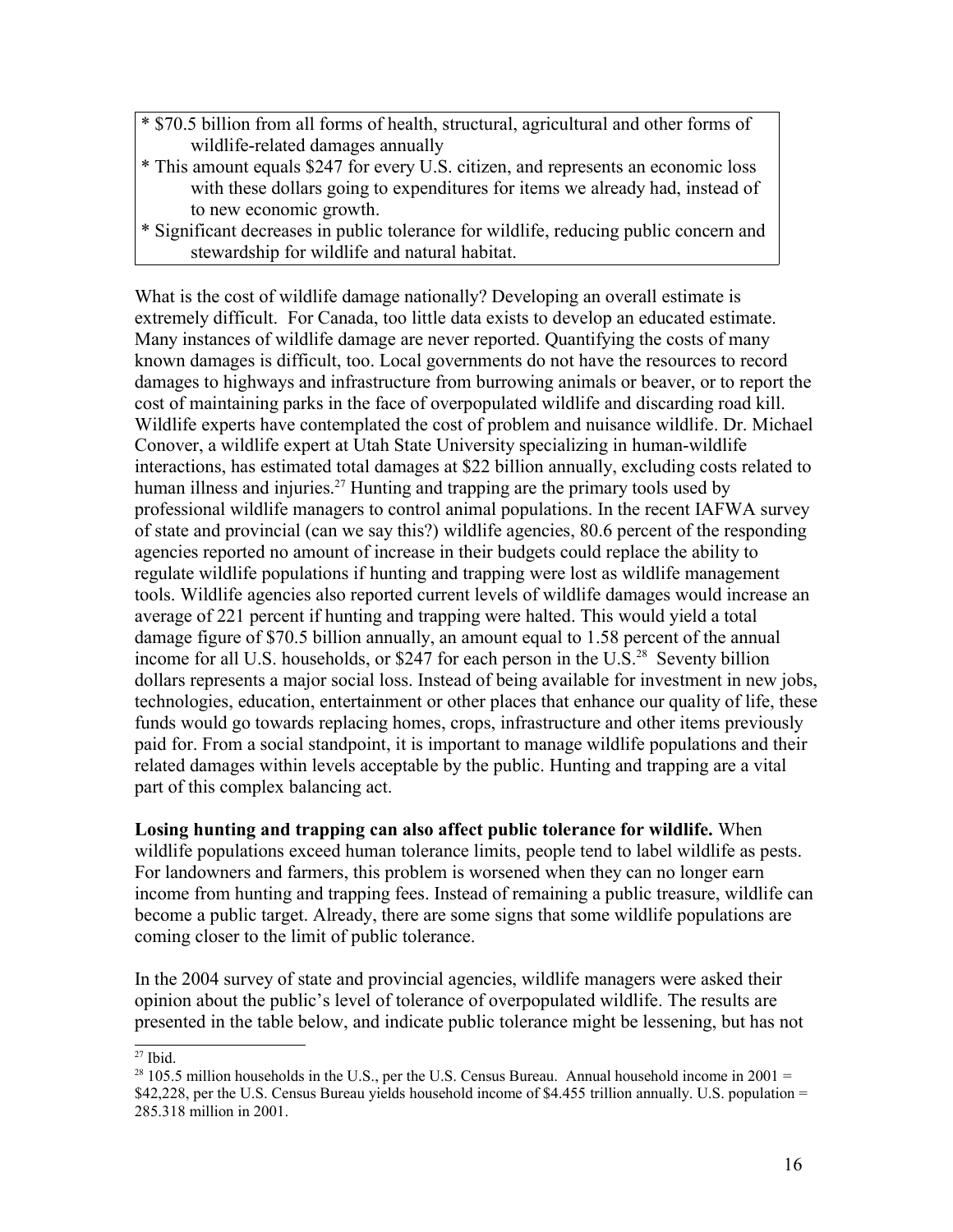necessarily reached the public's tolerance limits. To ensure the public's limits are not reached, hunting and trapping remain important wildlife management tools.

| Percentage of States and Provinces Reporting their Public is Becoming |                                                                  |                  |                  |                            |          |         |
|-----------------------------------------------------------------------|------------------------------------------------------------------|------------------|------------------|----------------------------|----------|---------|
|                                                                       | More Tolerant or Less Tolerant of Wildlife Overpopulation Issues |                  |                  |                            |          |         |
|                                                                       |                                                                  |                  |                  |                            |          |         |
| Less                                                                  | <u>U.S.</u>                                                      | <b>SE States</b> | <b>NE States</b> | <b>MW</b><br><b>States</b> | W States | Canada  |
| Tolerant                                                              | 75.7%                                                            | 84.6%            | 88.9%            | 70.0%                      | 53.8%    | 72.7%   |
| Stable                                                                | 18.9%                                                            | 7.7%             | 11.1%            | 30.0%                      | 30.8%    | $0.0\%$ |
| More<br>Tolerant                                                      | 5.4%                                                             | 77%              | 0.0%             | $0.0\%$                    | 15.4%    | 27.3%   |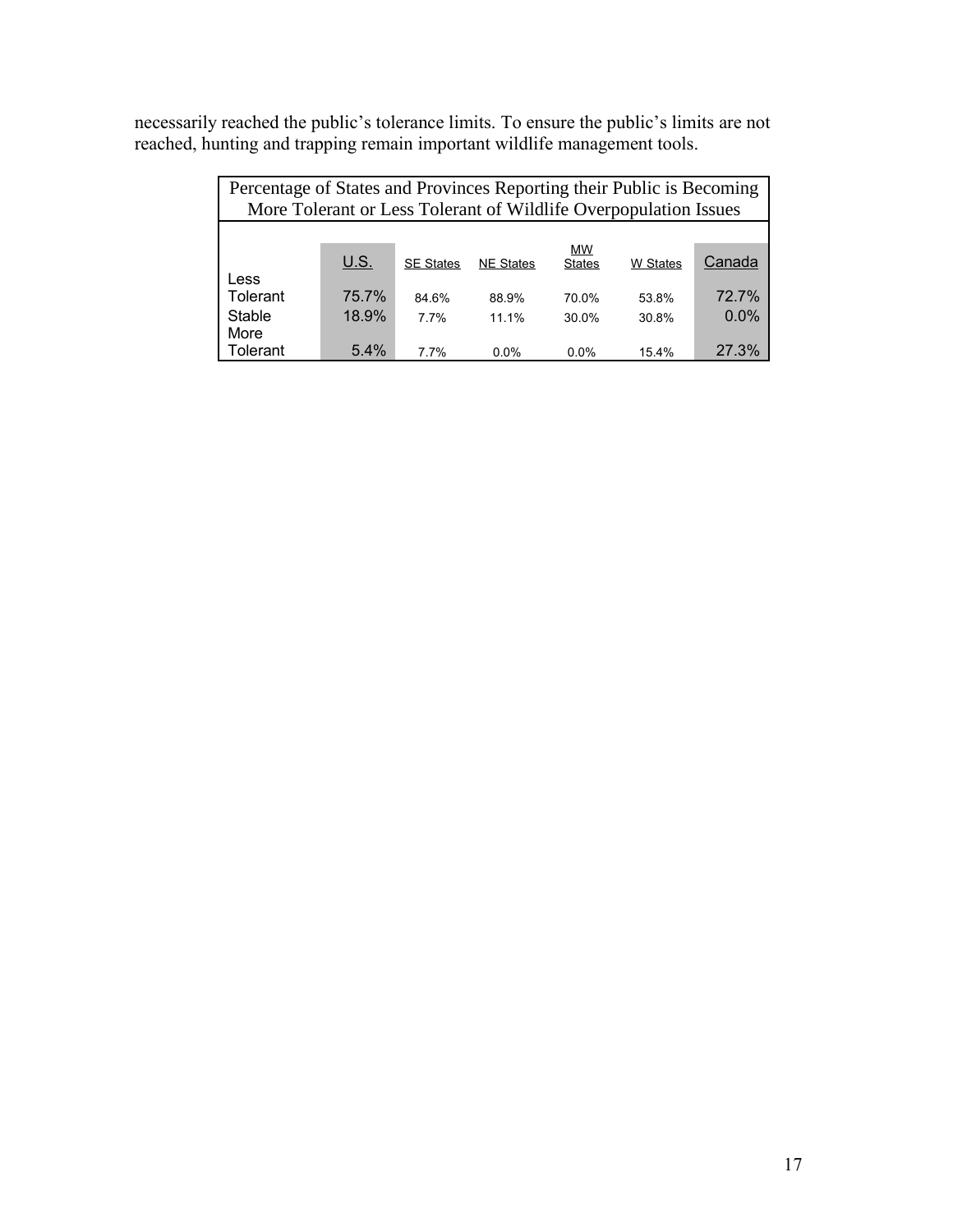# **Case Study #1: Hunting Helps Maintain Deer as a Valued Public Resource**

Deer are a precious natural resource. They spellbind us with their grace. Their freedom to roam wild without boundaries reaches to our inner soul. But deer can spring without warning into the paths of oncoming vehicles, causing accidents resulting in over \$1 billion annually in damages in the U.S. alone. They extend their grazing into suburban yards, nurseries, orchards and farms. They harbor the ticks that transmit pathogens that cause disease such as Lyme disease, with 23,763 cases reported in 2002 to the U.S. Centers for Disease Control and Prevention. They'll even over-eat their own food supply and face starvation themselves. Deer will browse woodlands to the point that they threaten the future of the woodland forests and therefore all other wildlife that depend on that habitat for survival.



Note: This map demonstrates an approximate distribution of predicted Lyme disease risk in the United States. The true relative risk in any given county compared with other counties might differ from that shown here and might change from year to year. Risk categories are defined in the accompanying text. Information on risk distribution within states and counties is best obtained from state and local public health authorities.

Source: U.S. Center for Disease Control (http://www.cdc.gov/ncidod/dvbid/lyme/).

With some exceptions, such as western areas of the U.S. with mule deer, deer populations are at record levels. According to a survey of states in 2004, a majority of states report deer damage complaints are increasing more than twice as fast as deer populations. During the past five years, state agencies' expenditures to address deer damage have increased by an average of 23 percent, with 57 percent of the states reporting budget increases during a time when most states' overall budgets have seen drastic cuts. Personnel-hours assigned to control deer damage have increased 22 percent. In addition, nearly 76 percent of wildlife agencies fear the public is becoming less tolerant of wildlife overpopulation issues. In Canada, over the past five years, provincial wildlife agencies' have spent 6 percent more to address deer damage, even while budgets remained static or in some cases have been drastically cut. Man-hours spent to control deer damage have increased 7.9 percent, and overall deer damage complaints have risen 10.7 percent. While the pattern of increase is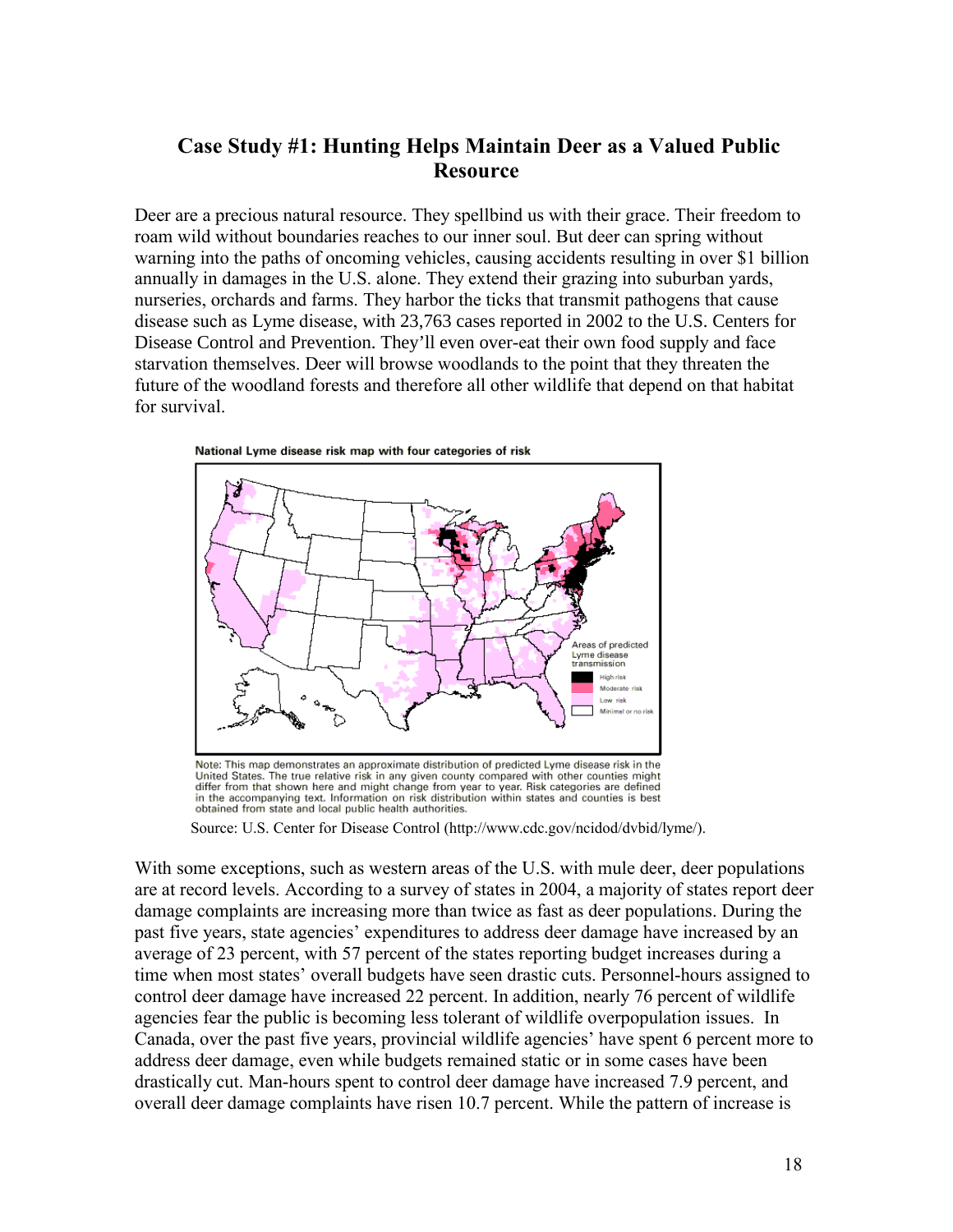similar in both countries, the lower numbers reported for Canada may in part reflect the dampening effect of more northerly climate on deer population increases in some areas, and of course the combination of the significant northern areas of many provinces and territories where deer are not present and /or where human populations are sparse.



*\* From the 2004/05 survey of state and provincial wildlife agencies*



*\* From the 2004/05 survey of state and provincial wildlife agencies*

Wildlife managers report that the greatest increases in deer populations are where hunting is not allowed or public access to land is limited, such as urban and suburban communities. Wildlife managers consider both biological and cultural elements when managing deer populations. Biologically, they try to keep deer populations at levels where habitat or other wildlife are not negatively affected. Culturally, they try to keep deer populations at acceptable levels where nuisance and human health issues are minimized. Through educational outreach efforts, wildlife agencies try to work with and listen to the public and help them understand ways to minimize damages from deer. But when hunting is not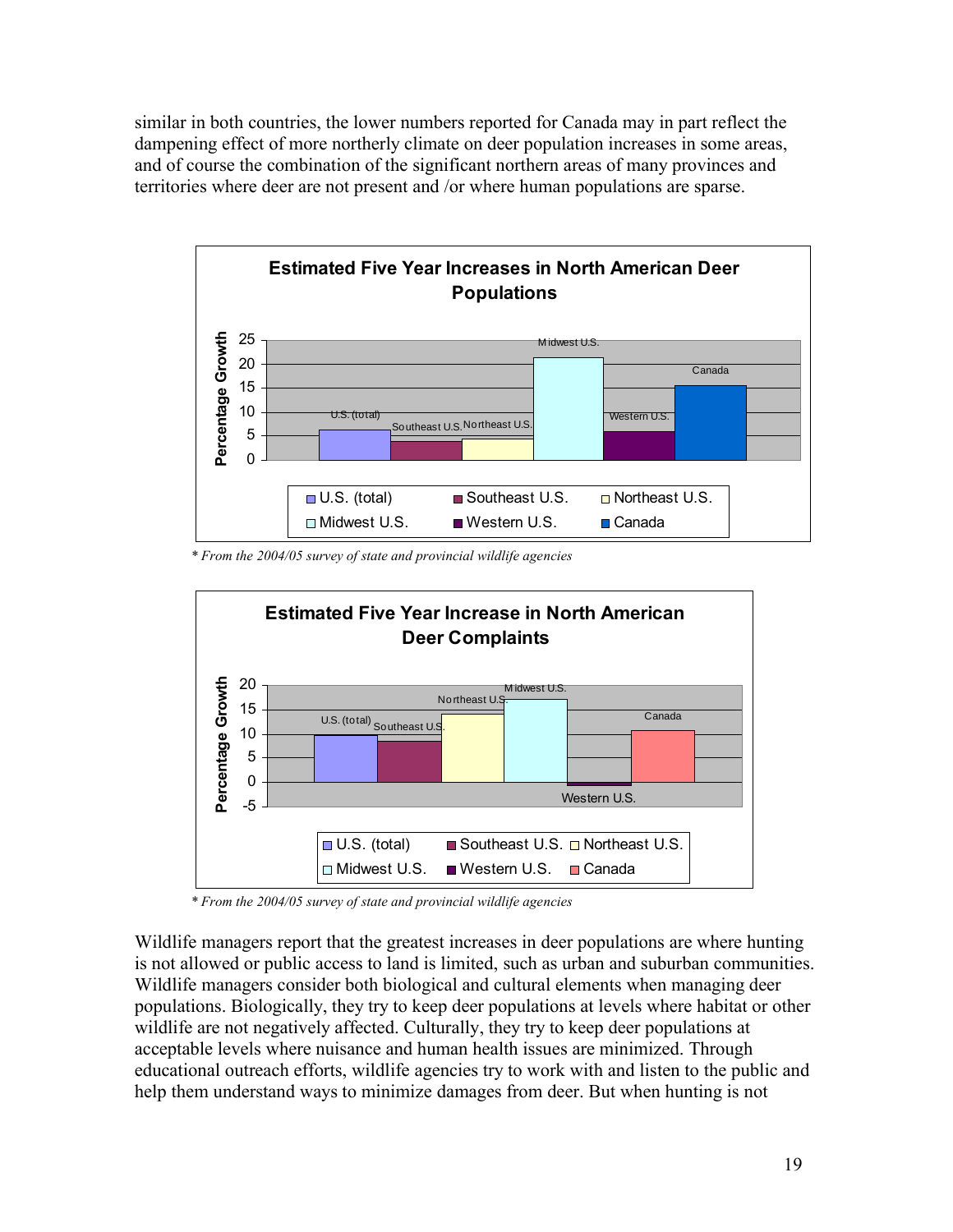allowed or public access to land is limited, populations continue to increase and so do the complaints.



*\* From the 2004/05 survey of state and provincial wildlife agencies*



*\* From the 2004/05 survey of state and provincial wildlife agencies*

Left alone with no population control (wild predators, hunting, disease, etc.), deer will eventually destroy their own habitat. Excessive browsing of understory vegetation and elimination of saplings of many desirable tree species in woodlands also reduces the population of ground-dwelling animals and birds. Deer damage to a forest ecosystem can become so great that the forest ecosystem will not recover in a normal person's lifetime. In a Canadian study (Martin/Baltzinger), researchers concluded that the regeneration of western red cedar is drastically reduced in presence of unregulated, high deer populations. Cedar regeneration is better and browsing stress lower in areas where deer are more exposed to hunting. Wildlife managers agree that hunting is the most important management tool to control deer populations.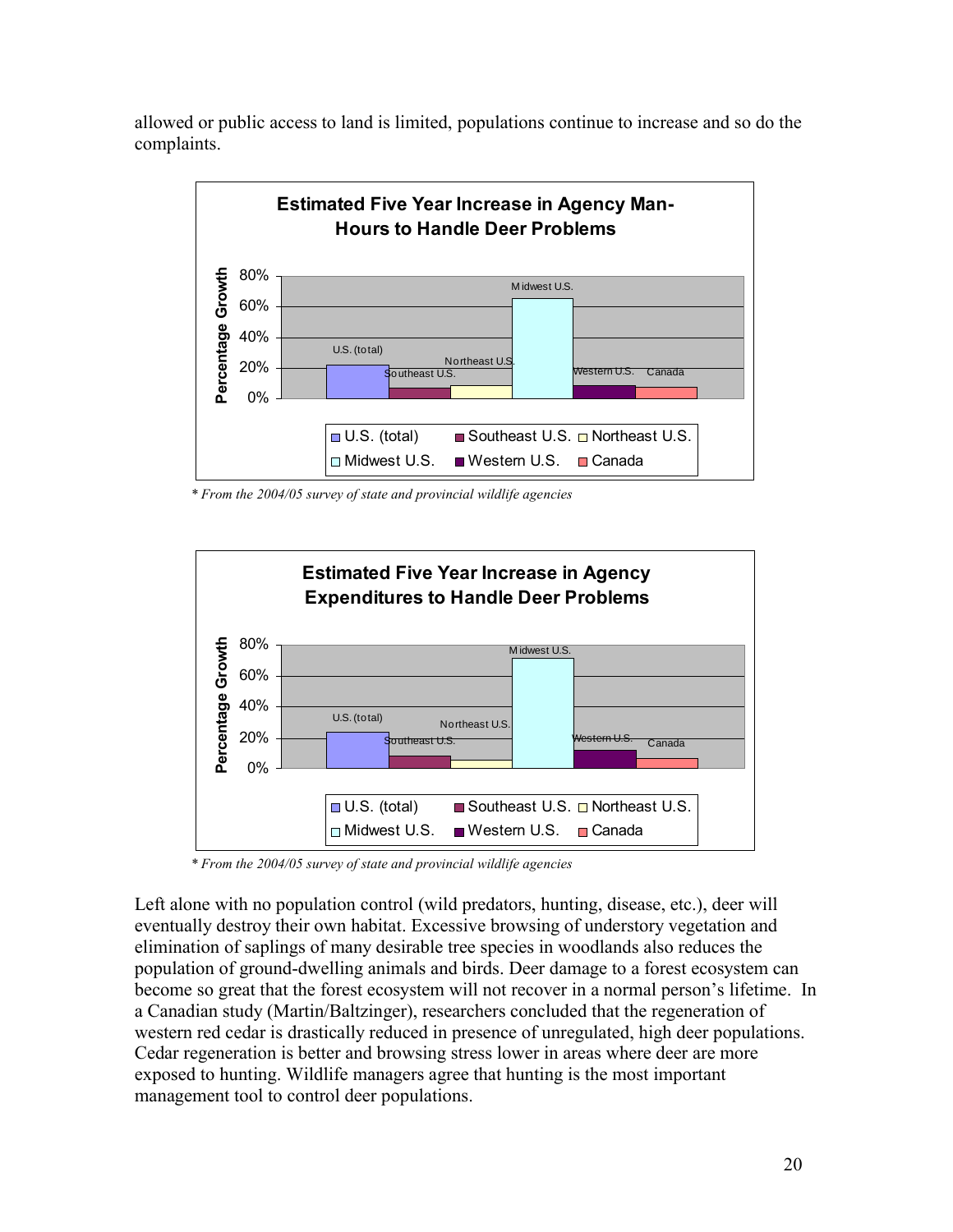

*\* From the 2004/05 survey of state and provincial wildlife agencies*

Typically, in areas where managers want deer populations to expand, they limit hunters to bucks (males) only. However, once biologists need to stabilize or reduce deer populations, they decide on a number of does (females) that must be removed from the population. Therefore, many agencies continually increase the amount of does hunters can take and lengthen hunting seasons in order to bring deer in line with their habitat.

Some communities have found out the hard way that you cannot let deer populations remain uncontrolled. There are hundreds of examples of places where an area at one time in its history did not allow hunting and the whitetail deer multiplied until they caused ecological disaster. Places like Harriman State Park in New York, Bluff Point Coastal Reserve in Connecticut, Ryerson Conservation Area in Illinois, Fontenelle Forest in Nebraska, Thousand Hills State Park in Missouri, Boulder Mountain Park in Colorado, and the coastal area of near Lunenburg and Bridgewater in Nova Scotia have each experienced the effects of overpopulated whitetail deer.

Unfortunately, protest groups continue to confuse the public into thinking that there are substitutes for hunting. In the meantime the controversy drags on and on, and communities lose the things they were trying to protect; the deer die of starvation or disease or the habitat is destroyed.

The following is a list of other methods to deal with deer overpopulation, but each is limiting despite the significant costs associated with each.

• **Trap and Transfer:** Trap and transfer (or translocation) is literally what it says. The deer are trapped, often tranquilized and taken to another location. While this method was a viable option at one time for selected populations, it is no longer a viable option because deer are now abundant and there is no suitable place for excess deer to be released. Also, wildlife agencies at present are concerned about transporting deer across state lines because of the danger of spreading Chronic Wasting Disease. Studies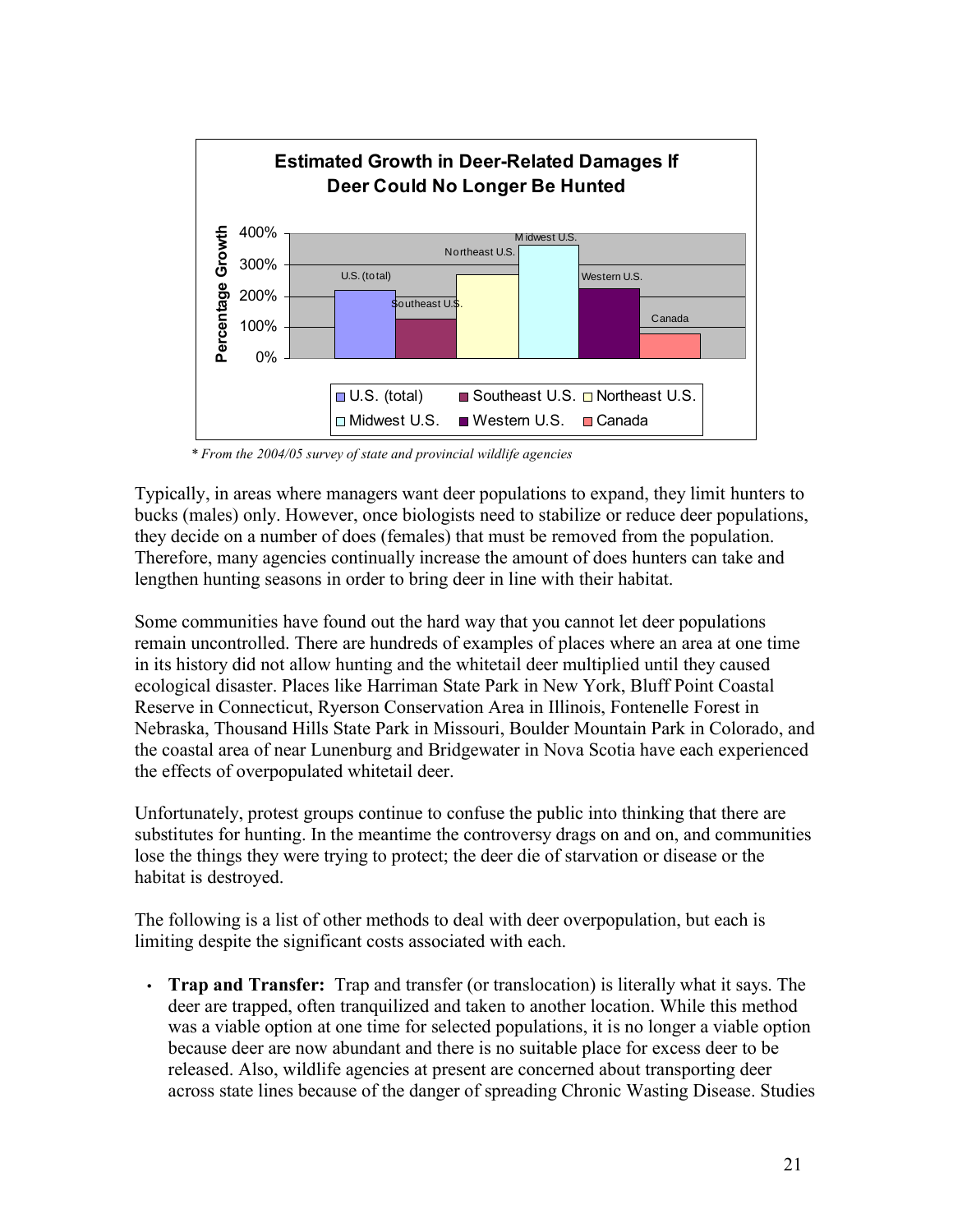have shown that about half of all deer trapped and relocated die from capture-related stress and from wandering extensive distances after release resulting in road mortality. Translocation is expensive with costs ranging from \$400 to \$3,000 per deer.

- **Contraception/birth control:** To date, birth control has not been effective in controlling population growth in free-ranging deer herds, and no birth control products are commercially available for managing wildlife populations. They are currently approved for research purposes only. A three-year study (1997-1999) evaluating the effectiveness of birth control (immunocontraception) was conducted by the Humane Society of the United States in cooperation with the Connecticut Wildlife Division and University of New Hampshire. The study, conducted on a deer herd in Groton, Conn., cost approximately \$1,100 per deer treated during the first two years. Despite the cost, the study demonstrated that even with good access to a relatively small isolated deer population (about 30 females), an adequate number of female deer could not be successfully treated to limit population growth.
- **Sharp shooting:** Many state laws prevent the use of sharpshooters. Sharp shooting has been successful in addressing small-scale deer problems, but would be impractical to manage free-ranging deer populations over large areas. Sharp shooting involves hiring an expert marksman who has special authorization from the state wildlife agency to remove overabundant deer. Costs for recent sharp shooting programs have averaged about \$300 per deer removed. To remove the 500,000 deer taken annually by hunters in Pennsylvania with sharp shooting techniques, the state would have to pay \$150 million annually, an amount nearly twice as large as the Pennsylvania Game Commission's current budget.

New Jersey is one state that will provide permits to communities to utilize sharpshooters. About six communities in New Jersey use sharpshooters. Princeton Township uses a combination of methods to control its deer population, with costs in previous years that involved sharp shooting ranging \$100,000 to \$150,000 annually. Other communities within New Jersey are welcoming hunters to their neighborhoods to prevent assuming additional costs. Communities can actually generate additional revenue by charging a special access permit to hunters.

Connecticut's suburban communities are also welcoming deer hunters. In Mumford Cove, a combination shotgun/archery hunt was conducted in 2000. Of the 39 landowners approached by a Mumford Cove volunteer resident committee, 39 agreed to waive the 500 foot firearms discharge restriction to increase the amount of land available to firearms hunters. Over six days, hunters removed the number of deer the community requested. No hunting accidents occurred, and there were no reports of wounded deer in the community. A post-hunt survey indicated that residents were satisfied with the success of the hunt, observed fewer deer in the community and reported less damage to plantings. In addition, the number of residents who contracted Lyme disease in the community was greatly reduced the following year. The following year, areas open to hunting increased.

The Fontenelle Forest Nature Area in eastern Nebraska had maintained a "hands-off" policy with wildlife and basically let nature take its course for 30 years until it was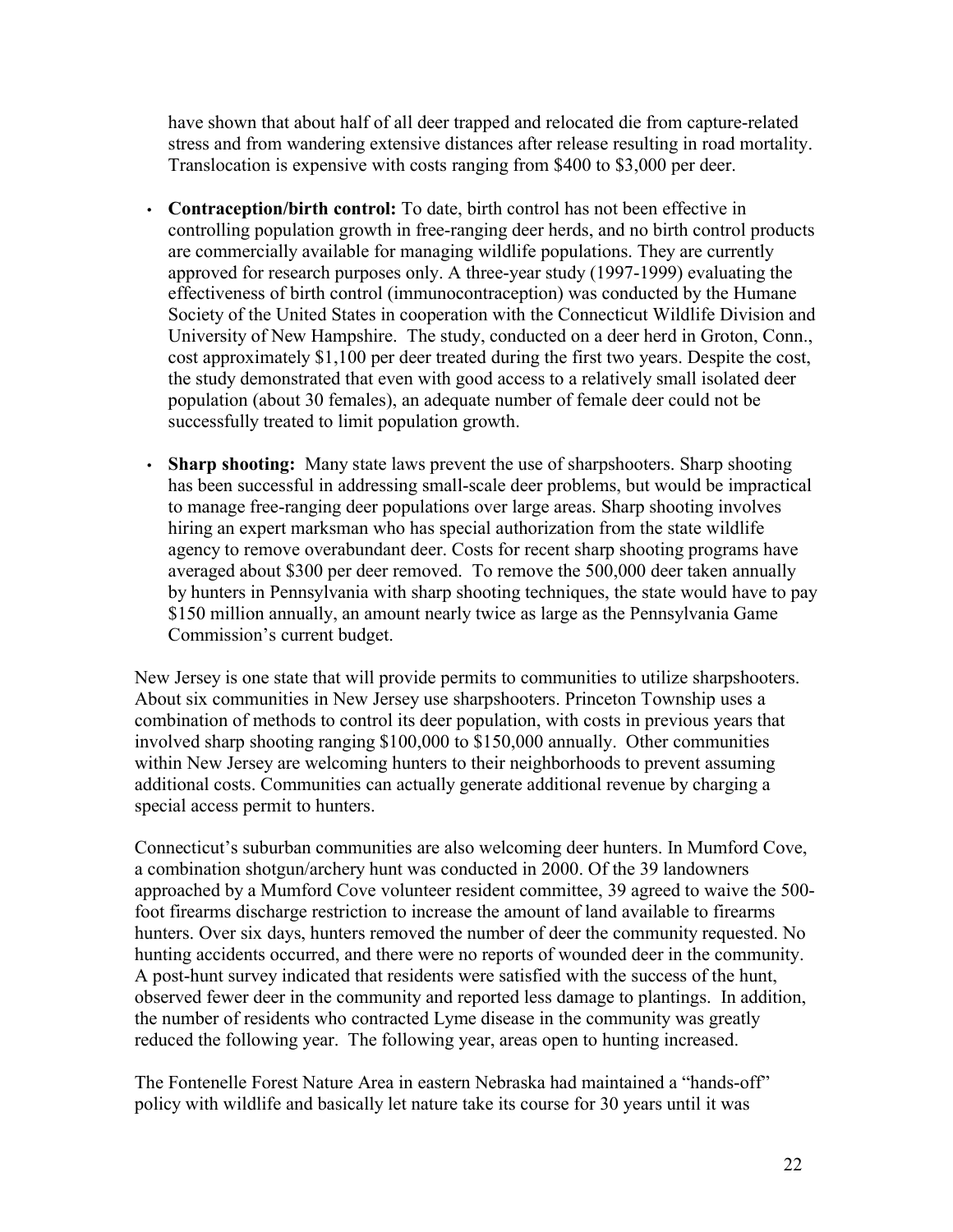ultimately recognized that a burgeoning population of whitetail deer was severely degrading native plant communities. In 1995, members of a community task force implemented a hunting season and estimated that deer densities exceeded 28 deer per kilometer. Then, a regulated hunting plan was implemented and proved effective for deer population management. Population models predicted that densities would have increased to 55 deer per kilometer in five years if hunting was not allowed in that area.

The North American conservation model uses regulated deer hunting seasons and bag limits to help maintain a sustainable population of deer and minimize conflicts with humans. Hunting allows deer to remain a valued public resource instead of a pest. Hunters help bring millions of dollars into management programs instead of management programs requiring millions of taxpayer dollars for other control methods. The general consensus of wildlife agencies that completed the 2004 survey said that if hunting were ever lost as a management tool, deer populations would increase by over 200 percent and no increase in agency budgets could effectively replace the loss of hunting as the primary deer management tool.

#### **Controlled hunting termed effective in areas that it is permitted**

By: Jill Matthews, Staff Writer; 06/04/2004 Princeton Packet, New Jersey

*©PACKETONLINE News Classifieds Entertainment Business - Princeton and Central New Jersey 2004*

MONTGOMERY — The deer-management program the township uses is effective in the areas it is permitted, according to the township's Wildlife Management Committee, but it needs to expand in order to be more effective.

The program, which is managed by the committee, permits deer hunting, mostly during winter months, on some public and private lands by hunters who meet safety guidelines set forth by the township.

"In the areas that we have been monitoring every year, there are less deer now than there was four years ago when we started the program," said Frank Drift, Wildlife Committee chair. "The program is very effective in the areas where we are allowed to hunt."

Mr. Drift estimated that the deer-management program has reduced the overall number of deer in the areas where it has been implemented by about 10 percent.

The Wildlife Management Committee report states that during the 2003-2004 deer-management program, the pickup road kill yielded 291 deer; the deer harvest program yielded 316 deer; one private group of hunters yielded 52 deer; and deer collected from state-owned property was 36. That is a total of 695 deer.

"Our program saves the town money and doesn't cost the taxpayer any money," said Mr. Drift.

The program in place for the 2003-2004 hunting season sold 76 out of 78 available permits at a cost of \$75 each for total revenues of \$5,700, according to the report. The program sent 49 deer at a cost of \$60 per deer to a company to be processed as food for the needy. In total, the program has a surplus of \$2,760.

But the program's success, great in the areas hunters are allowed, is limited by the number of places it can be implemented, said Mr. Drift.

"The deer population is certainly still a problem but I think the hunting program is successful and what we would like to see is the program expanded," said Gwen Farley, Environmental Commission co-chair. "It works so well, we would like to see it operating on more properties."

The Environmental Commission will work with the Wildlife Committee to reach out to private property owners, including corporations and residents, in an attempt to see if they would be willing to open their land to the program, said both Ms. Farley and Mr. Drift in separate interviews. They will also work on an expanded residents' education program to let them know about the environmental harm of a deer population too large for its ecosystem.

In addition to being effective, the program is one of the safest in the state, they said.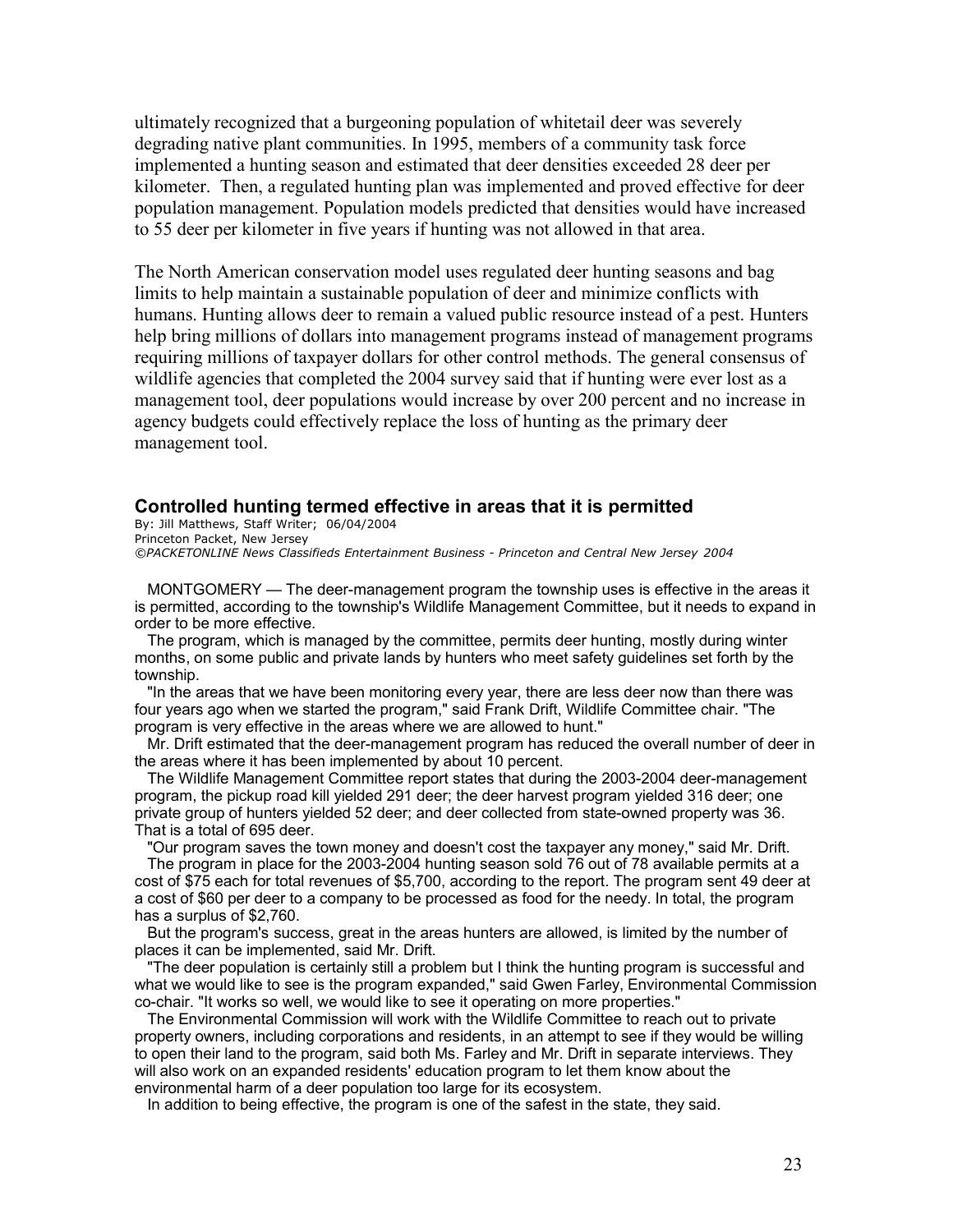Montgomery has several requirements for participants entering its program, including a 10-year background check by the police department; participation in required safety programs given by the township and the state; familiarization with the boundaries of hunting property; and requirements to send in a hunting report at the end of the season.

The Township Committee was expected to pass an ordinance amendment to its deermanagement program Thursday that would set the number of permits available, types of hunting allowed and hunting locations for the program. This renewal process is completed annually.

Township Administrator Donato Nieman said he has seen fewer deer while driving through the township, but that the township would need to consider completing a deer census to know the number of deer within its borders.

The last infrared deer census by the township was completed in 2001 and determined Montgomery's deer population was approximately 90 deer per square mile, towering above the environmentally sustainable number of about 20 deer per square mile.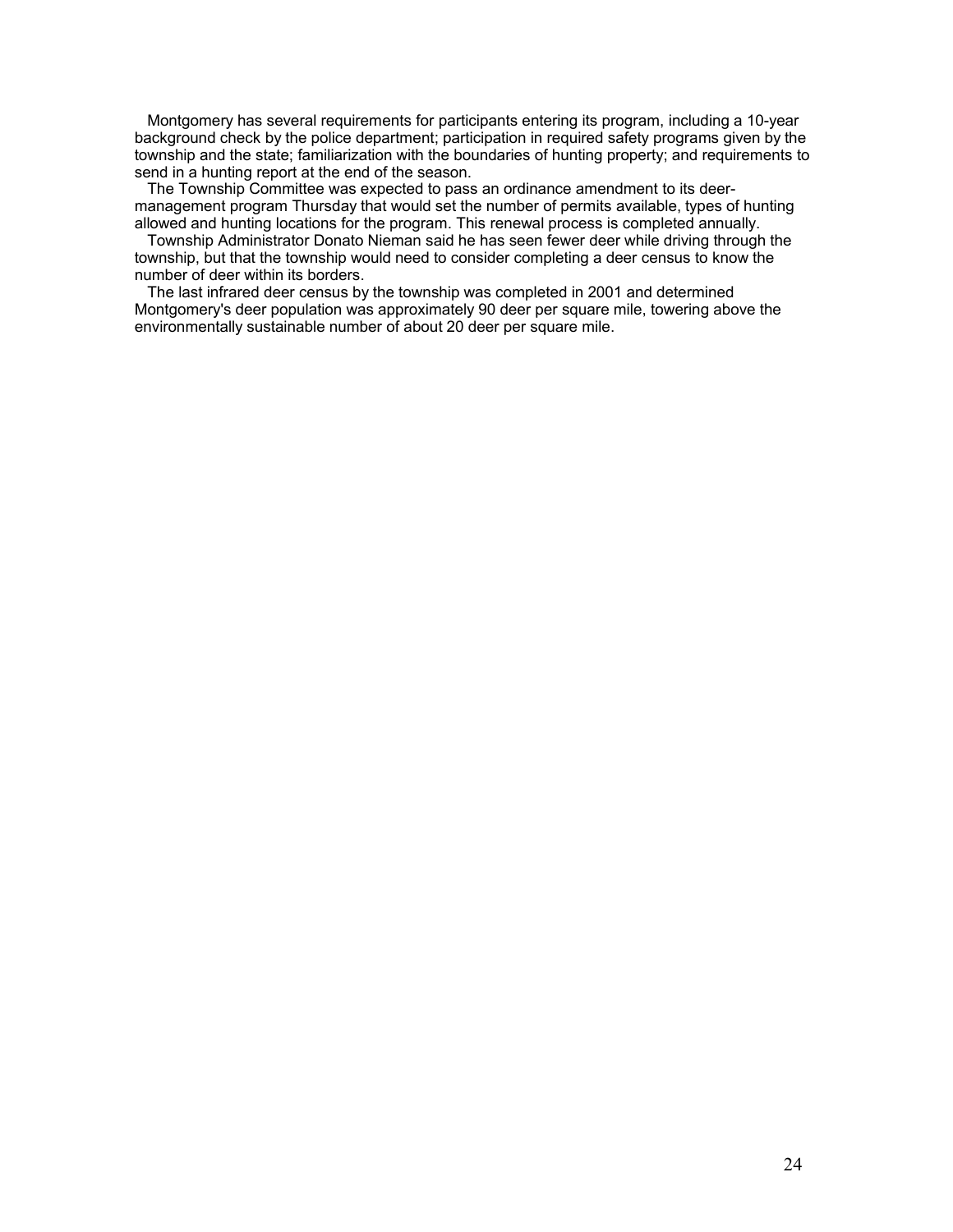# **Case Study #2: Eliminating Trapping Escalates Beaver Complaints and Costs to the Public**

Beaver populations are healthy and well established across North America after being nearly eliminated during the previous 200 years due to unregulated harvests. According to a 2004/05 survey of state and provincial wildlife agencies, a majority of states and provinces report beaver populations are stable or slightly increasing. However, the loss of trapping can upset the current balance. For example, in Massachusetts, a trapping ban was passed through a public ballot referendum. With the inability to utilize effective quick-kill traps and leg-hold and other live-restraining devices during regulated harvest seasons, beaver populations have increased significantly. Along with that increase in the population came an even greater amount of beaver complaints from homeowners, farmers and communities. All experienced varying degrees of economic loss.



*\* From the 2004/05 survey of state and provincial wildlife agencies*

Beaver are natural environmental engineers. On one hand, impoundments and cutting by beavers can add diversity and enhance habitats for other species. On the other hand, beavers' action can also have the opposite affects and cause tremendous damage to infrastructure, agriculture and wildlife:

• Beaver damage to roads is a widespread problem for highway departments through much of North America. When beaver occupy roadside areas, they can seriously damage the highway by plugging culverts or constructing dams nearby that flood the road or cause water to impound against the road base. This can result in the formation of potholes and generally destabilize roads. Beaver also cause millions of dollars in damage to other types of infrastructure, including dams, electric utility installations, railroad lines, and water drainage systems.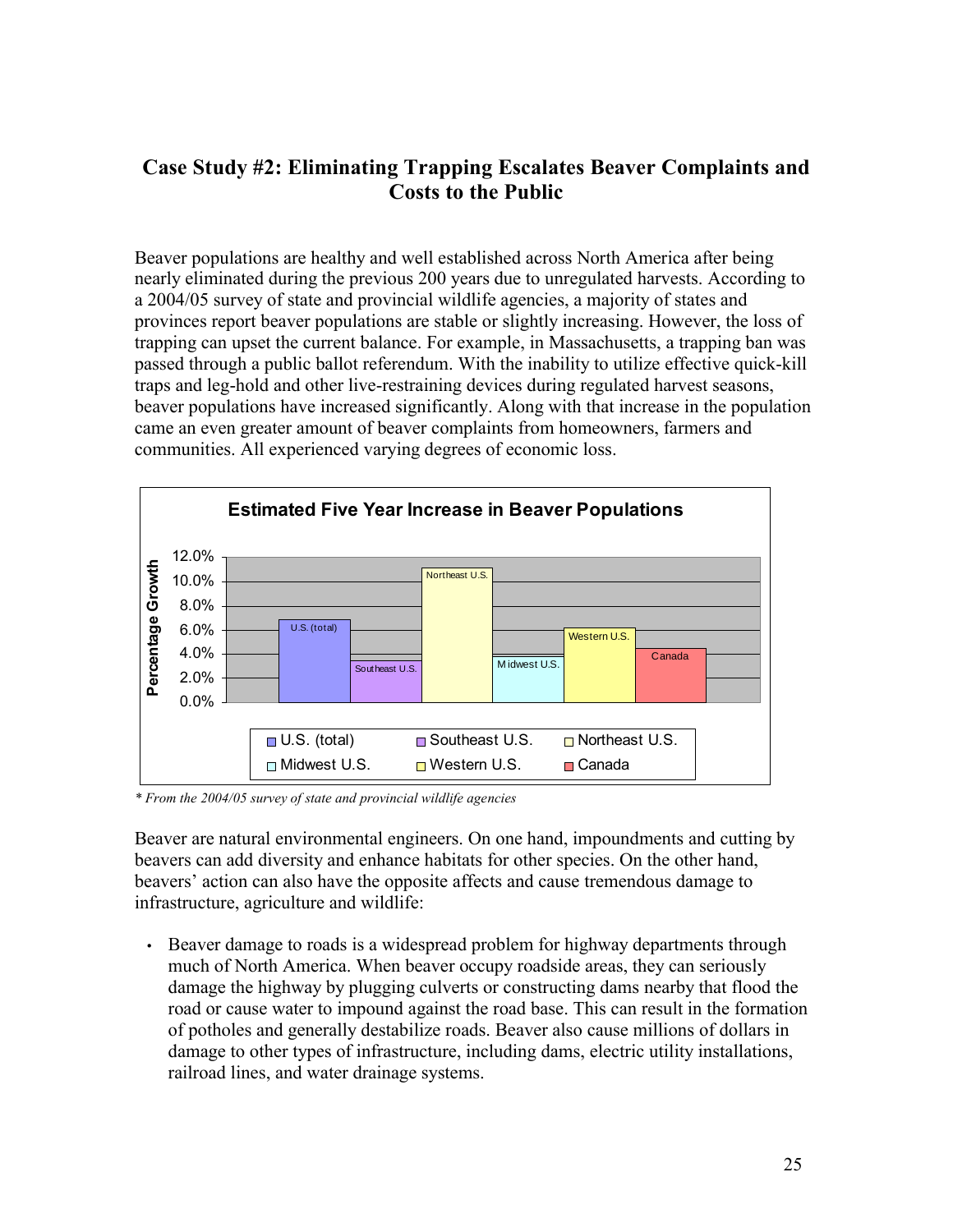- Beaver cause damage to timber and is the primary wildlife species that causes damage to southern U.S. timber causing an estimated \$1.1 billion loss annually. Beaver impoundments flood hundreds of thousands of hectares of timber and beaver also fell and gnaw on valuable commercial and residential trees.
- Homeowner's pocketbooks are affected when beaver cut their trees, flood cellars, basements, sewer systems, wells and driveways.
- Beaver dams can restrict access to spawning grounds for many fish, such as cutthroat trout in western states, Atlantic salmon, alewives, sea-run brook trout and other anadromous fishes on the east coast of North America, and many other examples.

Wildlife managers utilize a variety of tools to maintain a balance between beavers and the public's tolerance level. However, alternative methods only go so far. When traditional trapping is essentially eliminated, beaver populations increase significantly as do complaints, damages and control costs. The public's attitude toward beaver becomes negative, causing beaver to be labeled as pests. Wildlife managers want to maintain beaver as a valuable resource with healthy populations that are in line with the human tolerance level. Without trapping, that may not be possible.



*\* From the 2004/05 survey of state and provincial wildlife agencies*

The 2004/05 state and provincial wildlife agency survey reported that, during the past five years, agency expenditures to address beaver damage increased by 12 percent in the U.S. In Canada, expenditures increased only 0.9 percent, but drastic cuts in provincial budgets prevented any additional increases that may have been merited, some survey respondents reported. The costs of addressing increased beaver problems have often been passed down either to municipal governments or directly to private sector property owners who are experiencing the problems. In addition, wildlife agencies report that without trapping, beaver could increase an additional 102 percent in the U.S. and 78.8 percent in Canada, potentially resulting in significant increases in beaver damage. Beavers are not a growing problem in all regions. In some areas, populations have stabilized, and nuisance complaints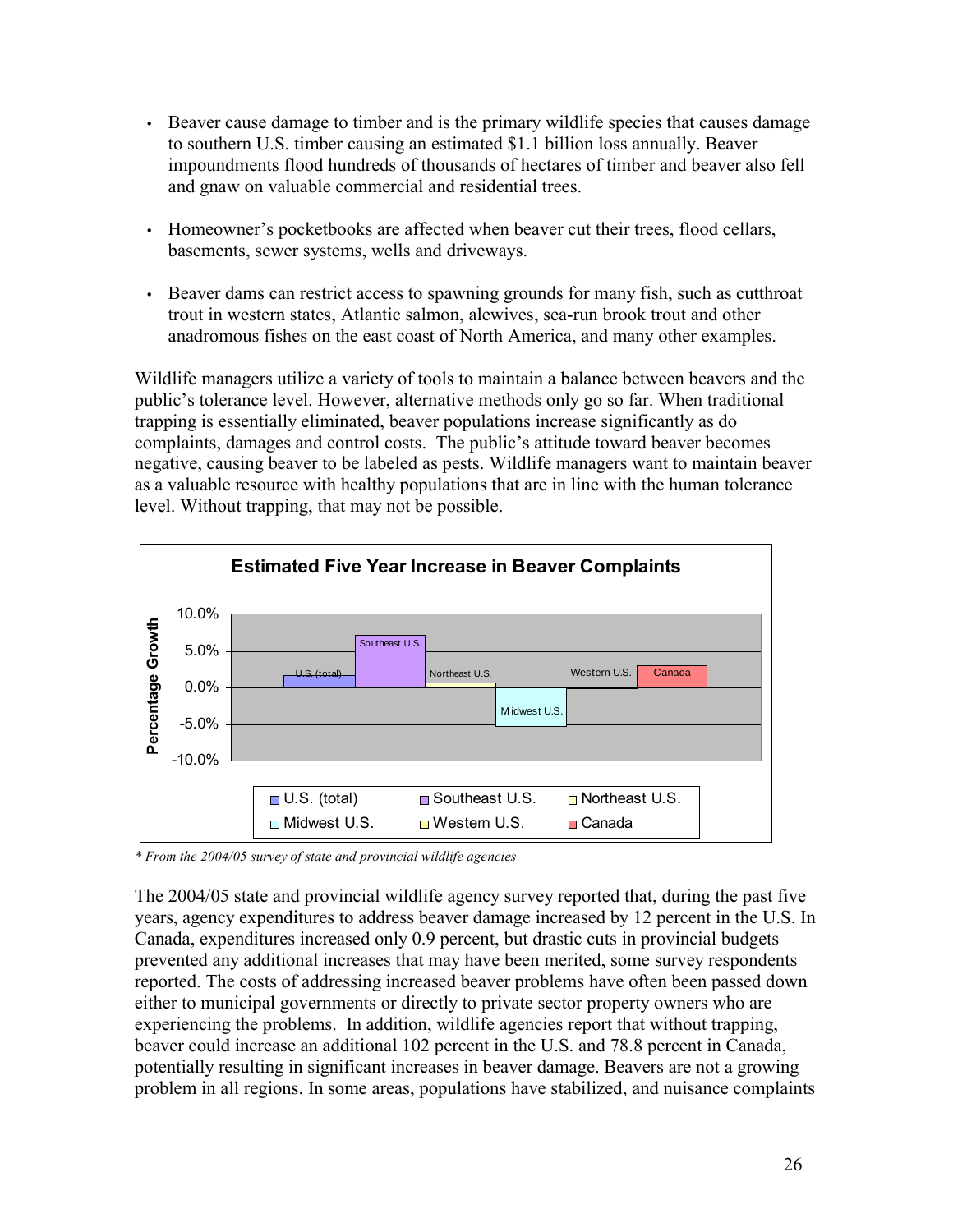and related agency expenditures have decreased. In wild areas across Canada, a very small human presence results in minimal conflicts. Agency expenditures and man-hours have fluctuated as agency budget cuts, matched with increasing demands to address other wildlife concerns, has impacted the amount of funds and/or man-power agencies can expend on beaver problems.



*\* From the 2004/05 survey of state and provincial wildlife agencies*



*\* From the 2004/05 survey of state and provincial wildlife agencies*

When Massachusetts passed a law in 1996 to prohibit or restrict (by permit only) many types of traps, the beaver population exploded from approximately 24,000 beaver in 1996 to more than 70,000 today, and growth is expected to continue rapidly. The statewide beaver harvest dropped from 2,083 beaver in 1995 to 98 beaver in 1998. Complaints related to beaver activity rose from an average of 310 per year prior to 1996 to 615 per year after trapping restrictions went into effect. In 2000, in response to an increasing number of beaver-related complaints, the Massachusetts legislature made changes to the trapping restrictions to allow for the use of conibear traps by permit only for threats to human health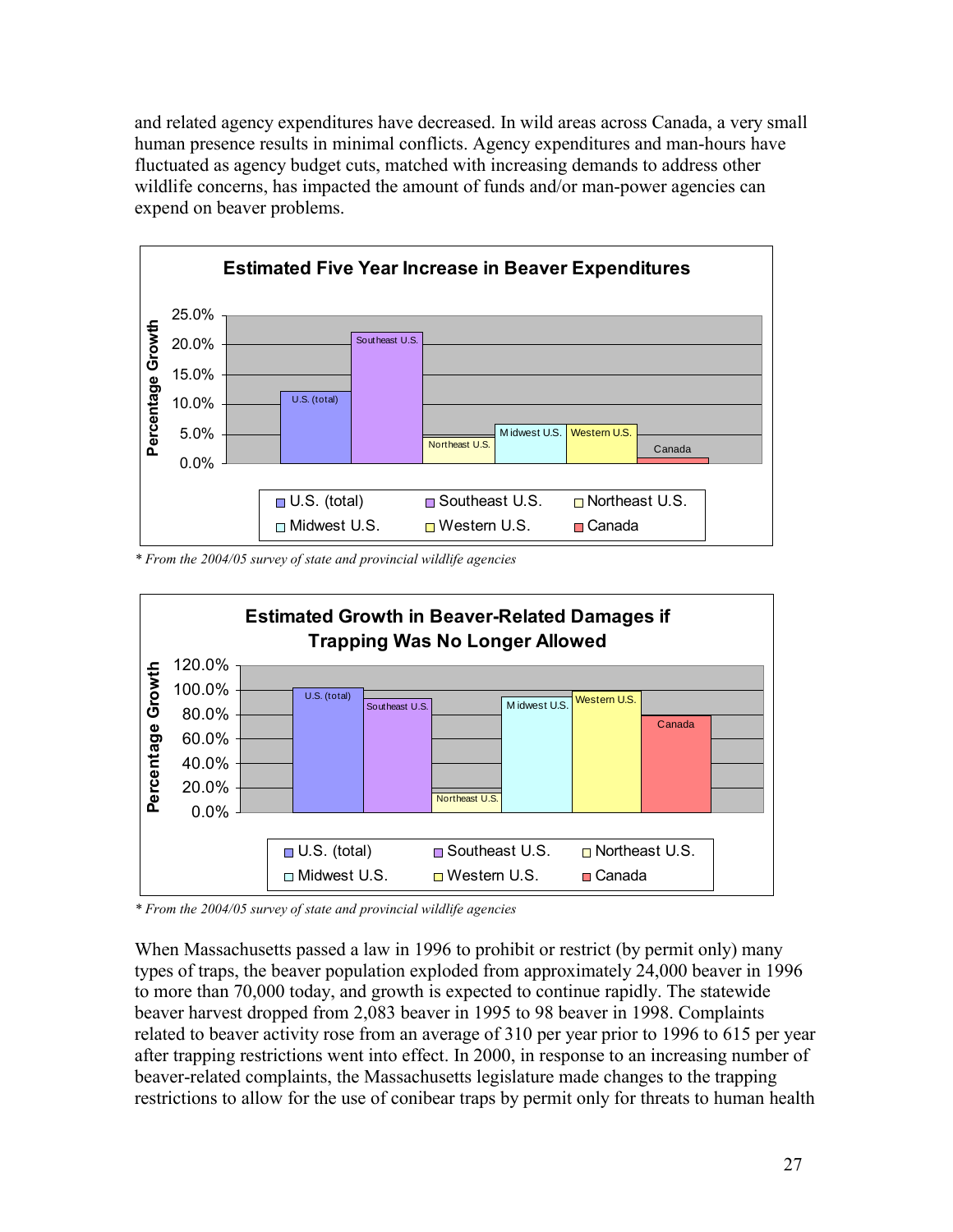and safety, but this change has done little to stop the economic loss to communities. For example, in 2001, beaver-related debris cost the Spence Highway Department \$25,000. Infrastructure damage to a water reservoir in Leicester cost the town \$80,000. Worcester County's highway department's beaver-related expenses increased from \$4,000 in 1998 to \$21,000 in 2002. Estimates for removing a nuisance beaver range from \$150 a beaver to \$1,000 a colony. Many residents want to change the law and welcome trappers back.

In contrast, in states like Kansas, farmers, landowners and communities have always welcomed trappers and provided them access to their lands. Trapping regulations in Kansas allow beaver populations to be controlled at stable, healthy levels while also keeping human/beaver conflicts at a minimum. Kansas Department of Wildlife and Parks furbearer biologist Matt Peek said, "It's a mutually beneficial relationship between the trapper and landowner." Trappers assist landowners at no cost to the landowner and the trappers benefit by the satisfaction of diverse motivations and the actual monetary value of pelts. As a result, beaver are considered a valuable resource.

Colorado has experienced an increasing number of beaver problems. In 1996, the voters of Colorado passed an amendment banning the use of leg-hold and kill traps. The agricultural exemption of the Amendment allows farmers to trap beavers one 30-day period a year, but most residents cannot do anything to control damage. The most problematic animals are lone male beavers living along the stream banks, making them difficult to trap (compared to colonies living in lodges or dens. Non-lethal methods involve wrapping individual trees, using electrified fencing, and applying paint and sand to bark. These methods are time consuming and are only partially effective. Alternative methods in Colorado include live trapping and shooting. These are not permanent solutions considering the ever-increasing number of beavers and related problems.<sup>29</sup>

*"The beaver over-population problem can be solved by trapping." (Ted Williams, Management by Majority, Audubon, 1999)* 

<sup>&</sup>lt;sup>29</sup> Colorado State University. Coexisting with Wildlife. 2003.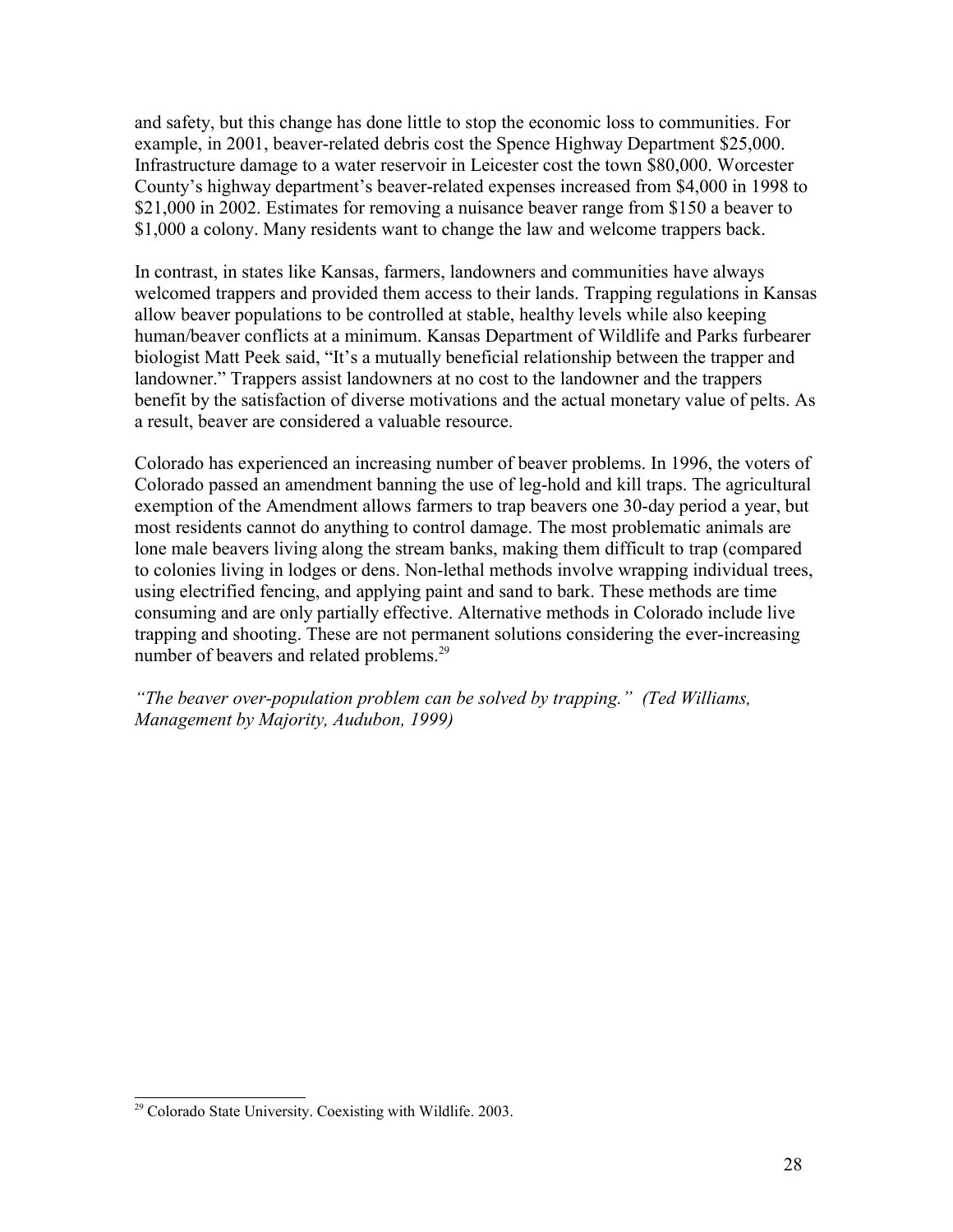# **Case Study #3: Expanding Bear Populations Bring New Wildlife Management Challenges**

In the 1800s, bear were almost eliminated in much of North America because they were seen as a threat to humans and livestock and were labeled as pests. Now, bear populations are growing and becoming more widely dispersed across North America. Their populations are increasing and continually extending into new territories, including suburban areas. Suburban developments are also expanding into already established bear territory. This helps to explain that while wildlife managers estimate bear populations have increased 12 percent during the past five years, bear complaints have increased 19 percent, personnelhours to resolve complaints have increased 22 percent, and agency expenditures to control bear damage have increased 45 percent.

In the U.S., the northeast region has experienced the fastest increase in bear populations with a 31 percent growth rate. As a result, complaints have increased 36 percent, and personnel-hours and expenditures have increased 63 percent and 56 percent respectively. If hunting and trapping were eliminated, northeastern states estimate the bear population could increase an additional 166 percent. In Canada, not one province reported a declining bear population. One half of the provinces reported increased populations while another half reported stable populations. Most of the bear population increases, along with the corresponding increases in related expenses and man-hours to address bear problems, are occurring in the eastern provinces. Bears are reported to have been a nuisance issue in some of the western provinces for some time, where populations remain high, but steady.



*\* From the 2004/05 survey of state and provincial wildlife agencies*

In 2003, William Siemer and Daniel Decker from Cornell University conducted a survey of people with an interest or concern about black bears and people who can affect or are affected by the black bear management program. This was done to help the Bureau of Wildlife in the New York State Department of Environmental Conservation develop a black bear management plan. In all geographic areas, 80 percent of respondents agreed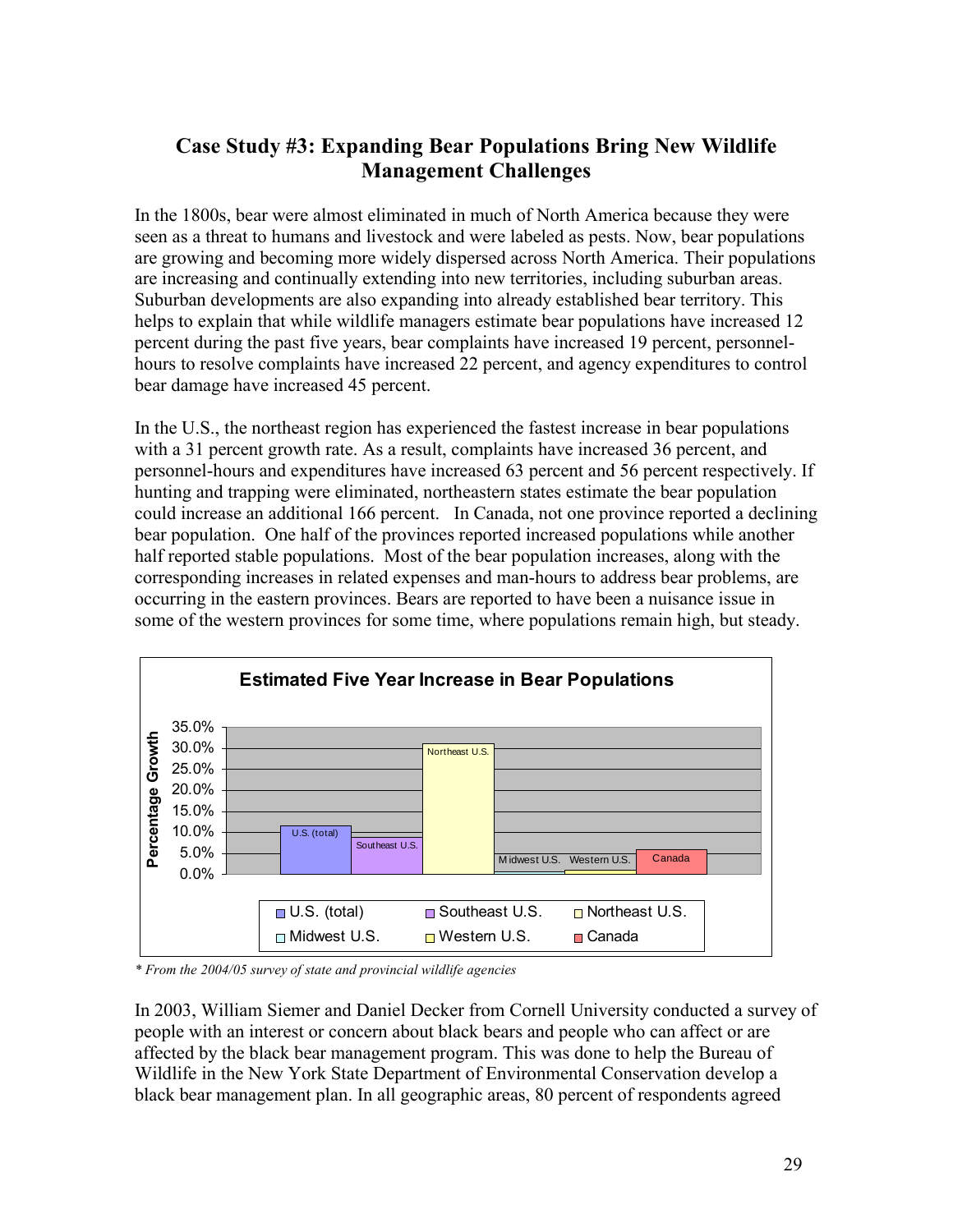with the statement, "I enjoy having black bears in New York State." However, about a third of respondents in each geographic area also agreed with the statement, "I worry about problems that bears may cause."

Today, wildlife managers work with residents in bear country to help them understand how to live with bear and in many areas conflicts have been reduced. Education does help individuals to become more comfortable living with bears, but a certain amount of conflict is still going to occur. During times of increased bear populations and/or decrease in the availability of natural foods, the likelihood of human-bear conflicts increase substantially. Human-bear conflicts are also likely to occur when bears become conditioned to things such as garbage, birdseed and dog food. Occasionally, direct contact with bears can result in physical harm and even death to humans.

Typical residential complaints include destruction of bird feeders, consumption of pet foods, raiding and damaging of trash containers and dumpsters, digging in compost piles, breaking into sheds and outdoor structures, damaging grease-stained grills and barbecues, and begging food from backyard picnickers. Occasionally, people report that bears have entered their homes.



*\* From the 2004/05 survey of state and provincial wildlife agencies*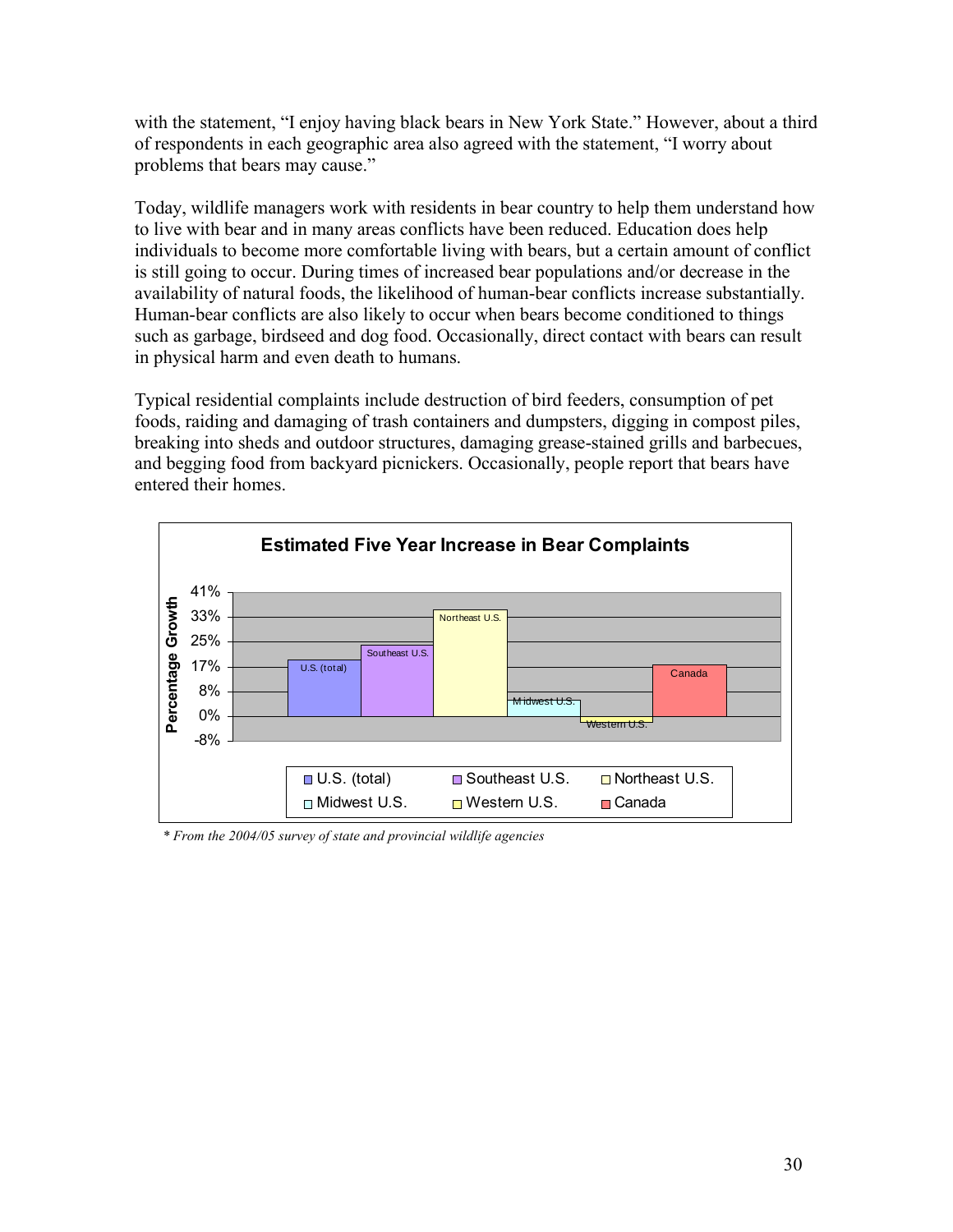

*\* From the 2004/05 survey of state and provincial wildlife agencies*



*\* From the 2004/05 survey of state and provincial wildlife agencies*

Bear can cause a wide range of economic damages:

- Bears can also have an impact on timber. Bears feed on trees by removing the bark with their claws and scraping the sapwood from the heartwood with their incisors. Any age tree is vulnerable and bears occasionally strip entire trees. A single foraging bear may peel bark from as many as 70 trees a day. Damage inflicted through this behavior can be extremely detrimental to the health and economic value of a timber stand.
- Black bears find artificial beehives a treat and eat the honey and larvae. Beehive damage from bears is substantial in many areas of the United States and Canada and losses have exceeded \$200,000 U.S. annually in some states and provinces.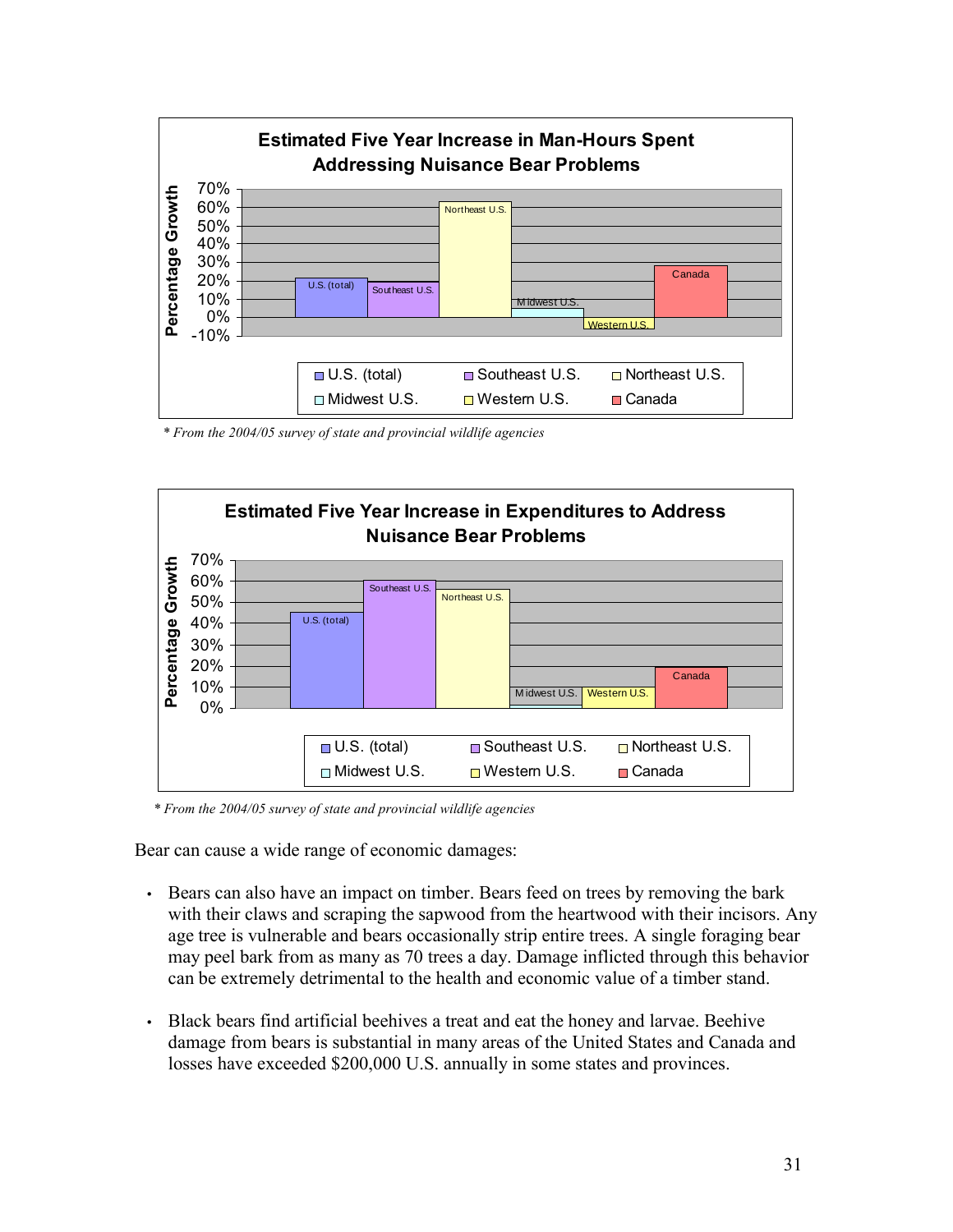- Black bears cause damage to agriculture, particularly corn. Corn is not only consumed but stalks are flattened, hindering mechanical harvesting.
- Bears kill various livestock and poultry, including sheep, goats, swine, cattle, rabbits, turkeys, and chickens.

To slow the growth of bear populations and reduce conflicts, over half of all states and most provinces have established regulated bear hunting seasons. Many wildlife agencies in jurisdictions without bear seasons, but where bear populations are close to reaching the cultural carrying capacity (the limit that human populations are willing to accept), are beginning to put hunting seasons in their plans. The primary goal is to keep bear populations healthy yet keep their populations within cultural tolerance limits. Wildlife managers do not want bears returning to a nuisance/pest status. Therefore, managers need all of the tools available to them, hunting being one of the most important methods for controlling populations.



*\* From the 2004/05 survey of state and provincial wildlife agencies*

New Jersey, which is the most densely populated state in the nation and the fifth smallest in land area, has a growing bear population that has created a major public debate. Increasing human development in rural northwestern counties of New Jersey, the coincident increase of bear populations within these counties and resulting expansion south and east has resulted in an increase in bear-human conflicts.

Although black bear occurred statewide in New Jersey through the 1800s, by the mid-1900s, less than 100 existed. Since 1953, the New Jersey Division of Fish and Wildlife and the Fish and Game Council have managed black bear as a game animal. Game animal status protected bears from indiscriminate killing, which stabilized the population. Limited hunting was legal in 10 seasons from 1958 to 1970. Based upon data gathered through regulated hunting seasons, the bear population status was assessed and the bear-hunting season closed in 1971. Since the 1980s, the black bear population has increased and its range has expanded due to the protection afforded them by a closed season, coupled with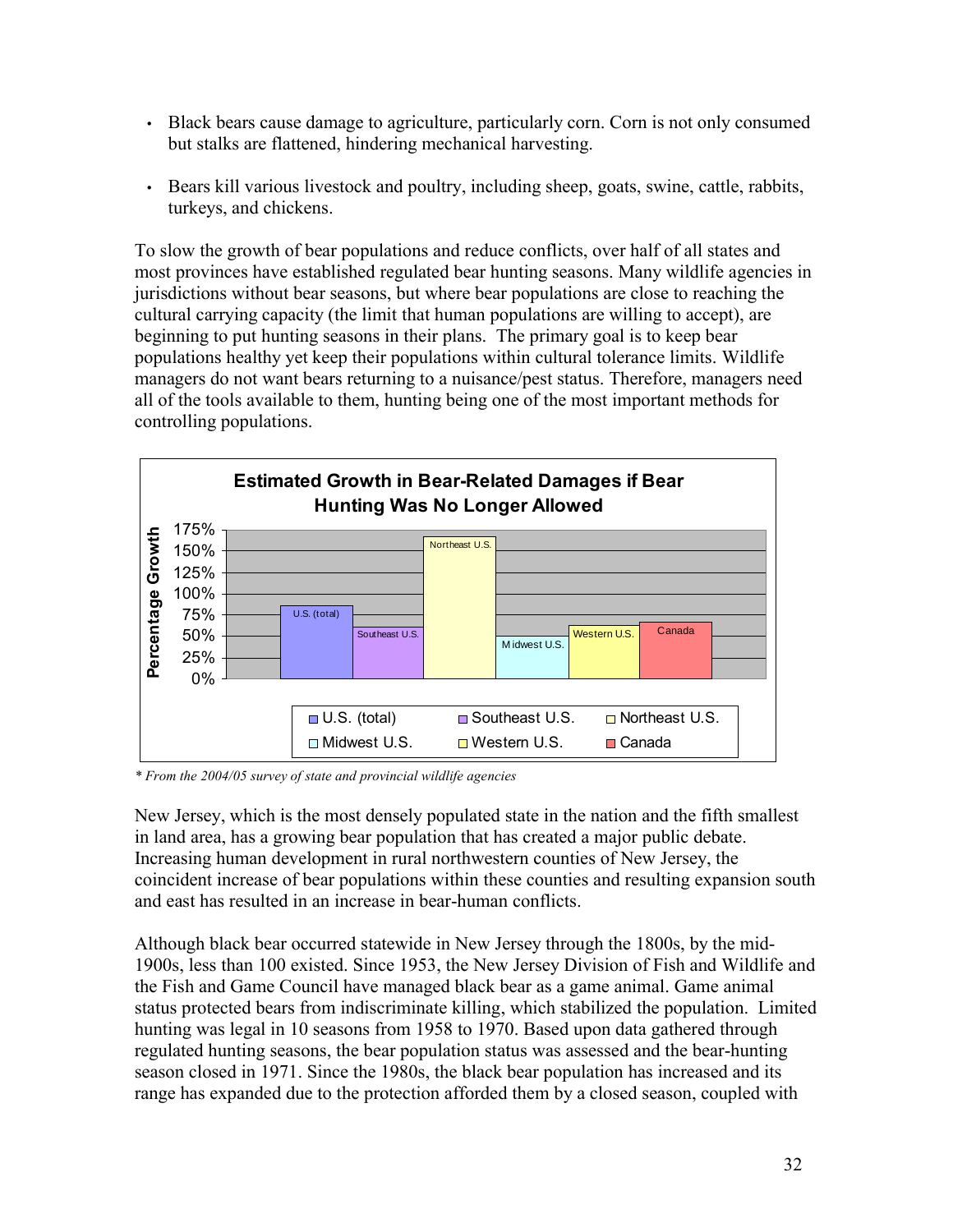bear population increases in adjacent states (Pennsylvania and New York) and improved habitat from the maturation of forested areas (increased food supplies).

The 1997 Black Bear Management Plan recognized that cultural carrying capacity had been reached in northern New Jersey and the bear population was large enough to sustain a limited, regulated hunting season. However, in response to a lawsuit, then-Governor Whitman suspended the hunt.

Incidents involving bear damage to property and livestock remained high in frequency and severity. The DFW's Wildlife Control Unit received 1,096 complaint calls in 2001, 1,412 calls in 2002, and 1,308 calls in 2003. These complaints included raids on garbage bins and birdfeeders, attacks on humans, entering homes, killing livestock and pets, and destroying beehives and agricultural crops. Damage estimates are in excess of \$100,000 annually. It is important to note that since 2001 there have been four aggressive contacts with humans reported to the DFW. Of the four, two took place in 2003. Only minor injuries were reported in all instances.

In 2003, the Fish and Game Council decided on a conservative approach to the first bear hunt in over 30 years. Bear hunting was limited to a selected area of New Jersey where the population of black bears was estimated to be 1,777 adult bears. Prior to the season, seven lawsuits regarding the hunt were filed but all lawsuits were decided in favor of the bear hunting season. Although opponents to the bear season speculated that the bear hunt would create trespass and safety problems, no specific landowner complaints involving bear hunters and no hunter accidents were reported. The hunt successfully established that hunters could safely harvest bears in a controlled manner, with 328 bears harvested that year.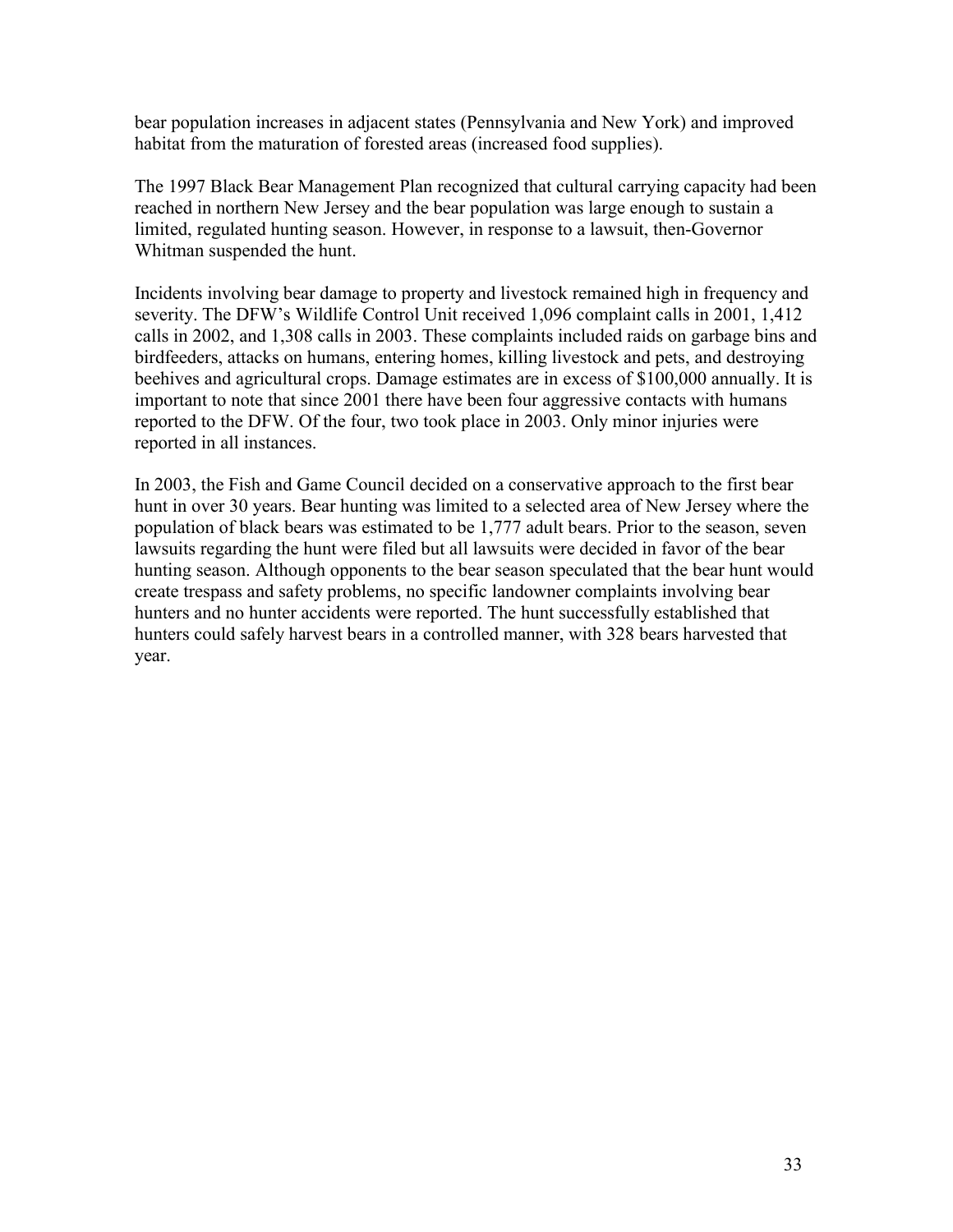# **Alternatives to Hunting and Trapping and Their Limitations**

The causes of wildlife conflicts can be complex. They relate to the type of species and sitespecific environmental factors. Once problems develop, wildlife managers must apply the best solutions for resolving the conflict. Often hunting and trapping are the most effective and cost-efficient methods relied on by professional biologists. However, the public often misunderstands the seriousness of the problem, finding the solution to be unacceptable. Wildlife professionals are constantly researching new ways to protect livestock and endangered species from predators. They also have relied on a combination of methods based on the complexity of the specific wildlife problem.

"Letting nature take its course" is not always an acceptable alternative. For example, if certain animal populations were on the decline, it would be unacceptable to allow these species to become endangered. In every case, the public would insist that wildlife professionals step in and find ways to protect the species and its habitat. What if the opposite occurred and a certain animal population had actually exceeded its carrying capacity? Once again, it would be irresponsible to sit by and let these animals destroy the habitat of other species. In fact, this scenario has often led to declines in other animal populations, cases of starvation, and the spread of transmittable diseases such as Lyme disease or rabies.

Obviously, banning hunting and trapping does not end the need to manage wildlife populations, so alternatives will be needed to help professionals maintain a healthy balance between wildlife, habitat and man. What are the options and why are they not always the best solution to problem wildlife?

• **Animal Contraception:** Animal contraception is the subject of much study and misunderstanding. Though some research is promising for a few species, it doesn't address all problem animals and is not always effective when implemented in the field. Where threatened and endangered species are at risk and don't have the benefit of time on their side, controlling population growth of competing species is extremely important. The future cost of such programs is extraordinary, requiring millions of dollars that would severely impact the budgets of fish and wildlife agencies.

For example, the Department of Natural Resources at Cornell University conducted a study during a four-year period in Irondequoit, New York where contraceptive vaccines were used for treating an overpopulation of whitetail deer. The cost of capturing and inoculating 531 deer was more than \$250,000. It would be extremely expensive to treat enough individual deer to successfully regulate their growth. Furthermore, the FDA and wildlife veterinarians have concerns about the long-term genetic and physiological well-being of wildlife populations treated with contraceptive vaccines. See the first case study presented in this document for more examples and cost information.

• **Relocation:** Relocation of animals is relatively ineffective for most species although it has sometimes been successful for some species such as bear and moose. However,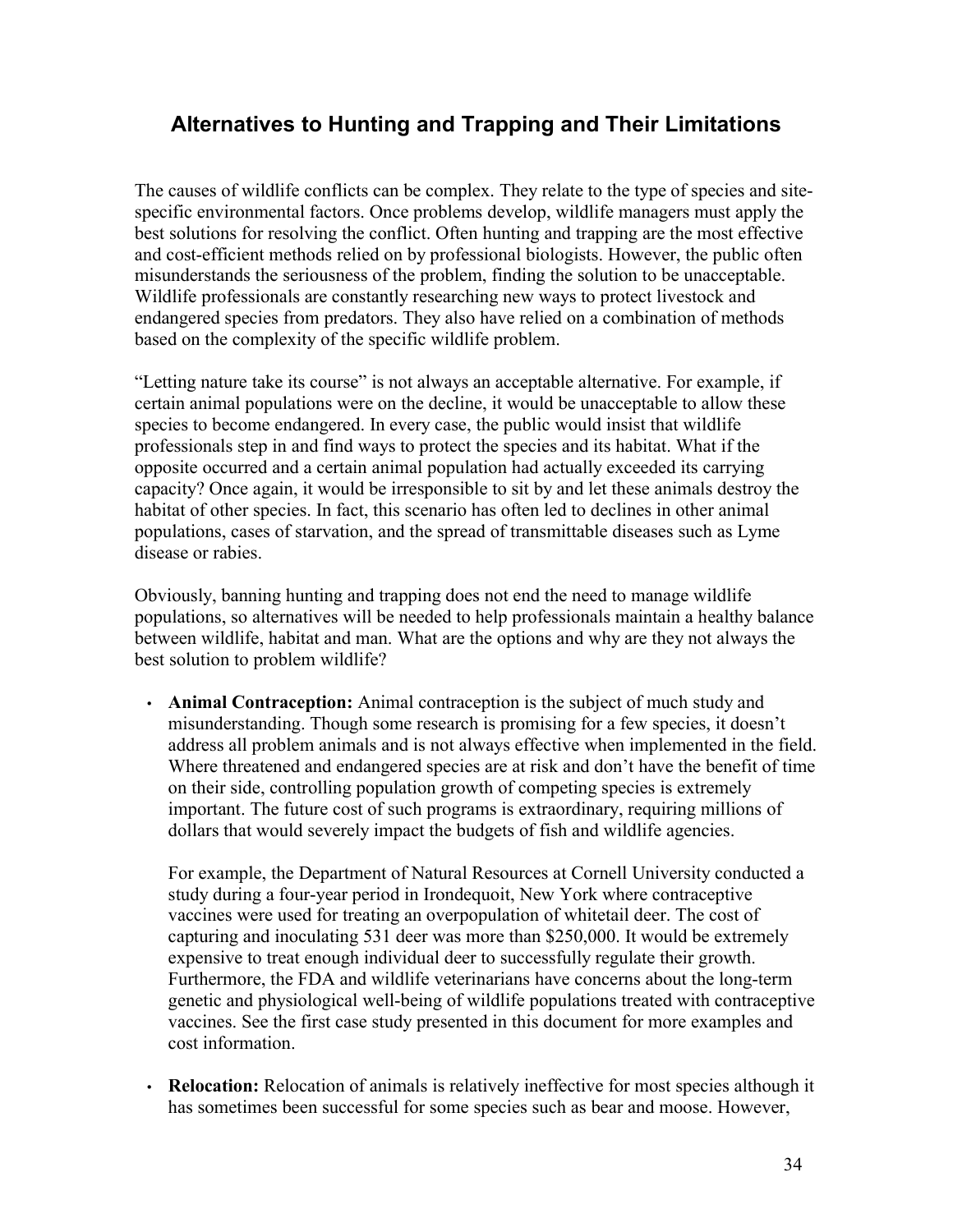many individuals may try to return to their original homes. Relocation results in the death for many animals due to stress, starvation, predation, intra-species strife, or other factors related to placing an animal in a new habitat. One can hardly say such an ordeal is humane. Other species that have been relocated end up disrupting their new ecosystem, causing many of the same problems as before. Most states and provinces limit the relocations of certain wildlife due to the risk of transmittable diseases such as rabies, distemper, and Chronic Wasting Disease. In addition, relocation efforts are often not feasible because very little unoccupied habitat is available.

- **Guard Dogs:** Some sheep ranchers with hopes of reducing predation by coyotes have employed livestock guard dogs. Though effective in some situations, guard dogs don't always carry out their protective role. This may be a result of ineffective training. Guard dogs, like any animal can become ill, may wander away from the flock, or become overly aggressive causing harm to the livestock they were trained to protect. In the western U.S., guard dogs have been killed by wolves re-colonizing ranges occupied by domestic sheep.
- **Scare Tactics:** Ranchers often use certain "scare" tactics to ward off predators (aversive conditioning). Old-fashioned scarecrows, bells and noisemakers have been replaced by electronic sound and light devices. These techniques include sirens and strobe lights during the night when predation is most likely to occur. Scare devices are also used to chase deer and other species out of agricultural fields. Unfortunately, this tool alone cannot be used in the long term since most animals learn to ignore them after a short period of time.
- **Landscaping:** Some plants, shrubs and trees attract certain types of wildlife. Often homeowners use vegetation and foliage to bring wildlife into their backyards. The opposite approach can also be used to keep nuisance animals away from urban and home landscaping. This approach can reduce consumption of plants but it is generally not effective as many of the nuisance species have lost their habitat and may be starving. In many cases they will eat anything to stay alive, including the flora that was planted to keep them away. Other alternatives, such as repellant sprays, soaps and fertilizers have had a short-term or limited effect in keeping unwelcome animals away.
- **Fencing:** One alternative to protecting crops, domestic pets, or small animals such as chickens, ducks, rabbits or young livestock is fencing. Though costly, fencing will keep some predators out. Unfortunately, coyotes and foxes tend to be skillful climbers, making a roof of netting or wire necessary over small enclosures. Fencing in a limited way can be effective. However, keeping deer or elk out of one's crops or backyard often requires a structure at least eight feet high that includes electric fencing. This is often unaffordable for many farmers and most homeowners. An additional cost relates to maintenance, which is required regularly for fencing methods to remain effective.

Wildlife professionals always consider a number of management options when faced with depredating or overpopulated wildlife. In North America, millions of tax dollars are spent each year on habitat modification, research and new alternatives. Even so, hunting and trapping have proven to be highly effective and cost efficient in many cases. Often, they are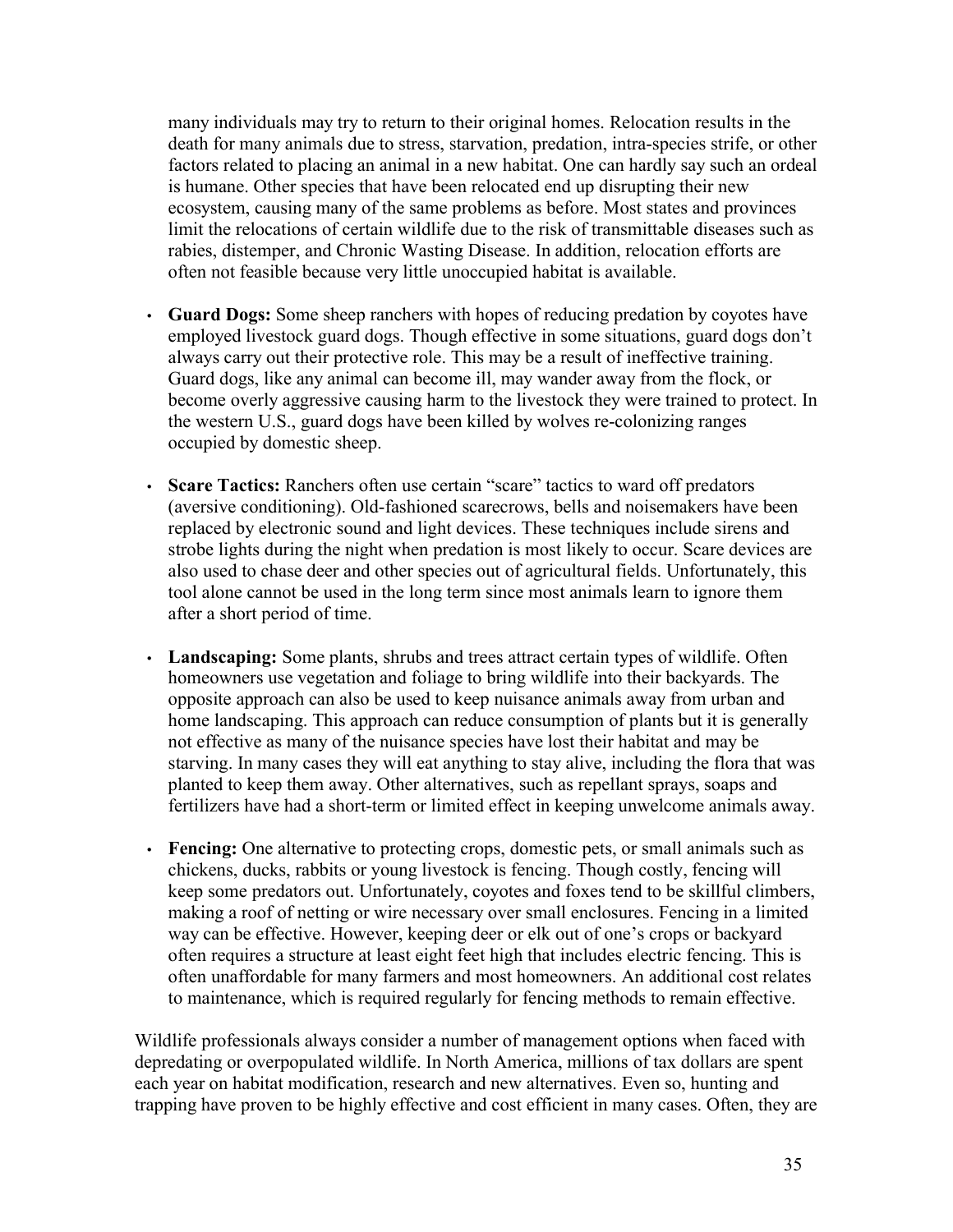the best methods available to wildlife managers responsible for maintaining a healthy balance between people and wildlife.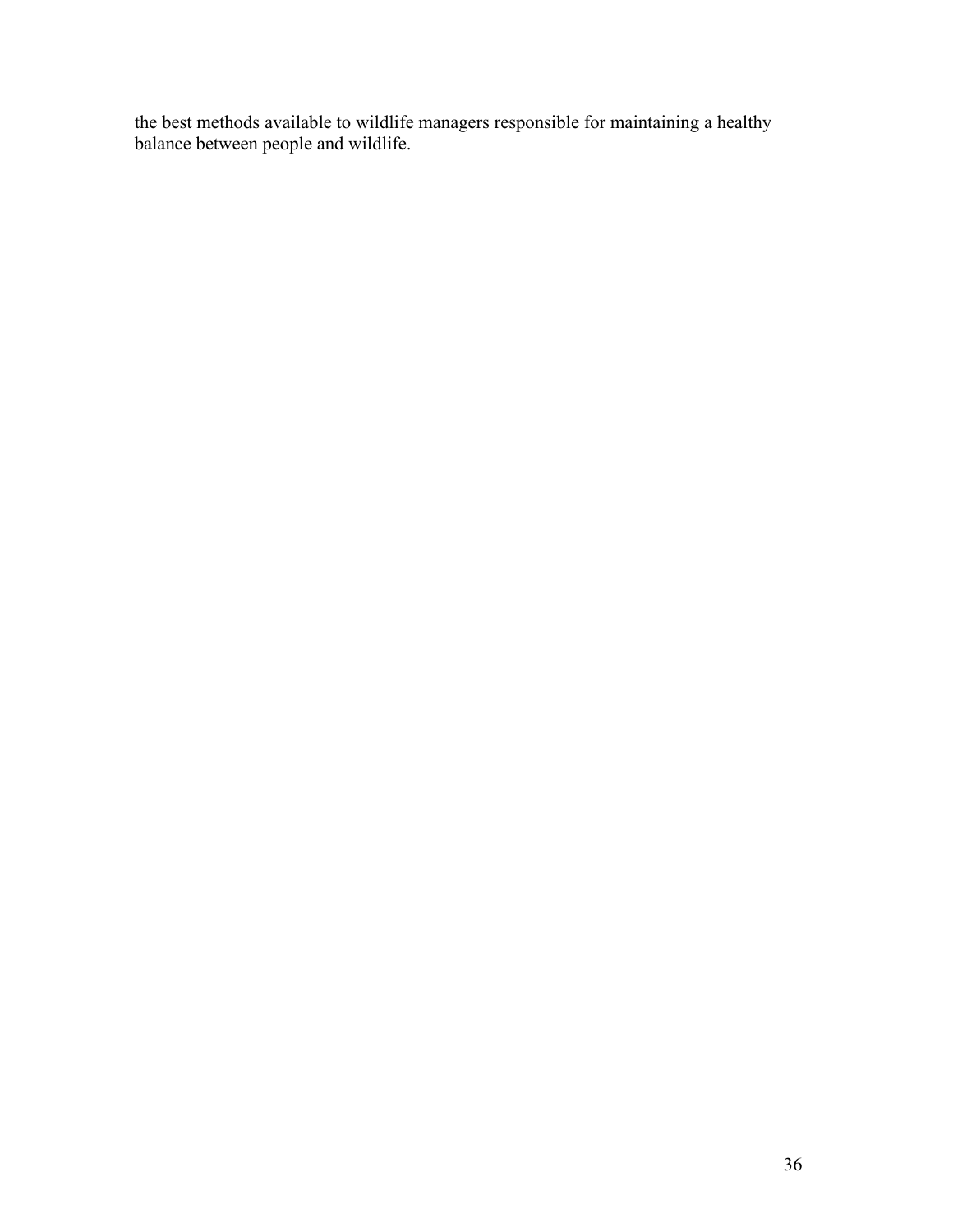# **State and Province-Specific Examples Regarding Hunting, Trapping and Their Importance as Wildlife Management Tools**

States and provinces are experiencing a wide range of problems with wildlife that can, in part, be minimized and managed through professionally regulated hunting and trapping seasons. This section is intended to provide media and others with local examples of human-wildlife conflicts plus examples of how hunting and trapping are important and effective wildlife management tools.

#### **Alabama**

Comparing deer, bear and beaver in Alabama, beaver are winning the population growth race. According to Keith Guyse of the Alabama Department of Conservation and Natural Resources, beaver populations have increased by 10 percent over the past five years causing a direct increase in beaver nuisance complaints. The deer population has only increased by six percent, but continues to inflict damage at the same growth rate as beaver. Canada geese have popped up on the radar screen with large population growth over the last five years and a 25 percent increase in damage complaints. So far, man-hours and expenditures to control animal damage has only slightly increased but, if hunting and trapping were no longer available as management tools, that could change. Guyse believes that if hunting and trapping were banned, damage levels could triple for deer and double for geese with beaver adding considerable additional damage as well. In Guyse's opinion, no budget increase could compensate for the loss incurred should Alabama lose hunting and trapping.

#### **Alaska**

Alaska has a variety of wildlife species occurring at a range of natural densities in large expanses of basically undisturbed habitats, but no significant overpopulation issues. Generally the species include deer, black bear, brown bear, polar bear, beaver, caribou, Dall sheep, moose, mountain goat, musk ox, wolves, other furbearers and a variety of marine mammals. Populations have remained roughly the same over the past five years, although low densities of some important ungulate populations have led to declines in hunting opportunity. However, nuisance complaints have continued to increase in western and northern Alaska especially for beaver and bear according to estimates from the Alaska Department of Fish and Game. Examples of nuisance complaints include wolves invading communities and taking pets, beavers building dams with associated flooding in/near settlements, and bears invading camps or neighborhoods seeking food. Taking black bears with bait contributes substantially to harvest in some parts of the state with dense forest habitat, and seems to keep nuisance bear numbers down.

#### **California**

California Department of Fish and Game (DFG) has recorded 12 bear attacks on humans in recent years. According to the DFG's guidelines, a wild animal attack is defined as "physical contact, injury or death." Other common problems include bears killing livestock, destroying beehive boxes, and breaking into buildings and automobiles in search of food. Without hunting, bears can quickly lose their wariness of people. That wariness is a necessity to minimize unfortunate encounters and conflicts.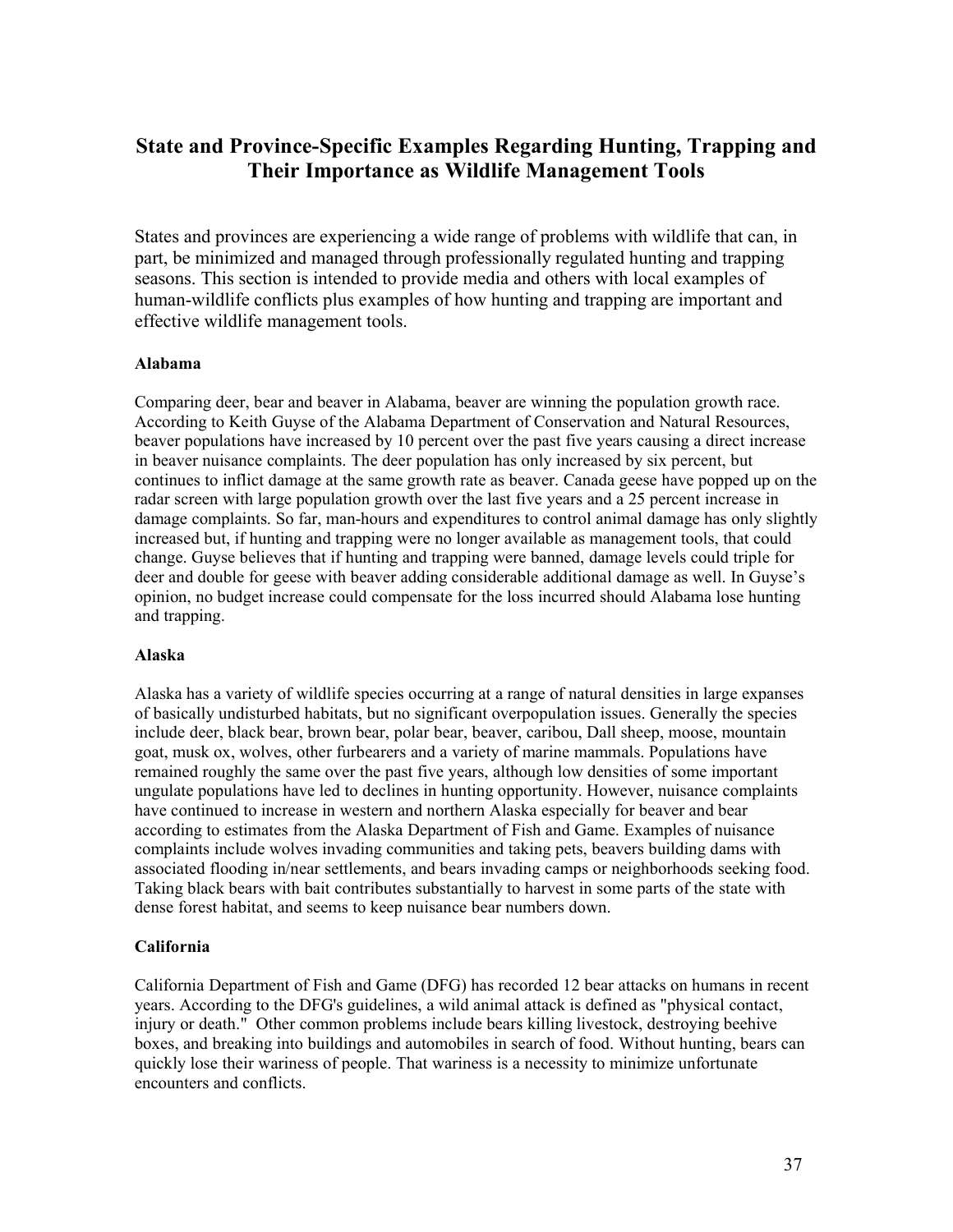Wild pig densities would be unacceptably high on public land in California without hunting. Most pigs in California are on private land due to hunter pressure on public lands. This is greatly appreciated by other land agencies (e.g., BLM) as they typically don't have the pig-related disturbances so familiar to private landowners and parks.

In September 2003, the California Senate passed legislation that created a "Shared Habitat Alliance for Recreational Enhancement" program. The program, once fully established, could benefit sportsmen by encouraging property owners to open their land to hunting and other wildliferelated recreation. Obviously, this could help keep nuisance species populations in check and consequently reduce negative encounters.

#### **Connecticut**

Deer populations and nuisance complaints in Connecticut have been stabilized in areas where hunting is allowed, but in areas where hunting is not allowed, such as some suburban communities, deer populations and complaints are increasing dramatically. Biologists estimate that between 15,000 and 20,000 deer/auto collisions occur annually with the greatest incidents occurring in urban and suburban communities. When considering the significance of these figures, remember that Connecticut is the third smallest state in land area. Connecticut has an extensive program that works with suburban areas to implement deer management programs; as a result many of these communities have started allowing special deer hunts. Many residents report the hunts have been very successful in helping to control populations and damages caused by the deer.

Beaver populations are increasing at a healthy rate partially due to fewer and fewer trappers in the state. As a result, beaver nuisance complaints and costs to the agency have increased significantly statewide as well.

Bear are fairly new to Connecticut, with populations moving in from bordering states. The estimated population is approximately 500 bears. Currently the state does not allow hunting, but biologists report that they will need to consider it in the near future recognizing bear nuisance complaints have increased about 300 percent. Agency costs and man-hours assigned to control bear damages have increased about 500 percent.

In areas of the state where there is no hunting, resident Canada geese populations are increasing dramatically. Geese populations have stabilized in areas where hunters have access to private lands. Coyote populations are increasing but agency officials say it is hard to estimate how much. They report the bigger issue is that coyotes are dispersing into heavily populated areas. Nuisance complaints on coyotes and geese have increased an estimated 100 percent over the past five years and the agency's expenses and man-hours assigned to control damages have increased about 30 percent for geese and 75 percent for coyote.

Moose is considered to be the species of concern for the future. Like the bear, they are moving in from neighboring states. One moose was on I-95, one of the nation's most heavily traveled roads, near Old Lyme, Conn. It cost the Connecticut Department of Environmental Protection about \$10,000 to move that one moose.

The DEP says that, if hunting and trapping were lost as management tools, their agency would not exist because all funding for wildlife management comes from hunter's licenses, fees and excise taxes. Plus, no increase in the state budget could make up for the loss of hunting and trapping as management tools to maintain wildlife at current populations.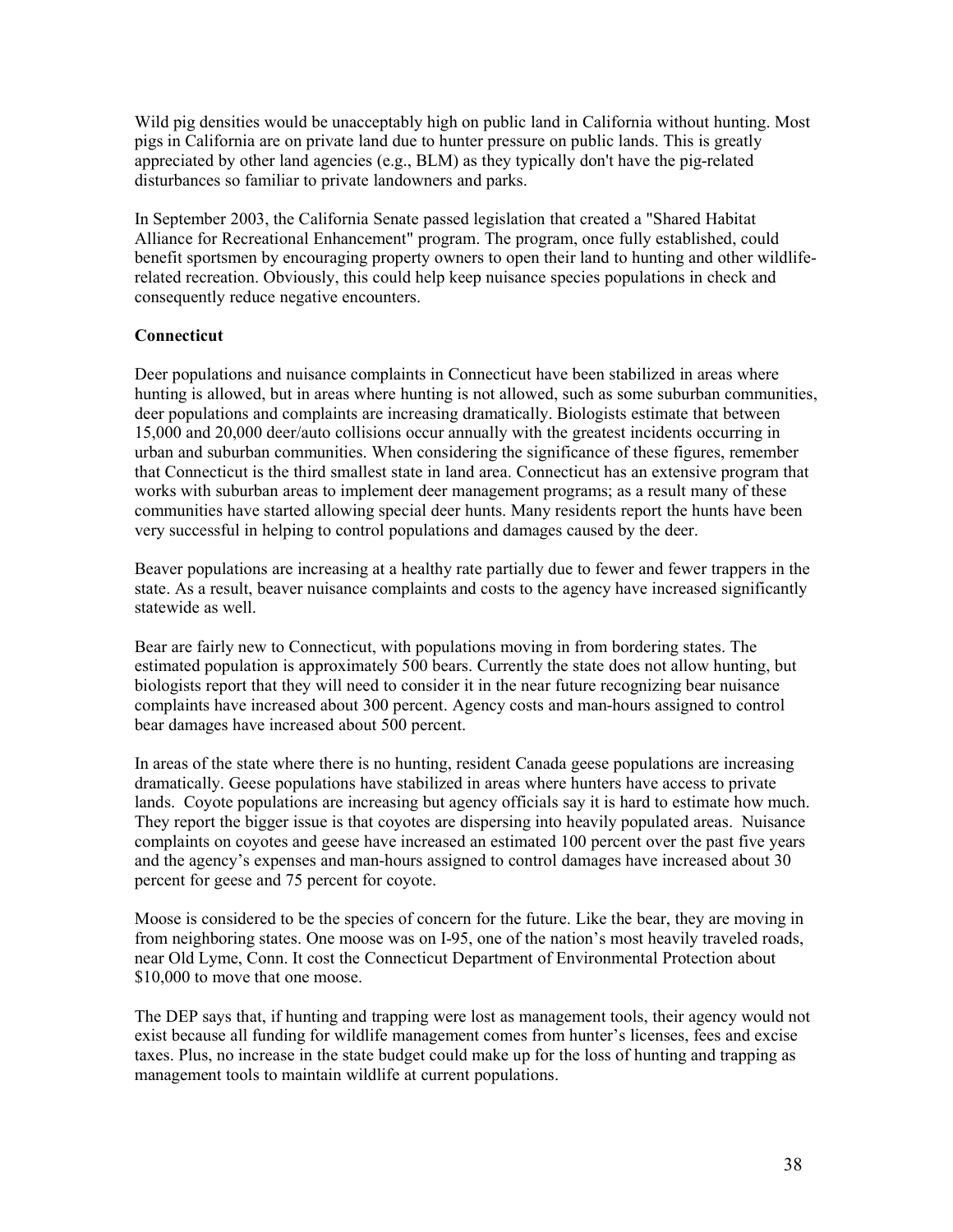#### **Delaware**

Over the past six years, the Delaware Division of Fish and Wildlife (DDFW) has liberalized its deer hunting regulations to control increasing deer populations that have less and less natural habitat available to them. DDFW Wildlife Administrator Greg Moore said, "The human population is increasing substantially every year and we are continually loosing woodlands and farmlands to shopping centers and neighborhood developments. Although we've only had an approximate increase of 15 percent in the deer population, complaints from deer damage have increased 50 percent."

On what habitat Delaware has left, they are seeing some ecological damage from deer browsing. With deer consuming almost all under-story vegetation (the lower branches and bushes that deer can reach), the future of the woodlands is impacted, negatively affecting other wildlife species as well. From a human safety standpoint, deer-vehicle collisions are increasing as are deer on airport runways.

The DDFW is in the process of developing a long-range deer management plan that will allow greater accuracy in deer density figures, and improve management for problems related to deer and increased urban development. For the 2004 hunting season, the agency has liberalized the season and the number of deer hunters. Previously, hunters were allowed two antlerless deer per hunting license, now they're allowed two doe and two antlerless deer for a total of four. Plus they can purchase a permit to take an antlered buck. They've also added extra firearm days in October to allow hunters to take more antlerless deer. The annual deer harvest is currently taking approximately 51 percent does and they would like to increase that to a 60 or 65 percent doe-tobuck ratio.

Moore says hunting is the only true alternative to control deer populations and said that the loss of hunting as a management tool would result in an ecological disaster.

Public encroachment on beaver habitat has also resulted in a 25 percent increase in beaver nuisance complaints when the beaver population has increased only an estimated 15 percent. Delaware's trapping season helps to control the beaver population and, when necessary, the agency issues permits to landowners to take beaver out of season.

Nuisance wildlife complaints have also increased for nutria, resident Canada geese and snow geese in Delaware.

#### **Florida**

Florida reports minor increases in deer and beaver populations over the past five years but says wildlife complaints have increased about 10 percent for deer and 5 percent for beaver. The Florida Fish and Wildlife Conservation Commission's expenditures for controlling damages caused by deer and beaver have increased between 5 and 10 percent. FWC indicates that no level of increase in their budget would be sufficient to make up for loss if hunting and trapping were lost as management tools.

The Florida black bear is state listed as an endangered species. The populations are fragmented and are at varying levels of population viability. In certain areas, FWC reports that there has been an increase in the number of nuisance bear-related complaints since 1976 (average of 48 calls/year during 1976-1995 and 559 calls/year during 1996-2001). From 1976 to 2003, the most common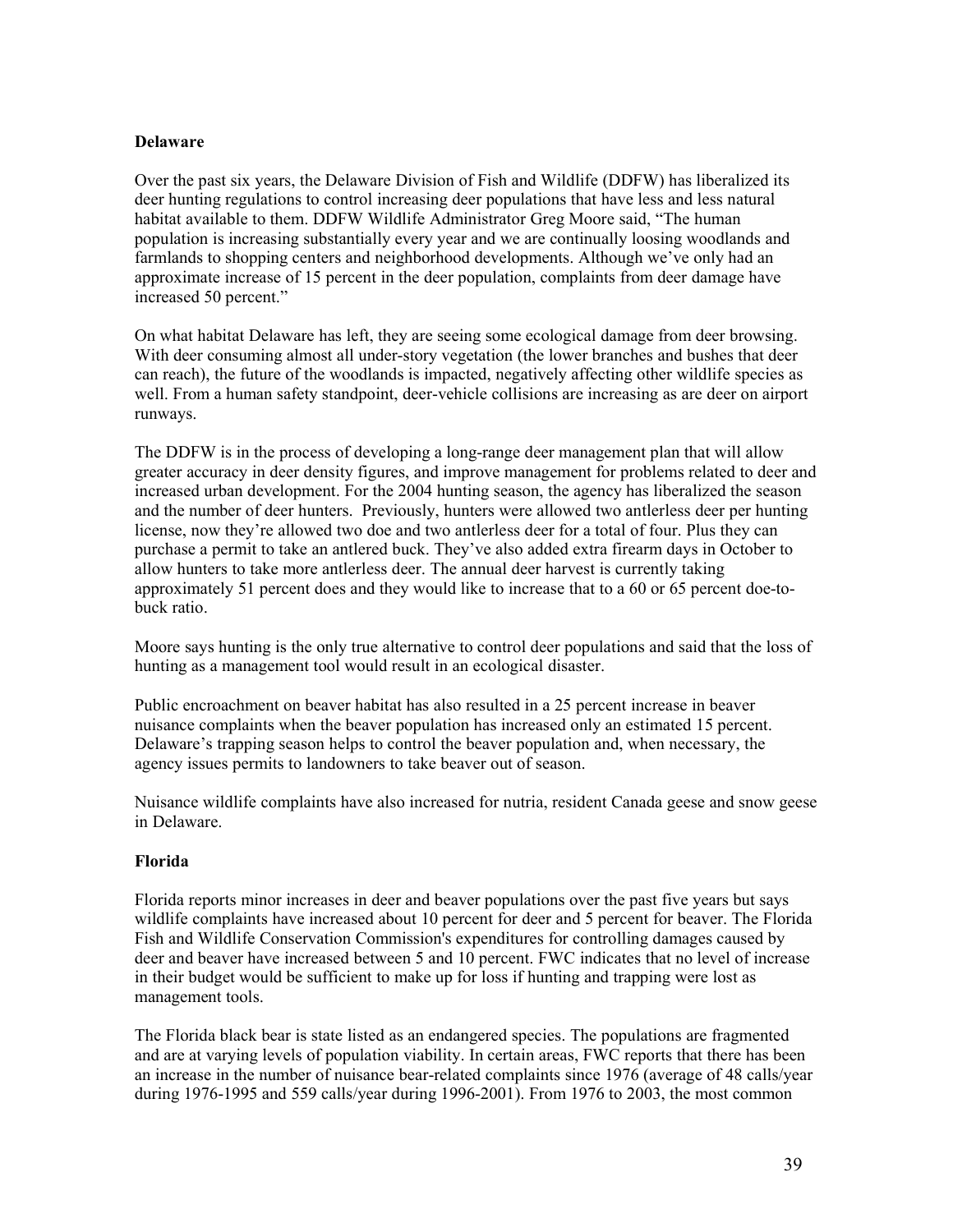bear-related complaints were seeing a bear in an area or yard (40 percent) and bears feeding on garbage (19 percent). Other complaints such as bears feeding on feeders (4 percent), depredating on beehives (4 percent), damaging buildings (2 percent), and threatening or killing animals (2 percent) were far less common. The number of bears killed from vehicle-bear collisions has increased from an average of 24 per year from 1976 to 1995 to 86 per year during 1996-2001. Through education efforts and increased awareness of the threatened status of bears by Florida residents, reporting rates of black bear activity have increased in efficiency in recent years. In addition, during this same time period Florida has experienced a dramatic increase in human population and related urban development, which has implications for the fragmented bear populations in Florida.

#### **Illinois**

During the past five years, deer populations have increased slightly in some areas, but overall have primarily stabilized throughout most of Illinois due to harvest liberalization by the Illinois Department of Natural Resources implemented in the 1990s. The IDNR continues to receive limited complaints of deer-related damage/problems statewide. Most complaints have been associated with damage to agricultural crops. However, more special deer-removal permits were issued to airports in 2001 than before. Often, complaints of deer- related damage are received for properties where little or no hunting is allowed, or properties adjacent to unhunted or under-hunted lands.

Over the past five years, beaver populations have increased at a greater rate than deer populations . Beaver nuisance complaints have increased at basically the same pace. This has caused IDNR expenditures and man-hours assigned to control beaver damage to increase about 10 percent.

IDNR biologists say that if hunting or trapping were lost as management tools, no increase in the agency's budget could make up for that loss.

In a survey of greater Chicago metropolitan region homeowners conducted in 2001, 16 percent of the respondents reported coyotes as the most severe threat to human health and safety, whereas raccoons were the species most frequently mentioned as posing a moderate threat, and birds as the least. Raccoons were viewed as the greatest threat to property damage, followed by skunks, squirrels, and Canada geese. When presented with a list of species, homeowners stated Canada geese presented the most problems, followed by raccoons, squirrels and rabbits. Overall, respondents were unaware of the role public agencies play in controlling wildlife.

#### **Iowa**

According to Dale Garner of the Iowa DNR, the deer population in Iowa has increased by 25 percent over the last five years and nuisance complaints have followed suit. Consequently, personnel-hours assigned to control the damage and the cost to the agency has increased by 500 percent. Limited hunting access to deer herds perpetuates the problem associated with controlling deer numbers. In most cases, 'private refuges'—where individuals are overprotective of their own hunting opportunities—and public refuges such as state parks or incorporated communities are the primary examples where extra work is needed to solve future chronic deer complaints related to overabundance. It is felt that 40 percent of deer complaints, or much of the complaint volume not associated with these 'refuge' situations, can eventually be solved when more-informed and goaloriented hunters and landowners work together. In Garner's opinion, if hunting and trapping were no longer available as management tools, the damage levels caused by deer would increase 1,000 percent and no increase in the agency's budget could make up for the loss.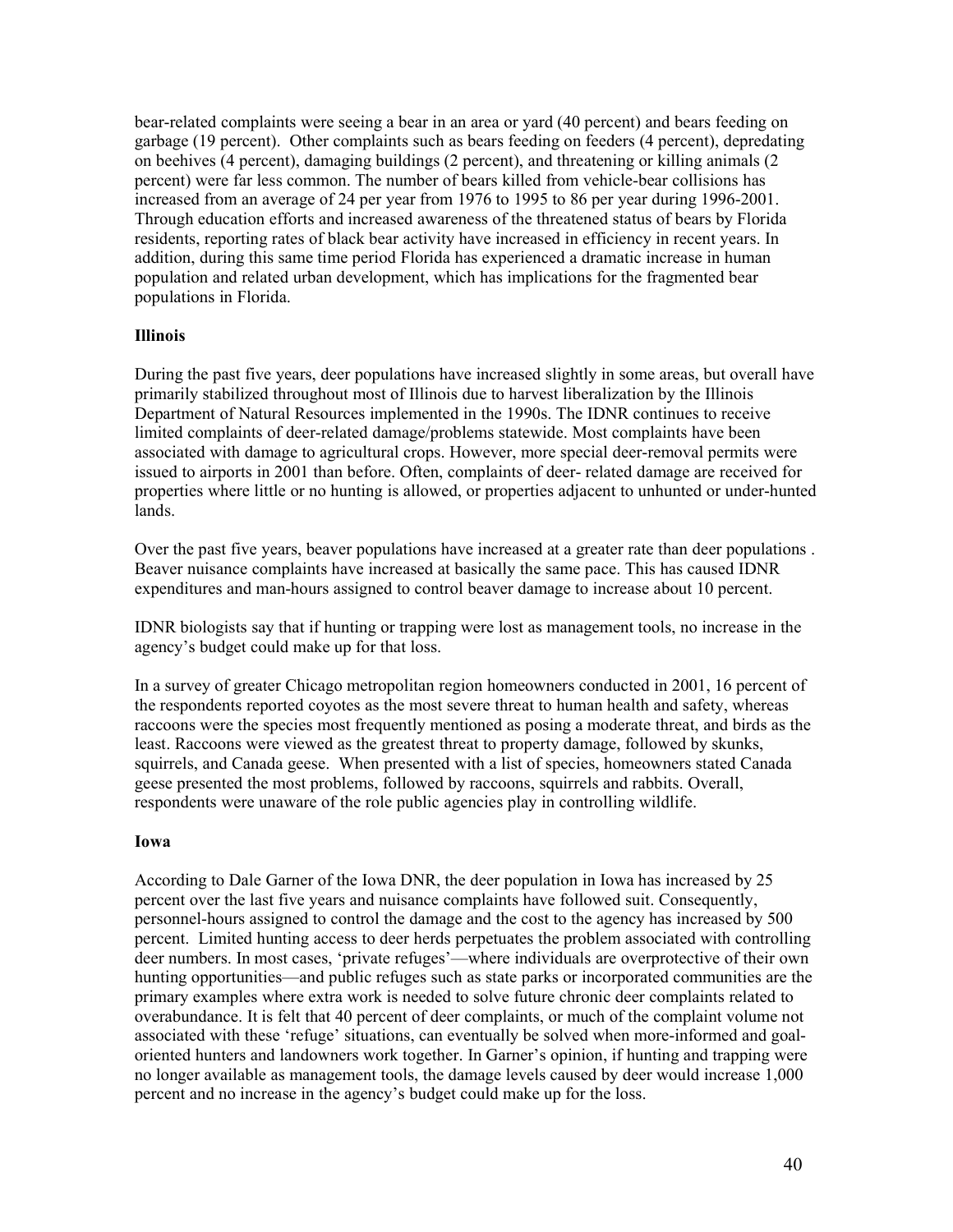While the deer population is rapidly growing in Iowa, beavers seem to be maintaining a consistent level both in population and damage control expenditures. However, if hunting and trapping were no longer available, he estimates a 30 percent increase in damage levels due to beaver.

Another species causing damage and consequently an increase in wildlife nuisance complaints in Iowa are Canada geese. Garner estimates a 20 percent increase in Canada geese population over the last five years causing the number of man-hours and expenditures to control the damage to double. Again, if hunting and trapping were no longer available, there would be a significant increase in wildlife damage levels, likely 200 percent due to geese alone.

#### **Kansas**

In 1998, the Kansas Department of Wildlife and Parks (KDWP) significantly increased antlerless permits issued during the hunting season to control the deer population. Until that time, the deer population had continued to increase and the crop damage complaints and deer vehicle collisions increased significantly. The increased antlerless permits helped to lower the deer population and as a result also significantly reduced crop damages. Unfortunately, deer vehicle accidents have only moderately declined. Insufficient levels of deer hunting have occurred in parts of the state, primarily due to a lack of hunting access. Deer populations continue to increase in those areas.

Trapping regulations in Kansas are liberal to allow for the control of abundant furbearer species. Farmers, landowners and even communities rely upon trappers to control furbearers. KDWP furbearer biologist Matt Peek said "It's a mutually beneficial relationship between the trapper and landowners. The trapper gains access, whereas the landowner benefits from the removal of potential problem animals."

In Kansas, from cutting trees to flooding uplands, beavers are an important source of wildlife damage, but no animal makes people appreciate trapping more than the raccoon. Enough Kansans have had trouble with raccoons getting into their sweet corn, buildings and even homes that most people understand the need to control their numbers and therefore realize the importance of hunting and trapping.

If hunting and trapping were eliminated as management tools in Kansas, problems associated with the deer, beaver and raccoon populations would rise dramatically and no increase in the budget of KDWP would make up for the loss of hunters and trappers.

#### **Louisiana**

The Louisiana Department of Wildlife and Fisheries (LDWF) estimates deer populations have increased about 8 percent over the past five years and deer nuisance complaints have increased about 10 percent. Deer damage to crops, orchards, nursery enterprises, forest regeneration and urban landscapes would increase significantly if hunting were not allowed. Additionally, vehicle damage and human injury (as a result of deer/vehicle collisions) would also increase.

Bear complaints in Louisiana have increased approximately 135 percent during the past five years, even though population numbers are still low and bear are only found in three small discontinuous areas of Louisiana. The LDWF does not allow bear hunting. LDWF estimates that the agency's expenditures to control animal-damage for bear have increased by 500 percent. In general, the majority of bear/human conflicts arise when bears become garbage habituated and lose their fear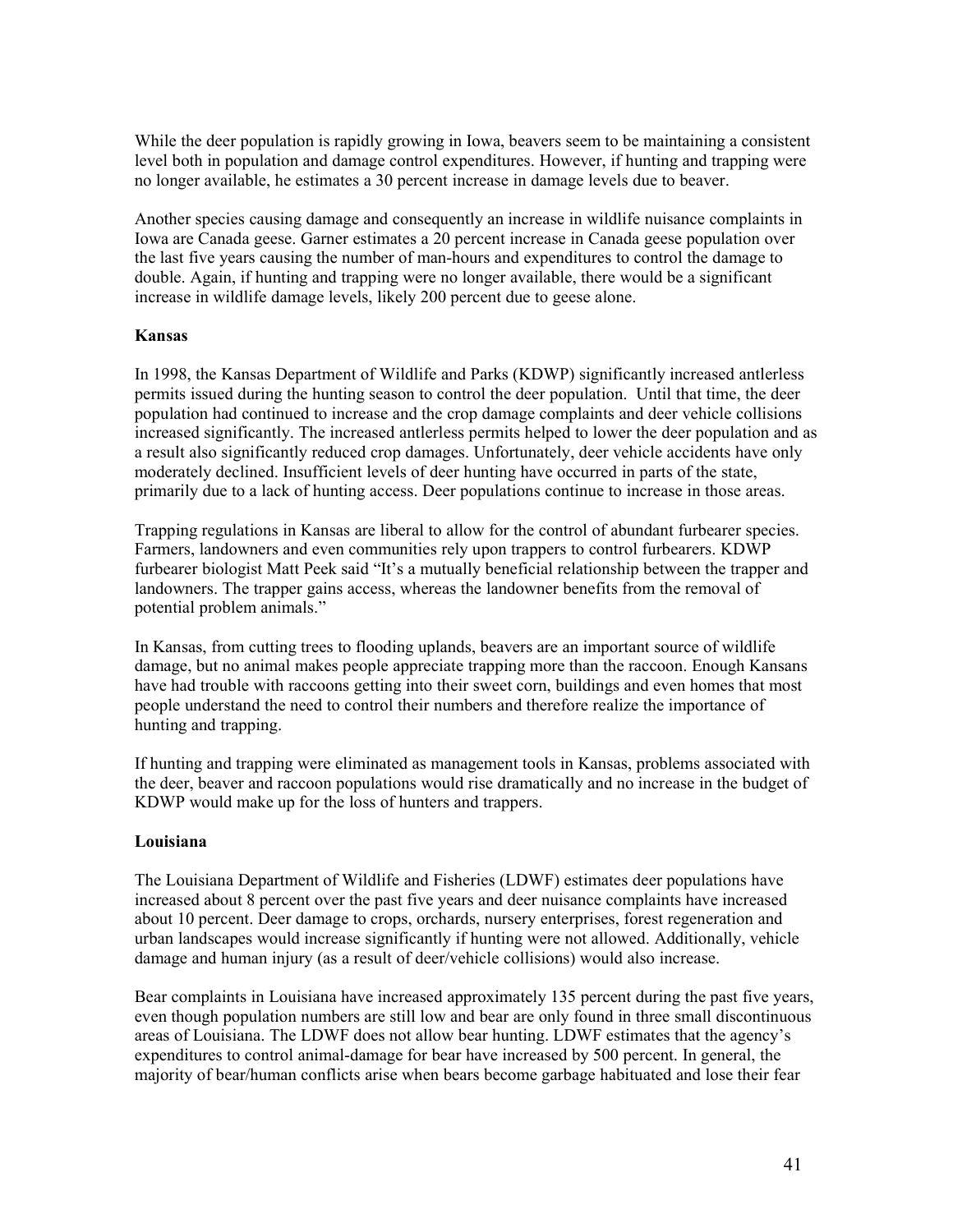of people. Bear-vehicle collisions are currently one of the factors keeping bear populations at a low level.

Nutria is a species of major concern in Louisiana. Prior to 2002, the agency had no expenditures for nutria control. However, as of 2004, the agency annually spends approximately \$1.8 million in funds provided by the Coastal Wetlands Planning Protection and Restoration Act to control nutria and their damages to the state's unique and valuable coastal wetlands.

#### **Maine**

The Maine Department of Inland Fisheries and Wildlife (MDIFW) reports that over the past five years, deer and bear populations have increased slightly, with turkey populations growing more steadily than deer and bear. As a result, turkey nuisance complaints have increased slightly, while deer, beaver and bear complaints have remained about the same during the past five years.

Maine's deer population has increased to an estimated 255,000 wintering deer. The department's objective is to reach maximum sustained harvests, while remaining productive and reasonably available for wildlife viewing. Objectives include about 10 deer per square mile. In some the northern and eastern areas of the state, MDIFW are managing the population to allow for increases. As expected, the Department has had more success in achieving set goals for deer populations in central and southern Maine, where wintering habitat and other factors are more favorable. Some locations, where access for deer hunters has been limited or denied entirely, support populations of 40 to 100 deer per square mile. These latter areas are substantially above desired population levels and are the source of the most deer/people conflicts in the state.

Of great concern to the MDIFW is a bear referendum initiative that will be on the ballot November 2, 2004. National animal rights groups have organized and funded the ballot initiative that would ban the three traditional methods of bear hunting in Maine. Maine's bear population is an estimated 23,000. MDIFW states that bear nuisance activity will definitely increase if 4,000 bears are not taken annually by hunters. *(Note: at press time, the bear hunting referendum failed, thus allowing the continued use of the three traditional hunting methods).*

MDIFW states that if hunting and trapping were lost as management tools, no increase in the state's budget could make up for this loss in ability to maintain wildlife at current population levels.

#### **Manitoba**

Over the past five years, the deer, beaver and elk populations in Manitoba have increased moderately, while the bear population has remained stable, albeit at already high levels. However, Manitoba Conservation has reported that nuisance wildlife complaints have increased 20 percent for both deer and bear. During this time period, there has been an estimated 20 percent increase in man-hours assigned to control animal damage, while expenditures have mostly remained constant.

It is estimated that if hunting and trapping were no longer available as a management tool, wildlife damage levels in Manitoba would increase substantially, with an expected increase of 200 percent for deer and bear, and an increase of 300 percent for waterfowl. A nuisance index reported by the Manitoba Crop Insurance Program, Manitoba Agriculture and Agrifoods, reports the number of agricultural claims for deer was highest in 2001 and in 1998 for bear.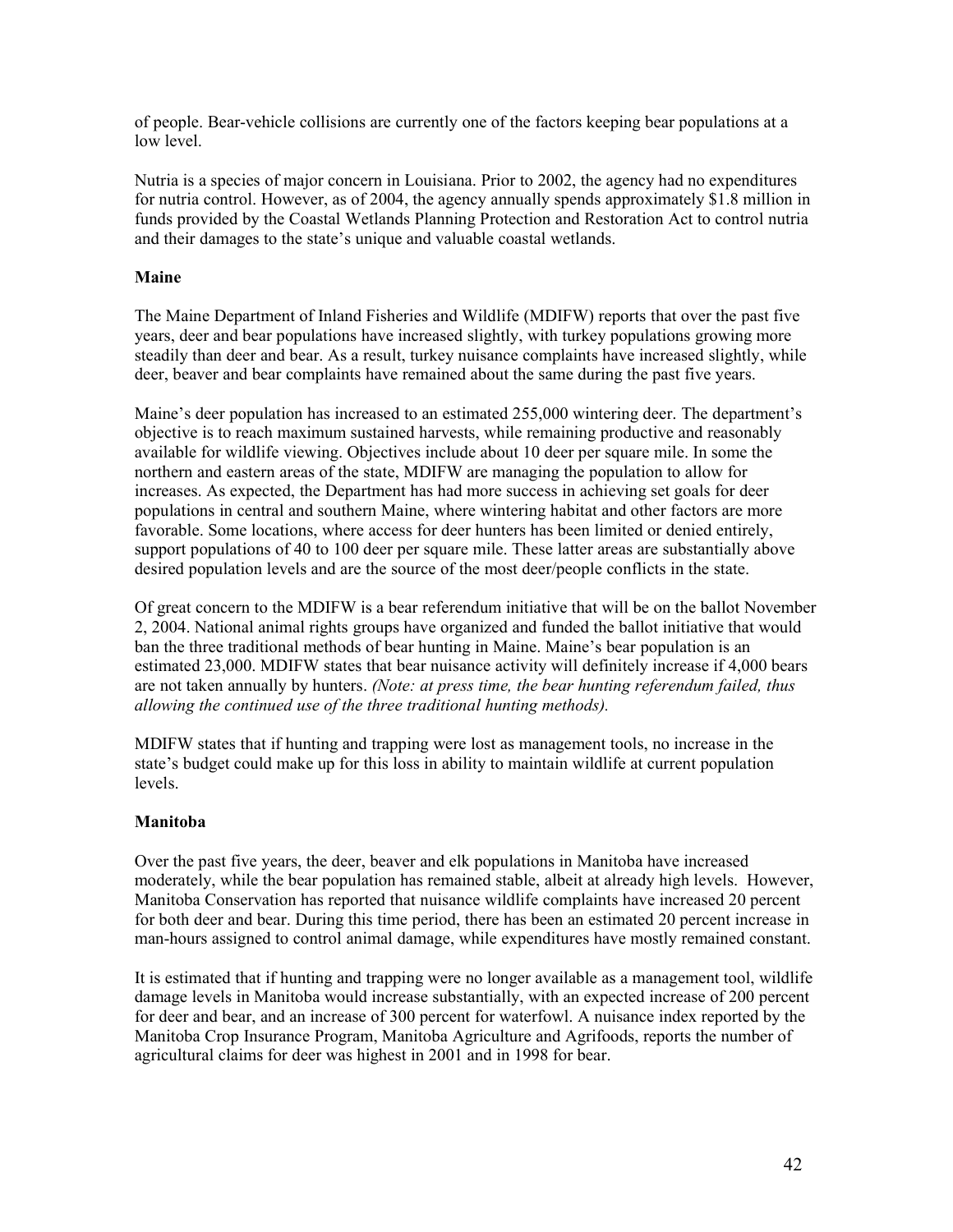Beaver complaints have increased steadily for the past five years. Since 1991, a beaver removal program has removed troublesome beavers damaging private lands, crops and public property. Conservation Minister Stan Struthers stated damage caused by beaver activity to provincial and municipal infrastructure and private property exceeds a million dollars annually. This program employs trappers experienced in humane trapping methods to deal with problem beaver.

In addition, with a population of 1.1 million people, Manitoba experienced 10,475 wildlife collisions in 2003 (Manitoba Public Insurance). As a result, a record \$20.1 million in insurance claims was paid out, the fourth consecutive year payouts for wildlife-auto collisions had risen.

#### **Massachusetts**

The primary wildlife issues in Massachusetts are beaver and coyotes. In 1996, a trapping ban known as the Wildlife Protection Act or "Question 1" was passed in Massachusetts through a public ballot referendum. The inability to utilize effective quick-kill and live-restraining devices, such as conibear traps and foot-hold traps, during regulated harvest seasons has affected the harvest of many furbearing species. Since 1996, cage-type traps are the only trap type allowed in Massachusetts during the regulated trapping season.

It is difficult for the Division of Fisheries and Wildlife to respond to questions regarding complaints related to beaver due to the change in legislation in 2000, which gives the emergency trapping permit process to local boards of health. Therefore, the total economic impacts of restricted trapping and increased wildlife population levels are widely unknown and very difficult to estimate. However, the following provides some of the human conflict issues and examples surrounding furbearing species when they are at high population levels.

Beaver: The traps used to harvest beaver prior to 1996 included the conibear trap and foothold live-restraining devices. After the 1996 ballot referendum passed, statewide harvests of beaver dropped from 2,083 beaver in 1995 to 98 in 1998. Complaints related to beaver activity rose from an average of 310 per year prior to 1996 to 615 per year after trapping restrictions went into effect. Subsequently, population levels grew from an estimated 22,000 in 1994 to 65,000 in 2001. In 2000, in response to an increasing number of beaver related complaints, the Massachusetts legislature made changes to the trapping restrictions to allow for the use of conibear traps by permit only for threats to human health and safety. As a result, licensed problem animal control agents have increased due to the demand for the removal of wildlife species outside of harvest seasons.

Expenses of beaver related issues are incurred by highway and road departments through road and highway flooding, and by homeowners who experience flooded septic systems, wells and basements. Estimates of beaver-related expenses for several town highway departments in Worcester County ranged from \$4,000 to \$21,000 per year from 1998-2002. Infrastructure damage to a water reservoir in Leicester cost the town \$80,000. Keeping surface water drainage systems (culverts) free of beaver-related debris cost the Spencer highway department \$25,000 in 2001. Towns reported an average of \$1,000 per beaver colony to hire trappers to remove individual colonies in specific areas. A 2004 survey of 100 Massachusetts towns by the Department of Public Works, as reported by the Division of Fisheries and Wildlife, estimated that \$500,000 was spent by these municipalities for road and infrastructure repairs related to beaver activity. Not included were the additional costs associated with contamination of public water supplies, flooding of private property, breaching dams, removing nuisance beaver, etc. Therefore, this estimate is only a minor part of the costs related to beaver problems. Homeowners face similar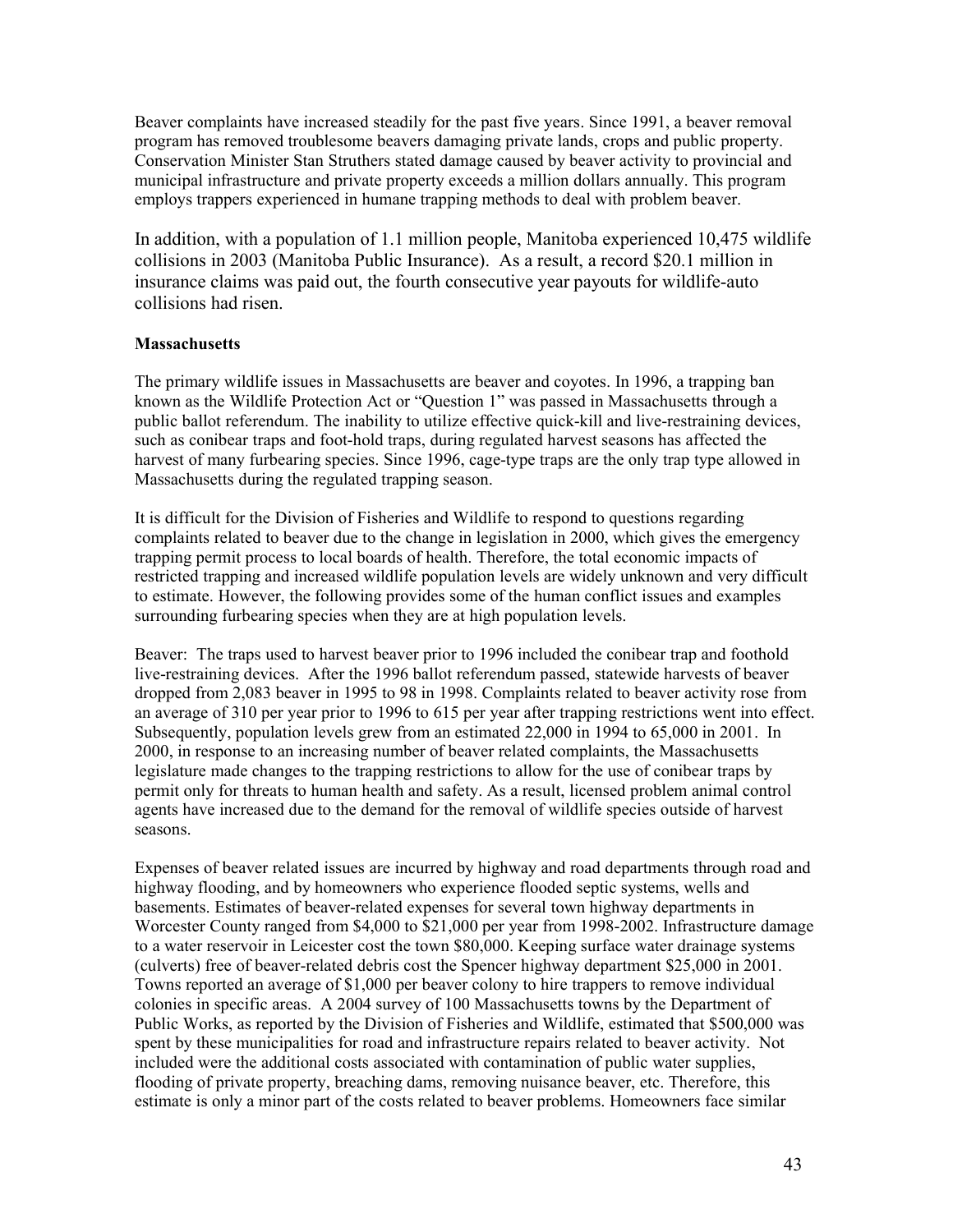expenses when wells, septic systems and basements are flooded. Residents must also pay for removal of beaver and/or the installation of water flow devices. Estimates for trapping beaver can range from \$150 a beaver outside of the beaver harvest season and \$75 a beaver during the harvest season, to \$1,000 a colony. Installation of a water flow device ranges from \$500-\$700 depending on the site and design.

Coyotes: The harvest of coyotes was also affected by trap restrictions. Statewide harvests of coyotes during the trapping seasons of 1995 and 1996 with soft-catch traps were 53 and 47 respectfully. After 1996, only 3 coyotes have been harvested with box-type traps statewide. The difficulties of trapping a coyote in a box-type trap, coupled with the decreasing amount of land open to coyote hunting in Massachusetts, has decreased the coyote harvest. This has allowed for accelerated expansion and growth of the coyote population in Massachusetts to all areas except for the islands of Martha's Vineyard and Nantucket. Areas with coyotes include some of the most densely human populated areas of the Commonwealth. Common complaints related to coyotes include the depredation of pets, safety of children, and general nuisance issues.

Once the public incurs excessive levels of wildlife damage, the responsible species begin to be considered "pests" and the inherent value associated with this species declines. Instead, it is important to maintain wildlife species as valued natural resources by relying on professional wildlife managers and trusting them to effectively employ hunting and trapping methods along with other management tools.

Since Massachusetts is the third most densely populated state in the country, many people are surprised to hear that the state's black bear population is healthy and growing. Black bears were once considered to be varmints and agricultural pests, but have been regulated as a game animal in Massachusetts since 1952. Since substantial changes were made in the 1970 hunting season, the black bear has become prized among Massachusetts sportsmen. In response to well-managed hunting seasons, changes in forest structure and composition and increased availability of supplemental fall foods, the bear population has grown from about 100 in the early 1970s to about 2,000 in 2002.

#### **Nevada**

The Nevada Department of Wildlife (NDW) estimates population increases over the past five years of approximately 15 percent for beaver and 30 percent for elk and pronghorn antelope. Over the past five years, despite a decrease in the deer population, there have been a growing number of deer nuisance complaints. Beaver and bear nuisance complaints have also increased slightly but elk and pronghorn nuisance complaints have increased dramatically. NDW man-hours and expenditures to control damages from these species have increased proportionally, and elk-related expenditures have increased 1,000 percent as a result of legislative approval of an elk damage/compensation fund. In the last couple of years, Nevada has fenced agriculture to a much greater extent than in the past. The funding for this program comes from sportsmen access fees. Without hunting license revenue and federal matching dollars, Nevada would have no money to deal with depredation problems for any of the species.

#### **New Hampshire**

New Hampshire Fish and Game wildlife biologist Mark Ellingwood states that generally speaking, wildlife complaint rates appear to be increasing as a result of increasing human populations. Increasing human populations tend to reflect population urbanization that is characterized by decreasing wildlife tolerance and increasing demand for public services. These trends coupled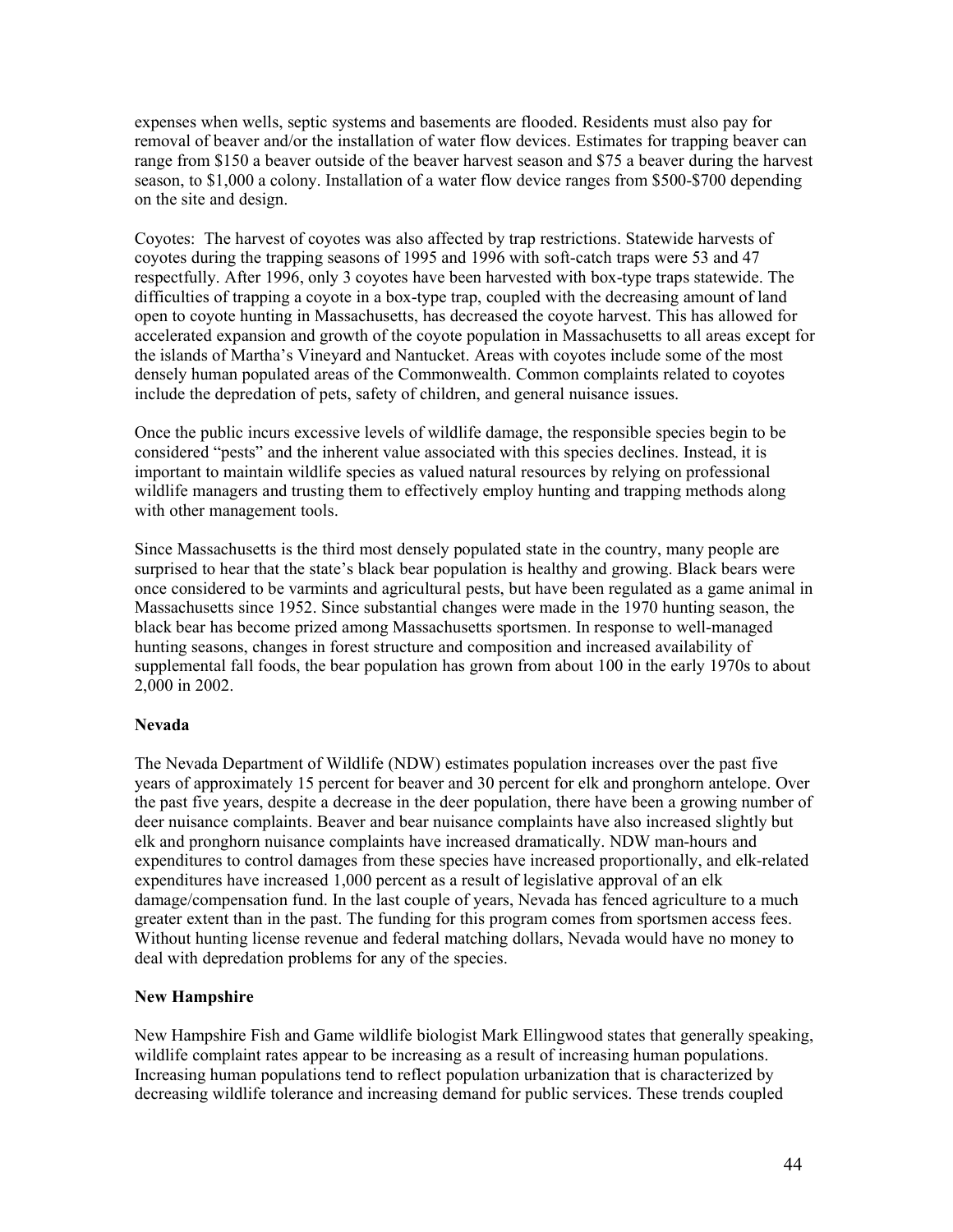with the urban adaptability of deer and bears in particular, but other species as well, make future increases in complaints likely, despite pro-active resource investments by agencies. Opposition to baiting and hounding of bears will further complicate bear management, with likely negative social impacts.

New Hampshire Fish and Game (NHF&G) works in close partnership with USDA APHIS Wildlife Services (WS) in New Hampshire. NHF&G has a cost-share animal damage control program with shared staff. While NHF&G investments and staff resources have been stable or modestly increasing, WS has added substantially to their budget  $(+\$150,000$  per year) and personnel  $(+2)$ full-time additional staff) to strengthen their partnership, and in response to growing demands.

WS estimates the following increase in person-hours over the past 5 years: deer  $= 25$  percent, beaver  $= 0$  percent, bear  $= 50$  percent, geese  $= 15$  percent, all other species combined  $= 15$  percent. WS estimates the same percentage increase in dollar expenditures for each species, respectively.

In some regard, trends in complaints likely reflect the establishment of a cost-shared fencing program (deer), enhanced public educational efforts (bears), and creation of licensed nuisance wildlife control operators (beaver), all of which impact complaint rates. Consequently, wildlife population status, agency resource expenditures, and complaint rates may not correlate in predictable fashion.

Ellingwood says that in the absence of hunting and trapping programs, wildlife populations and damage complaints could be expected to escalate rapidly. It would be impractical to assume that additional resources could be found to address problems that would result in the absence of hunting and trapping.

#### **New Jersey**

Despite being the most densely populated state in the nation and the fifth smallest in land area, New Jersey provides habitat for an incredible number and diversity of wildlife species. Wildlife management in the state is not without challenges, but even with the threat of habitat loss confronting many species, proper management has allowed New Jersey wildlife to thrive.

Bear**:** Bear tend to get the most political attention in New Jersey. Increasing human development in rural northwestern counties of New Jersey, the coincident increase of the bear populations within these counties, and resulting expansion south and east has resulted in an increase in bearhuman conflicts.

Although the black bear occurred statewide in New Jersey through the 1800s, by the mid-1900s, less than 100 existed. Since 1953, the New Jersey Division of Fish and Wildlife (DFW) and the Fish and Game Council have managed black bear as a game animal. Game animal status protected bears from indiscriminate killing, which stabilized the population. Limited hunting was legal in 10 seasons from 1958 to 1970. Based upon data gathered through regulated hunting seasons, the bear population status was assessed and the bear-hunting season closed in 1971. Since the 1980s the black bear population has increased and its range has expanded due to the protection afforded them by game animal status, coupled with bear population increases in Pennsylvania and New York and improved habitat in New Jersey provided by the maturation of forested areas (increased food supplies).

The 1997 Black Bear Management Plan recognized that cultural carrying capacity had been reached in northern New Jersey and the bear population was large enough to sustain a limited,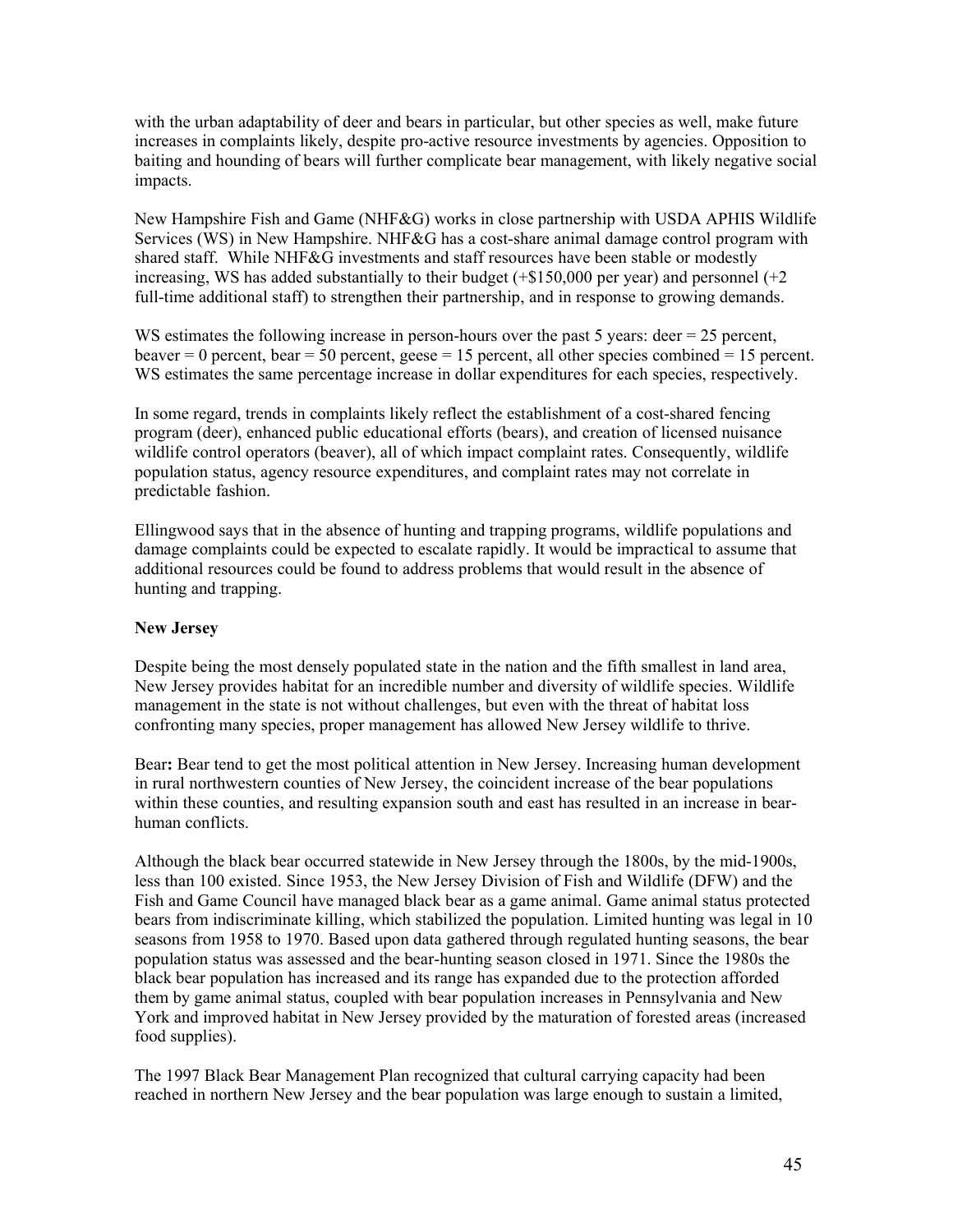regulated hunting season. However, in response to a lawsuit, then-Governor Whitman suspended the hunt.

Incidents involving bear damage to property and livestock remain high in frequency and severity. The DFW's Wildlife Control Unit received 1,096 complaint calls in 2001 and 1,412 complaint calls in 2002 and 1,308 complaint calls in 2003. These complaints ranged from raids on garbage bins and birdfeeders to bears attacking humans, entering homes, killing livestock and pets or destroying beehives and agricultural crops. Damage estimates are in excess of \$100,000 annually. It is important to note that since 2001 there have been four aggressive contacts with humans reported to the DFW. Of the four, two took place in 2003. Only minor injuries were reported in all instances.

In 2003, the Council decided on a conservative approach to the first bear hunt in over 30 years. Bear hunting was limited to a selected area of New Jersey where the population of bear was estimated to be around 1,777 adult bears. Prior to the season, seven lawsuits regarding the hunt were filed but all lawsuits were decided in favor of the bear hunting season. Although opponents to the bear season speculated that the bear hunt would create trespass and safety problems, no specific landowner complaints involving bear hunters and no hunter accidents were reported. The hunt successfully established that hunters could safely harvest bears in a controlled manner.

New Jersey Division of Fish and Wildlife wants the black bear to remain a public asset rather than a cost liability to the citizens of the state. Hunting is therefore considered one element of an integrated approach to manage bear populations.

#### **New York**

Over the past five years, Canada geese populations have grown faster than any other wildlife species in the state of New York. However, the greatest increase in wildlife nuisance complaints during the past five years concern bear and deer. While beaver complaints have remained about the same during this period, beaver complaints still exceed that of bear and deer. In 2003, the Department of Environment Conservation's Bureau of Wildlife received 1,922 beaver nuisance complaints, 1,573 deer nuisance complaints and 985 black bear nuisance complaints.

New York's growing deer herd of approximately one million animals, coupled with slowly declining numbers of deer hunters, results in growing concerns about meeting future deer management needs. In 2000, the reported financial loss due to deer damage had reached more than \$3 million. The peak of deer-vehicle collisions came in the 1990s with 34 human fatalities as a result of deer/vehicle accidents with eight of those occurring in 1998. The Bureau of Wildlife initiated an effort in spring of 2000 to consider changes to help maintain an effective deer management program. Part of those changes included liberalized issuance of anterless permits and bag limits.

In recent years, black bears have become more widely distributed across the state, and interactions between people and bears have increased. These developments prompted DEC staff to develop a new framework for making decisions about black bear management. DEC conducts wildlife management in a way that achieves a range of outcomes that people desire: continued existence of wildlife; opportunities to utilize wildlife in sustainable ways; and relief from problems related to wildlife. Their bear management programs have included public education, habitat protection and bear population management. New York had a record bear harvest in 2003 of 1,854 bears. In line with their plan, the Bureau of Wildlife has proposed expanding the area opened to bear hunting.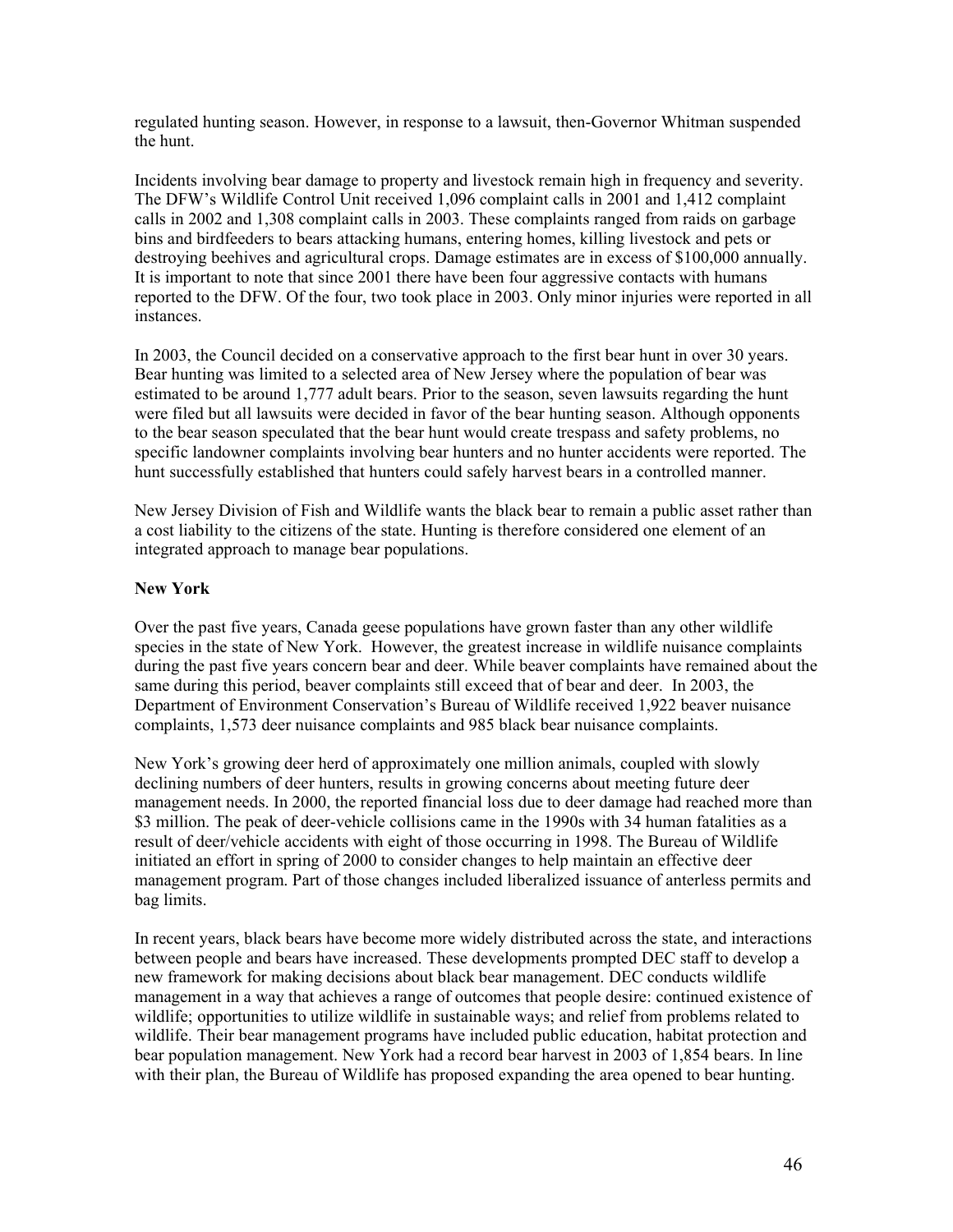Beaver populations have increased in New York due to changes in land use patterns across the state. Abandonment of farmland and a subsequent increase in the amount of forest cover has provided more beaver habitat.

The Bureau of Wildlife stated that if hunting and trapping were lost as management tools, no increase in the agency's budget would be sufficient to cover the additional demands of managing growing wildlife populations.

#### **North Carolina**

For the past five years, North Carolina has seen an increase in wildlife nuisance complaints concerning bear, beaver, and deer. The North Carolina Wildlife Resources Commission reports that the deer population has remained stable during this time period, but beaver populations have increased in many areas. Reports of deer damage to crops have declined while more agency technical guidance efforts have been directed to urban/suburban deer issues. Bear populations have reached modern highs in the coastal region and may have stabilized while mountain bear populations appear to be experiencing continued growth. The increase in bear complaints has occurred because of increasing bear-human conflicts in mountain counties while coastal complaints have remained constant over the last decade. Managing bear-human conflicts in both regions has required more effort and expenditures to educate the public and deal with public concerns. If deer and bear hunting were no longer available as a management tool, the subsequent public outcry from perceived and real nuisance issues most likely would elevate to a level where no agency budget increase could offset the losses. Additionally, if beaver trapping were no longer available, significant monetary losses would occur statewide from damage to timber, crops and highways.

#### **Nova Scotia**

Over the past five years, deer and raccoon populations in Nova Scotia have decreased, while coyote and bear populations have increased. Beaver populations have remained constant. Nuisance wildlife complaints have only slightly risen for bear while complaints for most other species have remained stable or slightly decreased. The person-hours assigned to control animal damage has increased 100 percent for bear but decreased 40 percent for deer. Most nuisance control work is completed by private nuisance wildlife operators, and the Department of Natural Resources is involved for special situations intervention like bear, beaver and coyote. Over the past five year period, expenditures on controlling animal damages have increased 60 percent for bear, while expenditures have decreased 40 percent for deer. Hunting and trapping is credited for helping keep populations of many potentially damaging species in check. However, if hunting and trapping were no longer available as a management tool, wildlife damage levels in Nova Scotia would be expected to increase 150 percent for both beaver and bear. Raccoon damage estimates would also be expected to increase 100 percent. Deer populations and damage estimates are typically affected by the severity of the winter.

The Nova Scotia Department of Natural Resources states that the public reacts to wildlife issues mostly when it impacts humans. For example, the Canadian National Railway has reported beaver flooding of rail beds has created significant safety issues and, despite the overall decline in deer numbers, residential developments in rural communities have experienced a significant rise in damage plus an increase in deer-auto collisions. Special harvest measures have been implemented to encourage increased harvest to keep wildlife-related damages at publicly-acceptable levels.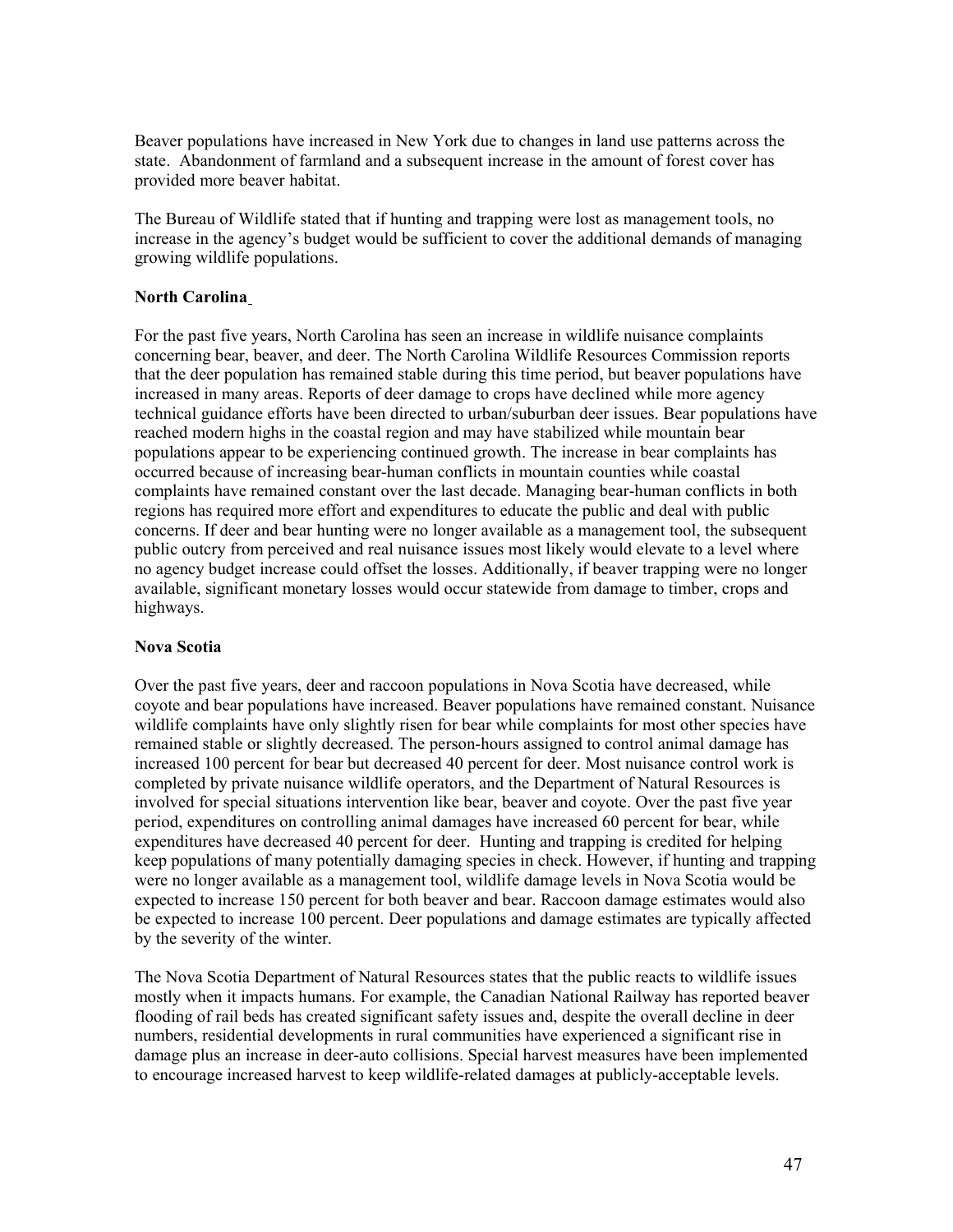#### **Oklahoma**

In Oklahoma, deer, bear and Canada geese populations have increased and nuisance complaints for bear and Canada geese have increased as well. Beaver damage concerns more landowners than damage caused by any other wildlife species in Oklahoma. It is hard to believe that beaver were considered nearly extinct as recently as 1920 and then reached an estimated all-time high in 1991. As populations of beaver increased, beaver damage complaints also became more numerous with agencies responsible for handling animal damage complaints receiving more than 1,000 reports of beaver damage annually. If hunting and trapping were lost as management tools, Oklahoma reports that no increase in the state budget would make up for the loss.

#### **Pennsylvania**

The Pennsylvania Game Commission reports that deer, beaver, bear and geese populations have remained relatively stable over the past five years, but bear and geese nuisance complaints continue to increase. The Commission has had to increase person-hours and expenditures 15 percent for bear damage control and 20 percent for geese damage control.

During the mid 1970s, Pennsylvania's bear population ranged between 3,000 and 4,000 animals. Today it is estimated to be around 15,000. This distribution of bears in Pennsylvania has also expanded with 49 counties reporting bear harvests by the year 2000. Bear harvest reached approximately 3,000 during the past two years (2002 and 2003). The agency's Nuisance Black Bear Management Committee reported that feeding bears was a leading cause in both nuisance complaints and in the chance of bears injuring humans. As a result, in January of 2003 the Pennsylvania Board of Game Commissioners approved a regulatory change that bans the intentional and unintentional feeding of bears.

Pennsylvania joined a growing list of states that expanded antlerless deer and doe permits to reduce the population of approximately 1.6 million deer to reduce the number of damage complaints and to obtain a better balance between the doe and buck harvest.

#### **Saskatchewan**

Saskatchewan Environment, in a twenty-one year period from 1980 to 2000, paid \$57.8 million (CAN \$) to townships as compensation for waterfowl damage. In a five-year period from 1996- 2000, Saskatchewan Environment paid more than \$8.1 million (CAN \$) respectively to townships as compensation for damage from big game species. When hunters and hunting are available, such damages can be minimized. The five-year payout was limited by the amount of funds available and could have been greater if more funds were available.

#### **South Carolina**

South Carolina reports that the bear population has increased slightly over the past five years while deer populations have decreased slightly and beaver populations have remained relatively the same. However, nuisance complaints for deer, beaver and bear have each increased moderately. Bears have resulted in the greatest cost to the agency in person-hours and expenditures to control animal damages.

The social cost of South Carolina's deer herd has grown substantially over the past two decades. Reported deer vehicle accidents have grown from a minimum of 592 in 1975 to a high of over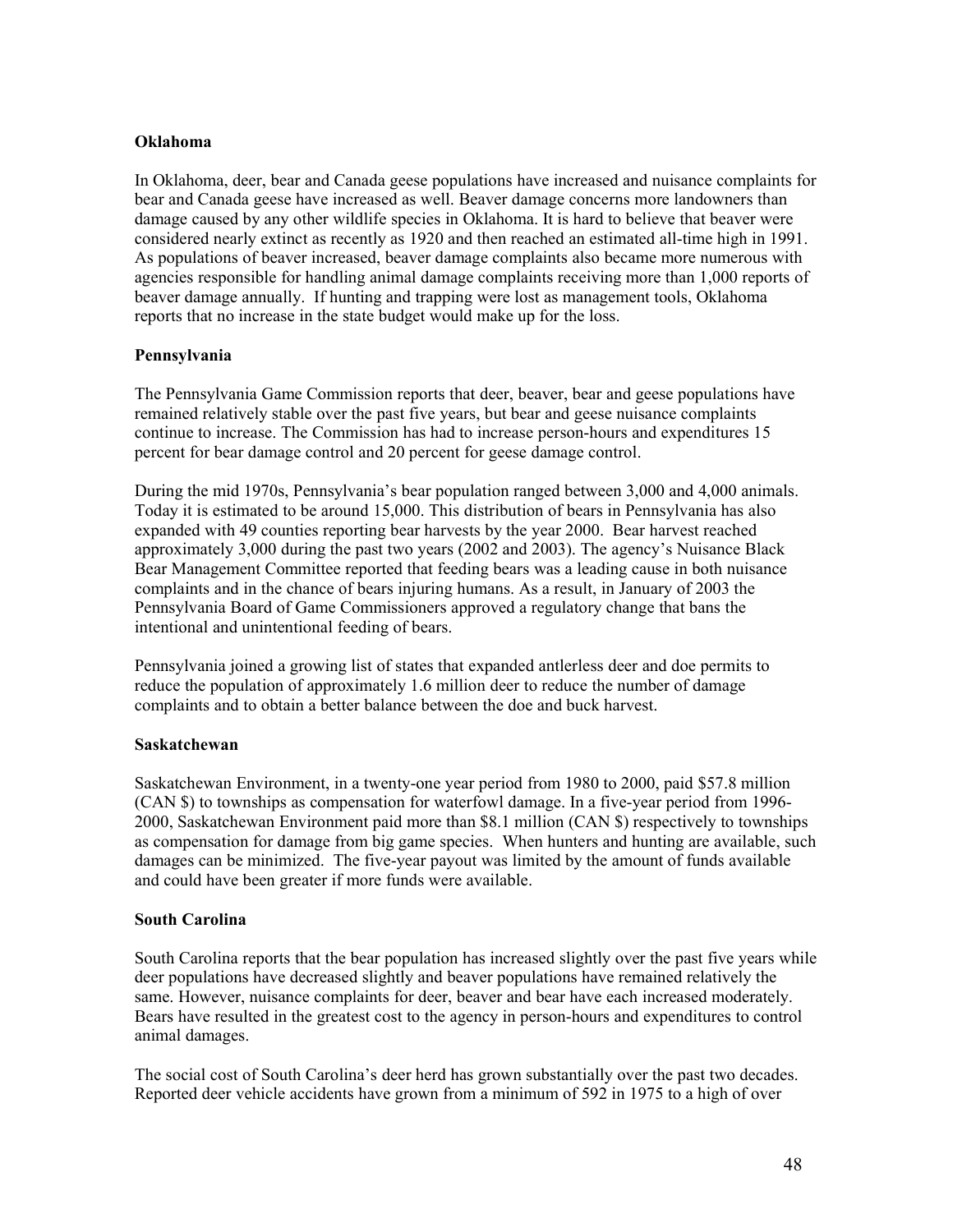5,000 in recent years, an increase of more than 900 percent. Although there has not been a corresponding nine-fold increase in the deer herd, there has been a substantial increase in vehicle miles driven and miles of roadways. As South Carolina continues to develop, traffic will increase. Deer-vehicle accidents could increase even with a decrease in the state's deer population.

Farmers also report substantial deer damage to crops. The number of deer depredation permits issued by the SCDNR has increased from 68 in 1982 to over 800 in recent years. This represents an increase of over 1,000 percent. Again, this problem is not due solely to a change in the deer population. Over the past 15 years, the acreage of soybeans has declined by 60 percent while the total acreage of summer row crops has suffered similar declines. SCDNR says the harvest will require a greater percentage of does each year until the deer management needs of each community are met.

#### **Tennessee**

The Tennessee Wildlife Resources Agency receives hundreds of wildlife damage complaints each year, which is in addition to complaints handled by animal damage control agents. The largest increase in nuisance wildlife complaints in Tennessee over the past five years has been attributed to river otters. Randy Huskey of TWRA estimates only a slight increase in bear and beaver related complaints but at least a 50 percent increase for river otters. This is likely due to the estimated 40 percent growth in the river otter population. The beaver population has grown by an estimated 10 percent and bear appears to have remained stable over the last five years. The TWRA has been compelled over the past five years to increase person-hours and expenditures by ten percent to control animal damage for all species combined.

Just a few of the problems Tennessee officials have had to deal with include roads that have become impassible due to flooding caused by beaver dams, fish ponds completely wiped out by river otters, gardens destroyed by deer, and black bear breaking into individual residences.

The raccoon population has steadily increased in the past 15 years. Raccoon hunters and trappers on the other hand have decreased at a rapid rate. Raccoon strain rabies was first documented in Tennessee in June, 2003 and remains a concern.

If hunting and trapping were no longer available as management tools, the TWRA says that it would be impossible to increase the state budget enough to control damage from escalating wildlife populations.

#### **Utah**

Over the past five years, beaver and bear populations have increased in Utah, but deer and elk populations have actually decreased. Cougar have had the highest increase of nuisance complaints followed by elk and bear. Big game damage to agriculture crops, mostly caused by mule deer, elk and pronghorn, is compensated annually in the amount of \$450,000 and increases with inclement weather patters such as drought, heavy snow and colder temperatures. Human safety issues receive priority where cougar and bear issues occur, and incidents are increasing, drawing personnel away from other valuable duties.

An unusually hard winter in 1992-93 and the ongoing drought have impacted Utah's big game animals. The statewide mule deer population slowly increased after the disastrous 1992-93 winter. However, the mule deer population is again on a decrease due to five years of extended drought. Utah recorded the driest year on record and the hottest month on record in July, 2002, and broke it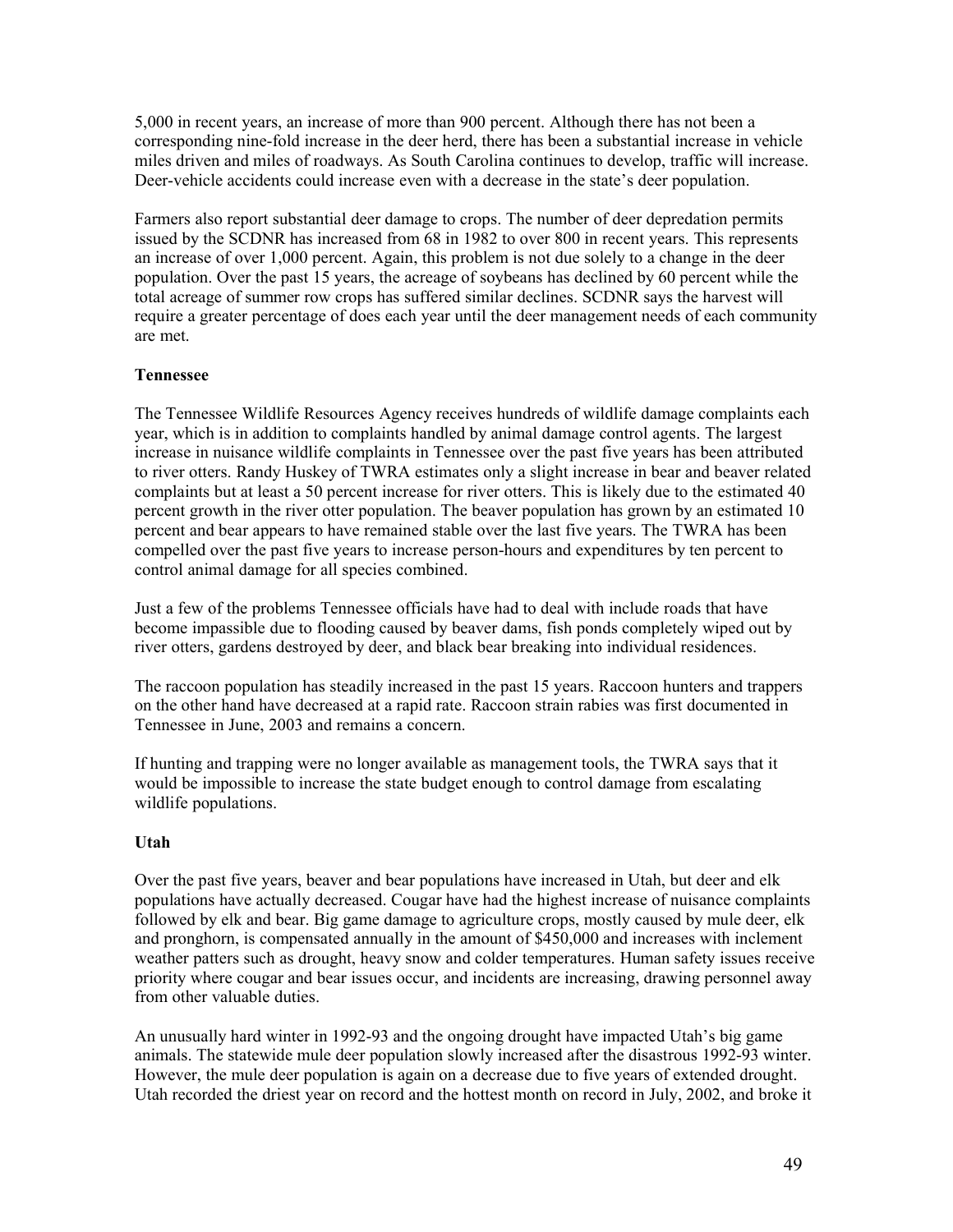again in July of 2003. The drought has resulted in poor fawn production and damage to vegetation on many critical deer winter ranges. As a result, deer have turned to agricultural crops and are more frequently found in urban and suburban areas.

Another impact on deer herds results from growing cougar populations. In August of 2004, the Utah Wildlife Board approved changes that could result in more cougars being taken by hunters in different areas of the state. Under the rules approved by the Board, the Utah Division of Wildlife Resources (UDWR) is projecting that 500 cougars might be taken in Utah this season, which begins in late November. As deer populations increase in urban areas, cougars "follow the deer to town" resulting in increases in cougar problems.

The UDWR currently spends \$1.5 million on wildlife complaints, \$1.1 million on livestock and crop depredation, and \$0.4 million on nuisance wildlife issues annually. The UDWR said that if hunting and trapping were lost as management tools, they simply would not be capable of addressing damages and could not satisfy legal mandates.

#### **Virginia**

The Virginia Department of Game and Inland Fisheries reports that, over the past five years, deer and beaver populations have increased slightly, while the bear population has increased an estimated 30 percent. Deer nuisance complaints have increased proportionately with the population, beaver nuisance complaints have increased twice as fast as the population, and bear nuisance complaints are slightly below the percentage increase in the population. Beaver have caused the greatest increase in agency person-hours and damage-control expenditures over the past five years.

During the 2003 season, hunters harvested 237,035 deer and 1,510 black bear, representing an increase of 62 percent over the previous year's bear harvest of 932.

The Virginia DGIF reported that if hunting and trapping were lost as management tools, no increase in their budget could make up for the loss of these tools to maintain wildlife at safe and acceptable population levels.

#### **Washington**

The Washington Department of Fish and Wildlife (WDFW) reports that as the human population continues to grow and wildlife habitat is lost, human conflicts with wildlife grow in proportion. Cougar have received the most attention in Washington over the past five years.

Washington's cougar population went unchecked between 1996 and 2000 after voters passed a ballot measure banning cougar hunting with hounds. The WDFW has responded to an average of one or two non-fatal attacks per year over the past decade. As a result of the increasing number of conflicts between people and cougars, the 2000 legislative session passed a bill that amended the 1996 measure and directed the Fish and Wildlife Commission to authorize the use of dogs for the removal of cougar for the purpose of meeting a demonstrated public safety need. Following passage, the WDFW expanded general hunting seasons for cougars, which have helped to control the state's cougar population. According to WDFW enforcement records, the number of complaints filed about cougars has dropped steadily from an all-time high of 955 in 2000 to 255 in 2003. In addition to written complaints, many more calls are received. WDFW's goal is to reduce the number of cougars in areas where they are causing the most trouble, not reduce populations everywhere.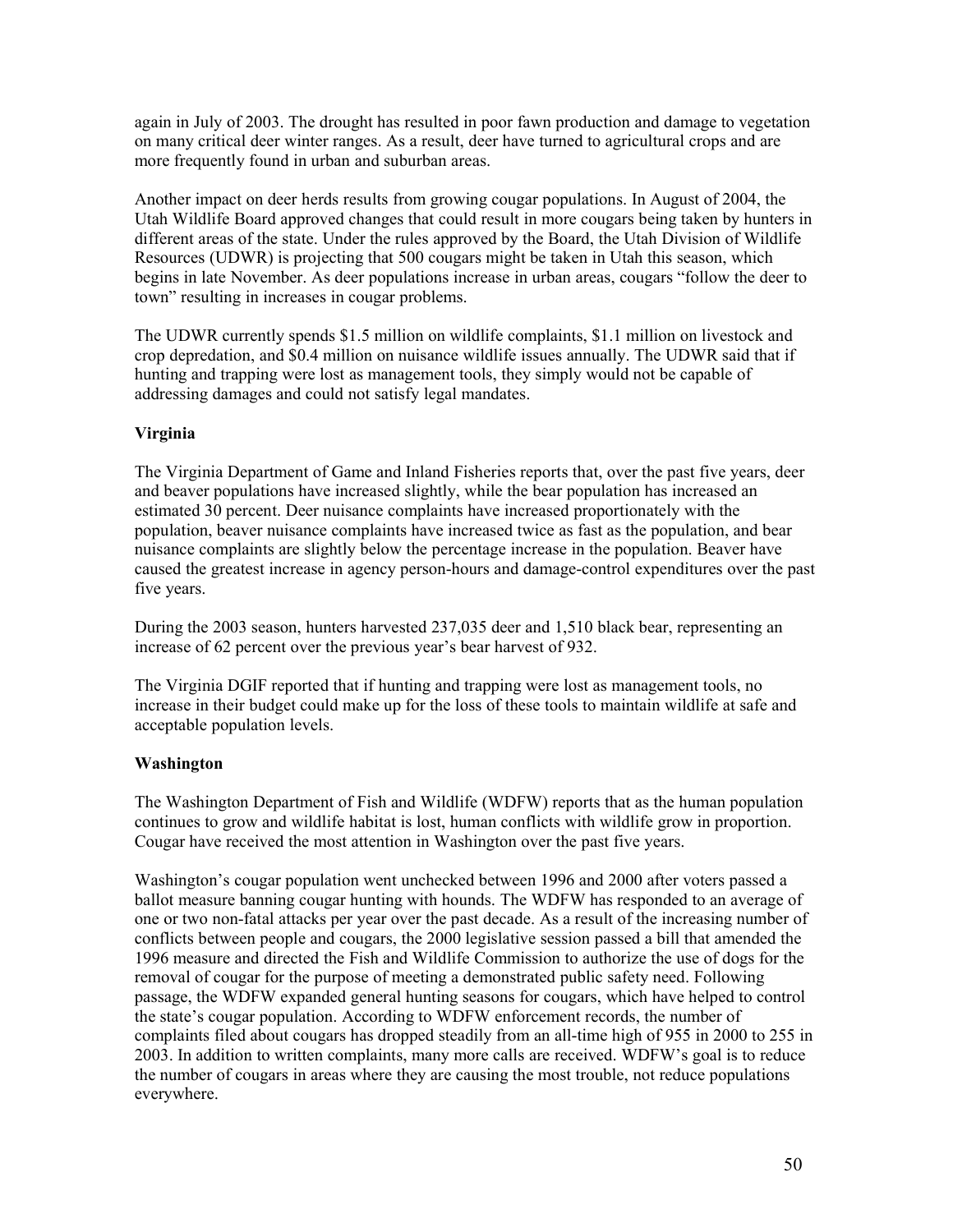Overall, Washington's deer populations have decreased in the past five years. Washington has three species of deer. Whitetail deer are actually on the increase because they adapt well to human encroachment. However, the mule deer population has declined the most primarily from loss of habitat, fire impacts and the severe winter of 1997. The black-tailed deer is maintaining its population, but is also facing a loss of habitat due to fewer clear cuttings by the timber industry. Clear cuts provide for new vegetation and food sources while old growth timber provide adequate habitat, but intermediate stage timber (20-30 years growth) limits understory vegetation leaving little food for wildlife. Disease, thought to be an exotic louse, is also causing added loss to the black-tailed deer population. This disease causes deer to rub off their hair, then die of exposure in the winter.

Over the past five years, the agency's expenditures to control animal damages have increased. If hunting and trapping were no longer available as management tools, the agency reports that no increase in the agency's budget would make up for the loss of this tool to maintain beaver, deer, elk bear and cougar at current population levels.

#### **West Virginia**

In West Virginia, over the past five years bear and coyote populations have been on the increase as well as the amount of associated nuisance complaints. Coyote nuisance complaints have increased in relationship to the increase in populations, but bear nuisance complaints are increasing almost as twice as fast as the bear population. The West Virginia Division of Natural Resources reports that the person-hours assigned to control animal damage have increased about 50 percent for bear during the past five years and the expenditures to control bear damage have increased 100 percent. In 1999, black bear damage claims amounted to \$36,900; in 2003 that figure jumped to \$112,843.

West Virginia's deer population has been relatively stable over the past five years. Antlerless deer seasons and bag limits have been increased in much of the state to stabilize or reduce the deer herd.

#### **Wyoming**

Over the past five years, deer and antelope populations have increased slightly while elk have decreased. However, the Wyoming Game and Fish Department reports that nuisance damage complaints have increased between 24 and 39 percent for each of these species. The primary cause is two fold. Wyoming has experienced several years of drought which has affected the food supply for wildlife, driving wildlife to developed areas searching for food and water, while people continue moving into areas that previously were rural wildlife habitat.

#### **Yukon**

The information below was provided directly by the Yukon provincial wildlife agency. Comments are added in parenthesis when needed for clarification:

"The Yukon Territory has a very low density human population, with approximately 31,000 people in a space of 483,500 sq km. (1 per 15 sq.km.). The (natural) productivity of the Yukon is also low, which means we generally have low densities of wildlife. Consequently, our wildlife/human encounters are minimal by any measure (which makes it difficult to answer some of the survey questions posed by the researchers of this project). In Yukon, we typically regulate hunting to ensure there isn't an over exploitation of our